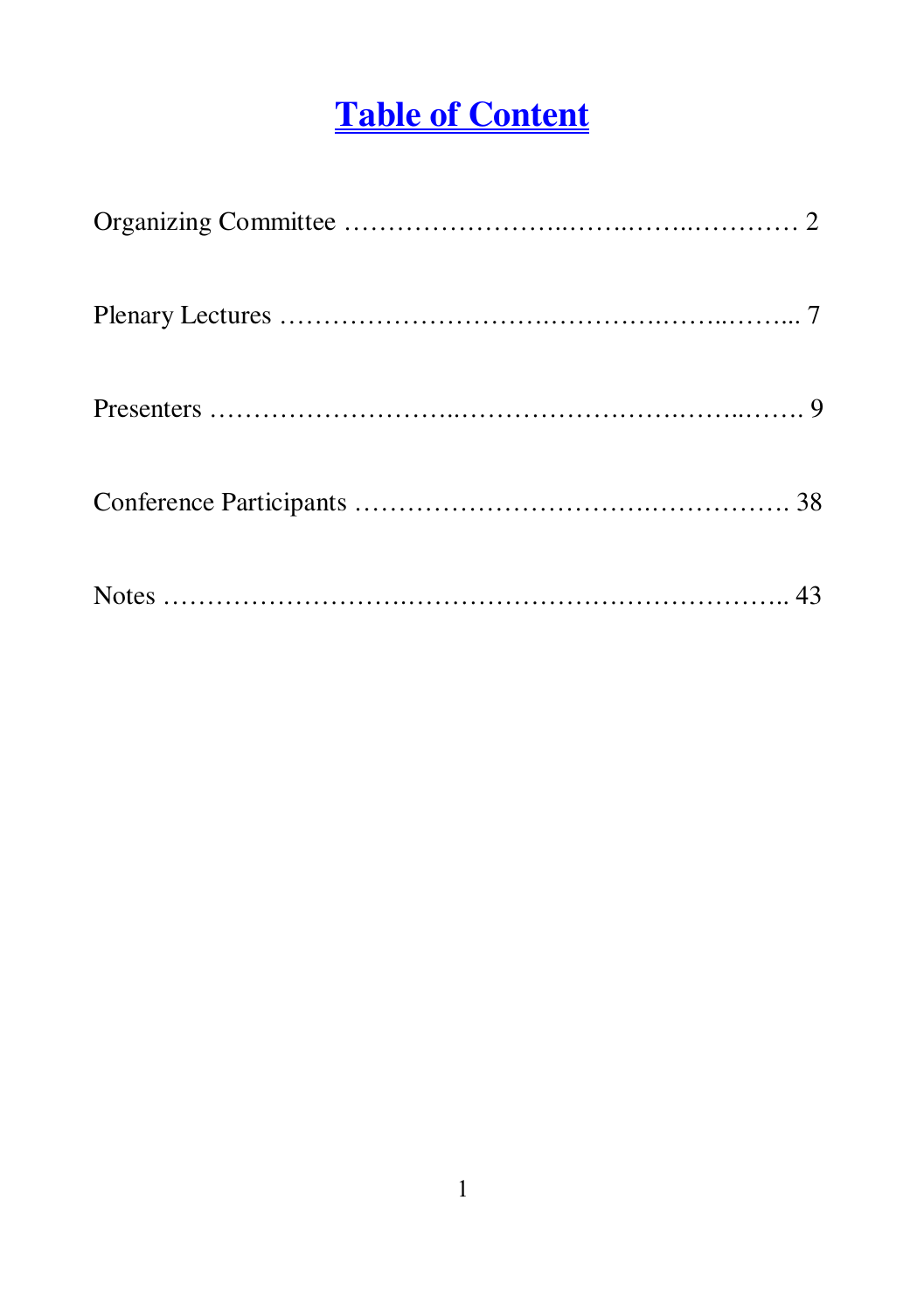## **Assaf Zinger**

Avi Schroeder's lab, Faculty of Chemical Engineering, Technion

[Assafzinger@gmail.com](mailto:Assafzinger@gmail.com) 



31 years old, was born and raised in Safed. Assaf is married to Noa and they are expecting their first daughter.

Assaf's research deals with a new way to perform surgery without a knife, specifically, using enzymes that degrade tissue with molecular accuracy, thereby enhancing recovery and reducing pain.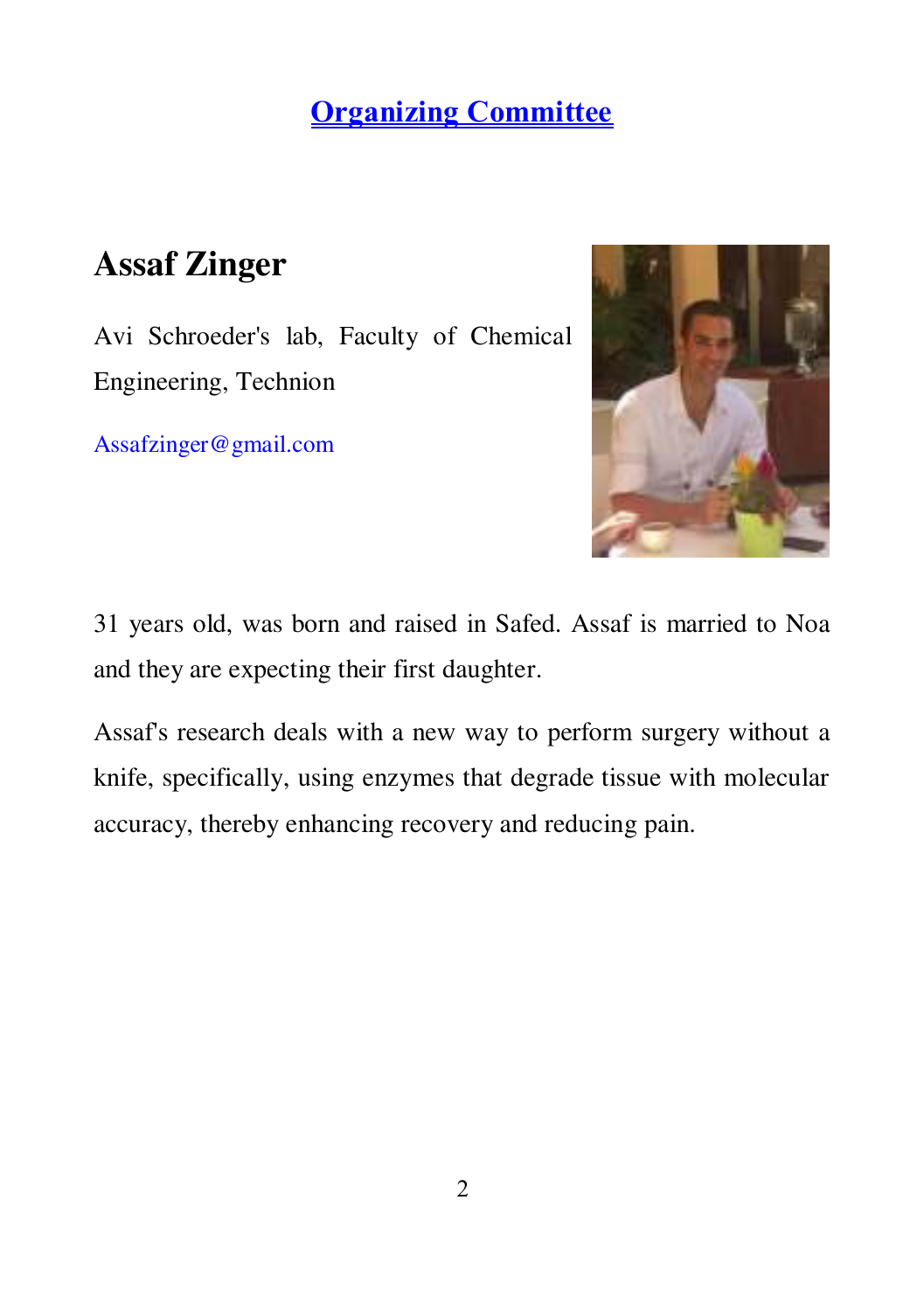## **Maya Bar-Zeev**

Yoav Livney's lab, Faculty of Biotechnology and Food Engineering, Technion

[maya\\_bz@technion.ac.il](mailto:maya_bz@technion.ac.il) 



Maya received her B.Sc (*Summa cum laude*) in Pharmaceutical Engineering from the Jerusalem College of Engineering (2011). She joined Prof. Livney's group in 2011. Maya is currently a PhD direct track student of the Norman Seiden international multidisciplinary graduate program of nanoscience and nanotechnology. Her research is done under the co-supervision of Prof. Yehuda Assaraf, PI of the Fred Wyszkowski Cancer Research Laboratory and dean of the Biology Faculty. Maya's research focuses on the development of milk protein based nano-vehicles for oral delivery of targeted chemotherapeutic combinations to overcome multidrug resistance in cancer.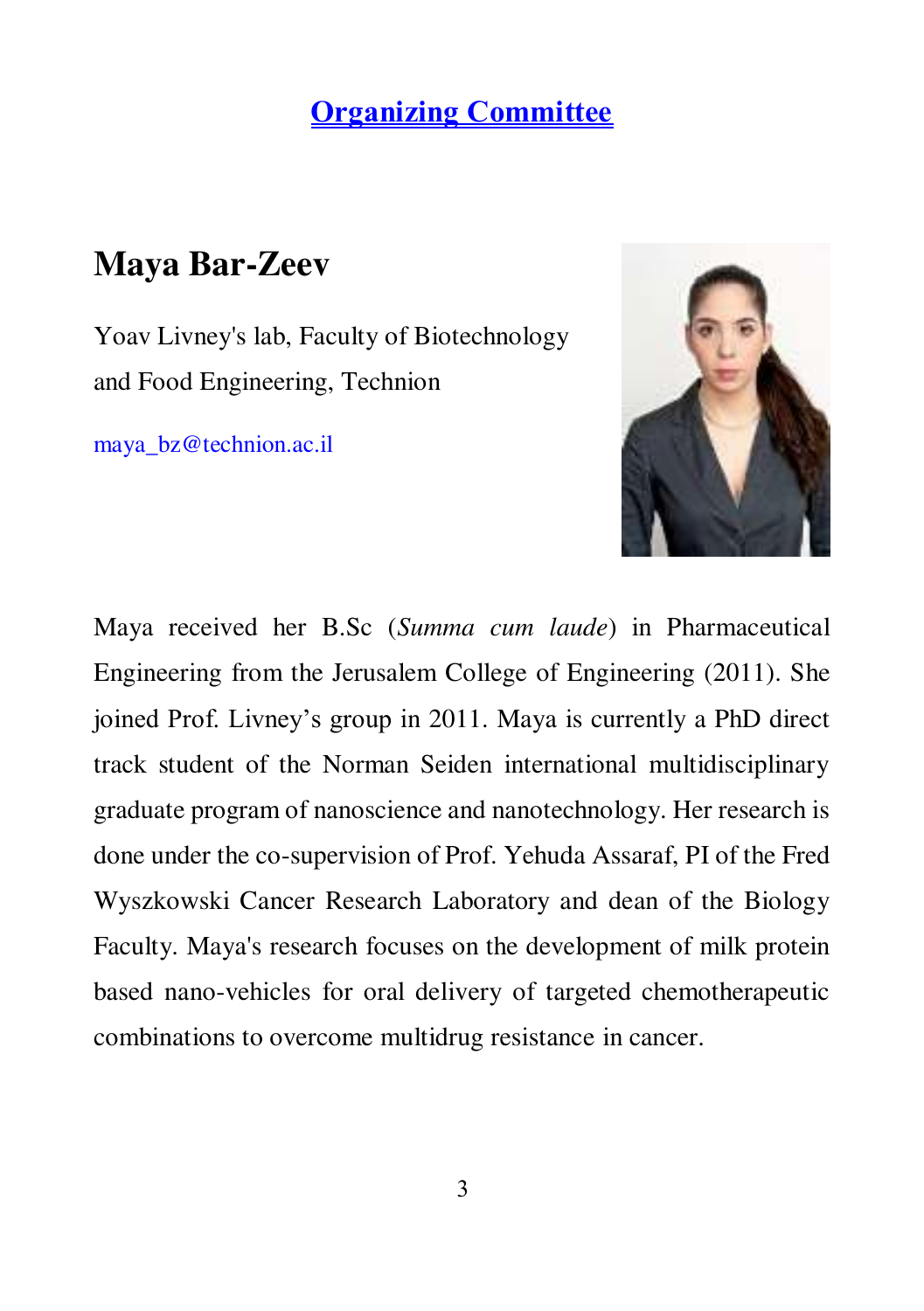## **Zvi Yaari**

Avi Schroeder's lab, Faculty of Chemical Engineering, Technion

[zviy@technion.ac.il](mailto:zviy@technion.ac.il) 



Zvi Yaari received his B.Sc. in Biochemical Engineering from the Technion – Israel Institute of Technology in 2012. Zvi joined the group of Prof. Avi Schroeder in the Department of Chemical Engineering. Currently, he is performing his Ph.D. research in the fields of nanotechnology and personalized cancer care. By fabricating Theranostic Barcoded Nanoparticles, Zvi aims to screen multiple drugs inside the patient's body to find the most potent drug.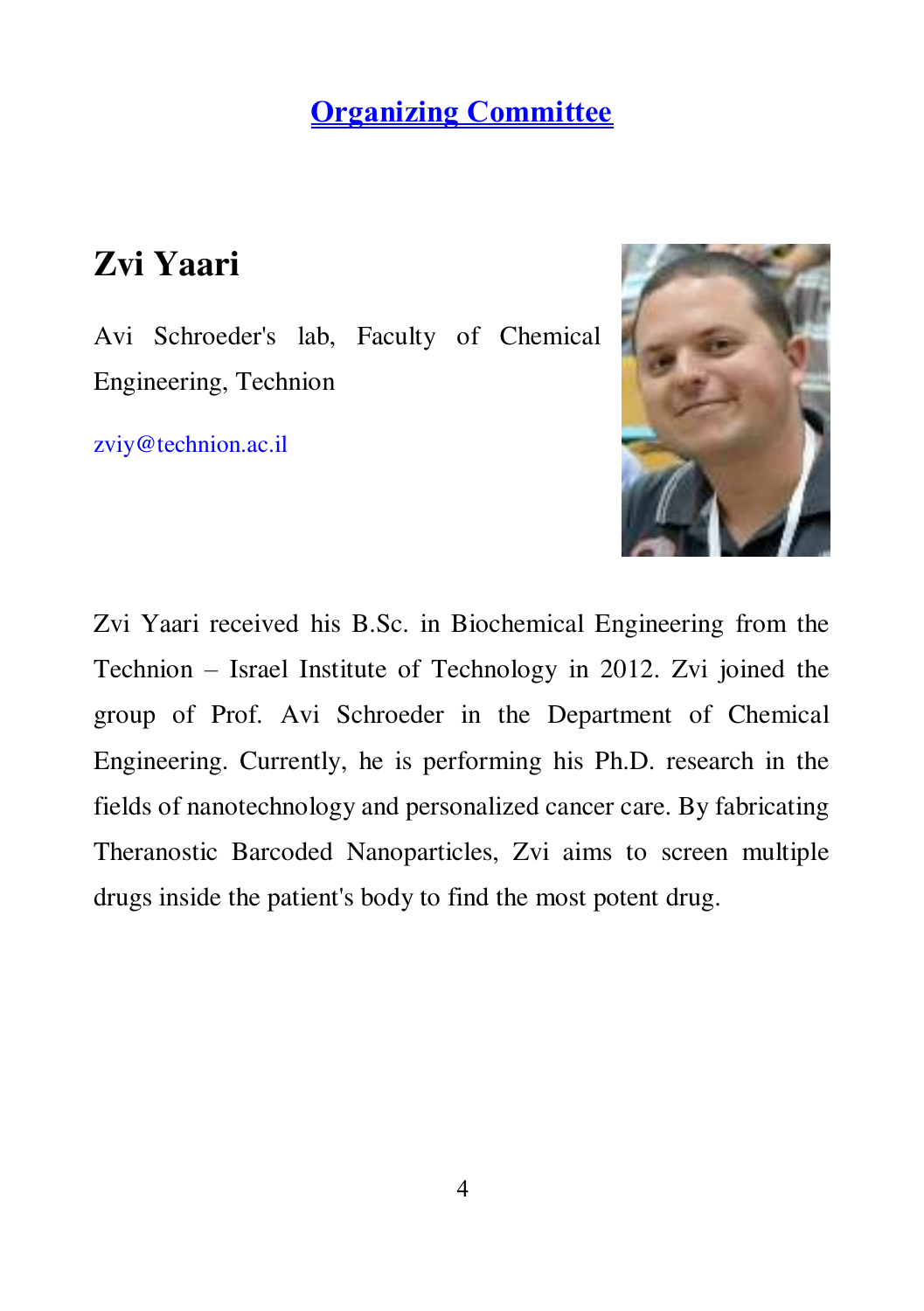## **Tsuf Croitoru-Sadger**

Boaz Mizrahi's lab, Faculty of Biotechnology and Food Engineering, Technion

[Tsuf.cr@gmail.com](mailto:Tsuf.cr@gmail.com) 



Tsuf received her B.Sc. in Chemical Engineering in 2014 and her M.Sc in Biotechnology and Food Engineering in 2016, both from the Technion – Israel Institute of Technology.

She joined the laboratory for biomaterials under the supervision of Prof. Mizrahi on March 2014. Currently, she is a Ph.D. student. Her research interest focused on 3D printer, using unique printing technics, which includes injections of liquid bio-polymers in order to create novel type of scaffolds.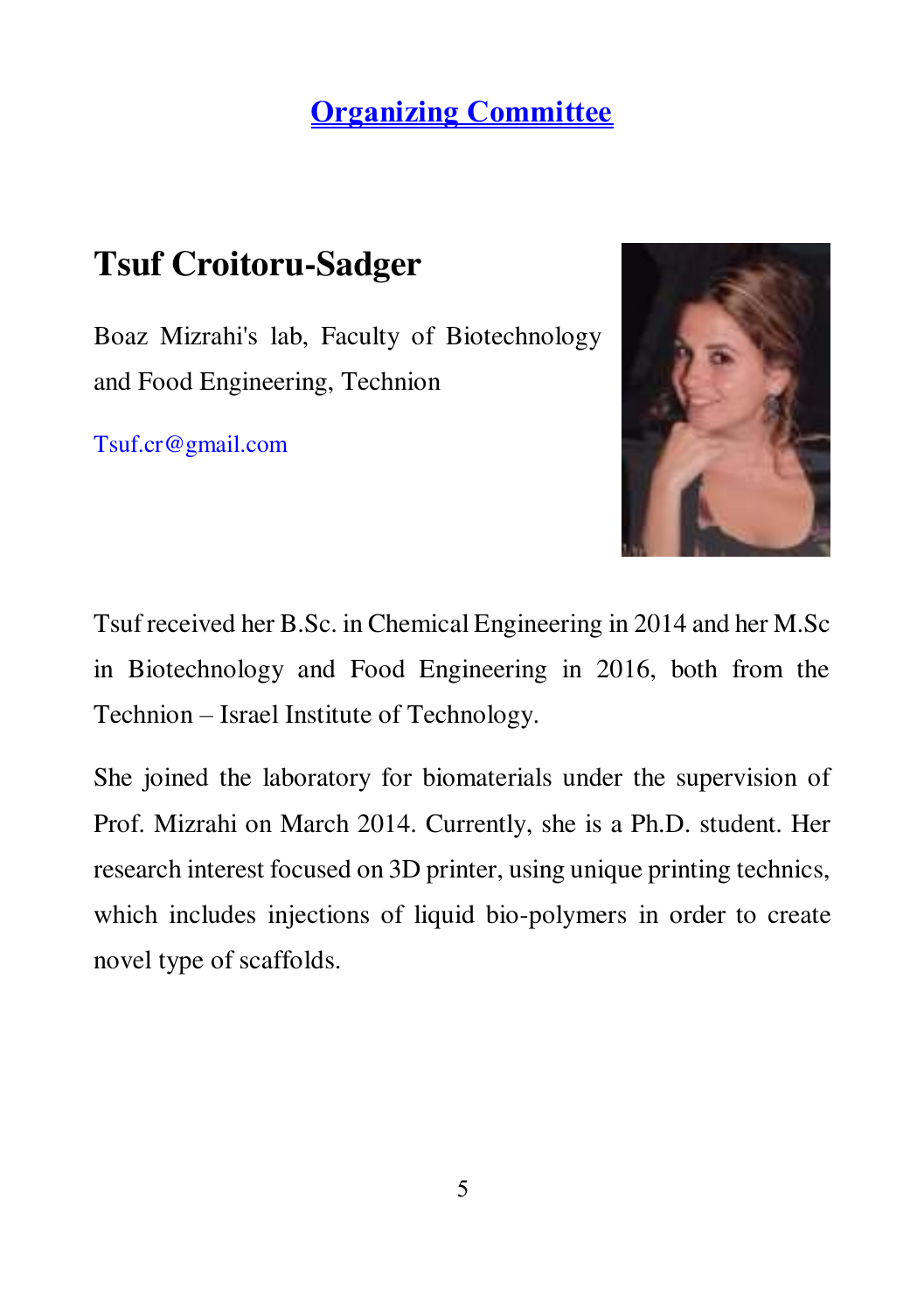## **Michal Shevach**

Tal Dvir's lab, Faculty of Life Sciences and the Center for Nanoscience and Nanotechnology, Tel Aviv University

[michal1020@gmail.com](mailto:michal1020@gmail.com) 



Michal received her B.Sc (*summa cum laude*) from the Technion Biomedical Engineering faculty in 2009. In 2010, Michal joined Dr. Dvir's lab for tissue engineering and regenerative medicine. She is in the final year of her Ph.D studies in the direct Ph.D program. Michal develops novel "smart" biomaterials for regeneration of cardiac and neural tissues.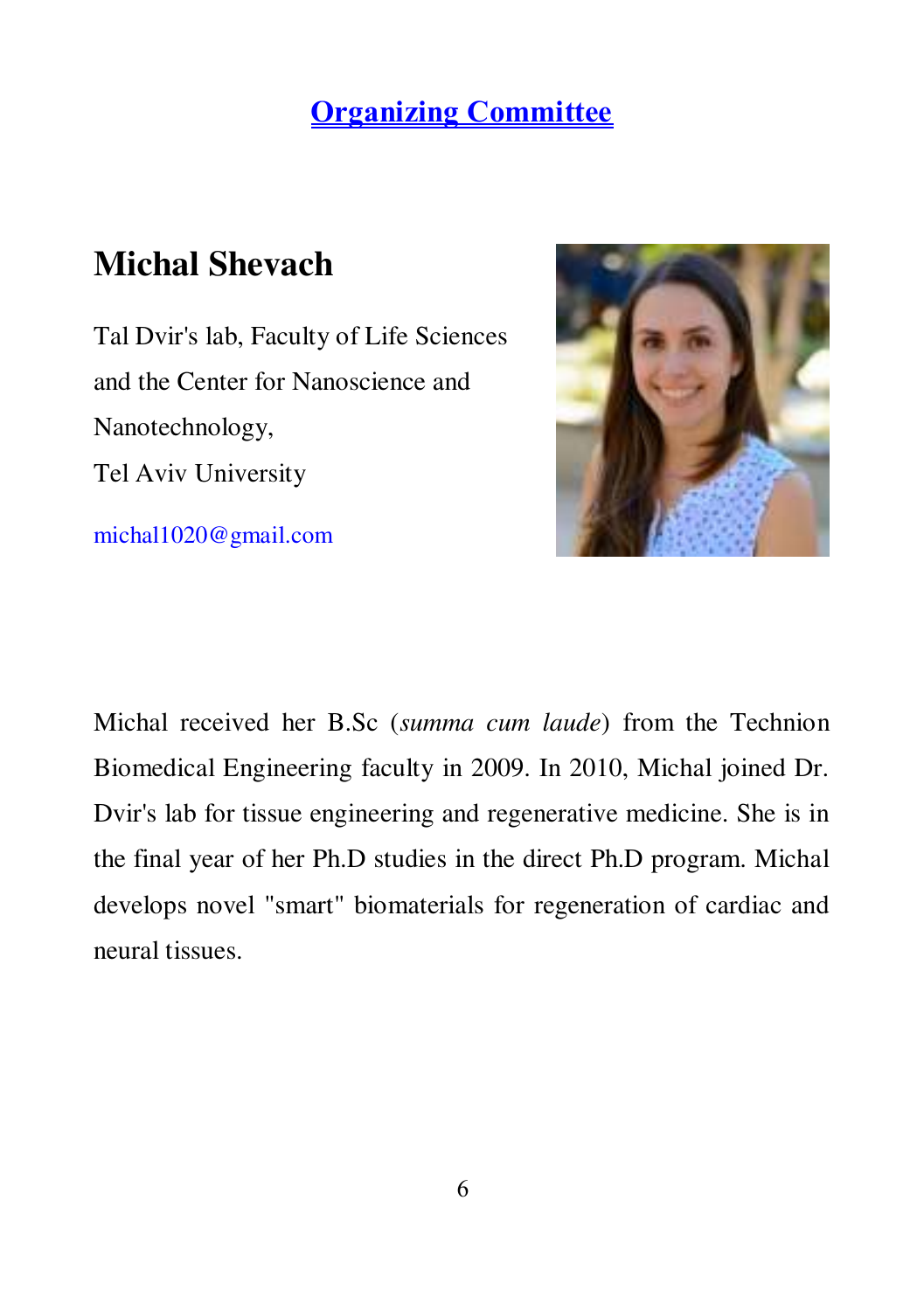**Plenary Lecture**

### **Dr. Alon Seri-Levy, CEO, Sol-Gel Technologies**

## **TURNING CONTROL RELEASE TECHNOLOGY INTO PRODUCTS: THE STORY OF SOL-GEL**

Sol-Gel is an Israeli pharmaceutical company that develops and commercializes innovative and generic topical skin medications, some based on proprietary microencapsulation controlled release technology for more effective treatment and better patient adherence and outcomes. The journey of Sol-Gel from innovation of a controlled release technology to products on the market will be told.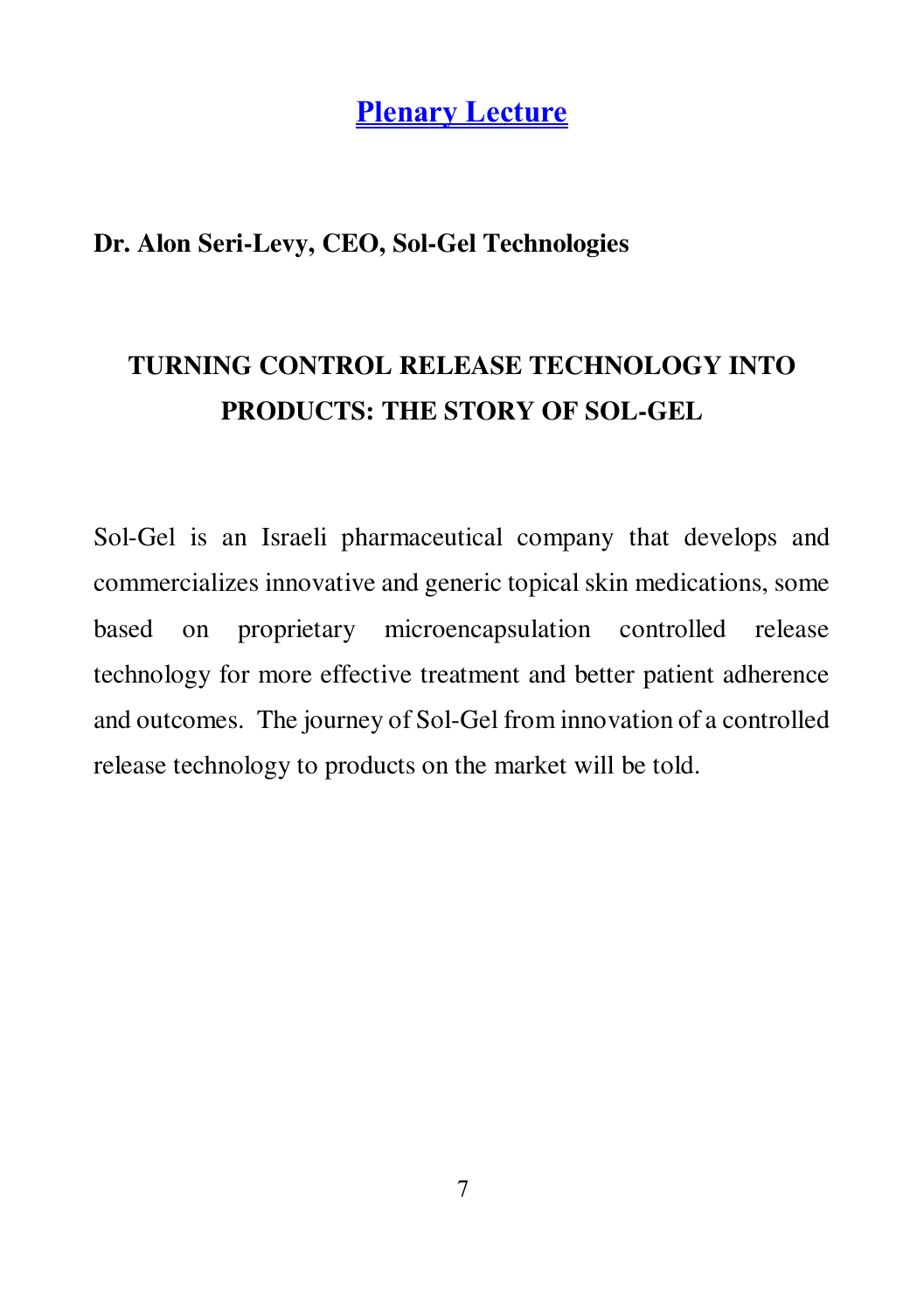## **Plenary Lecture**

## **Prof. Dan Peer, Laboratory of Precision Nanomedicine, ICRS President, Tel-Aviv University**

## **FROM A CONCEPT IDEA TO A NOVEL CLINICAL MODALITY**

The traditional "one treatment fits all" paradigm disregards the heterogeneity between patients, and within a particular disease, thus limit the success of common treatments. Moreover, current treatment lacks specificity and therefore most of the drugs induce some types of adverse effects. Personalized medicine aims to individualize therapeutic interventions, based on the growing knowledge of the human multiple '-oms' (e.g. genome, epigenome, transcriptome, proteome and metabolome), which has led to the discovery of various biomarkers that can be used to detect for example, early stage cancers and predict tumor progression, drug response, and clinical outcome. Nanomedicine, the application of nanotechnology to healthcare, holds great promise for revolutionizing disease management such as drug delivery, molecular imaging, reduced adverse effects and the ability to contain both therapeutic and diagnostic modalities simultaneously termed theranostics. Personalized nanomedicine has the power of combining nanomedicine with clinical and molecular biomarkers ("OMICS" data) achieving improve prognosis and disease management as well as individualized drug selection and dosage profiling to ensure maximal efficacy and safety. In this presentation I will discuss the immense potential of combining the best of these two worlds, nanomedicine and high throughput OMICS technologies to pave the way towards personalized medicine. Examples will be given from the fields of inflammatory bowel diseases, cancer and rare genetic diseases.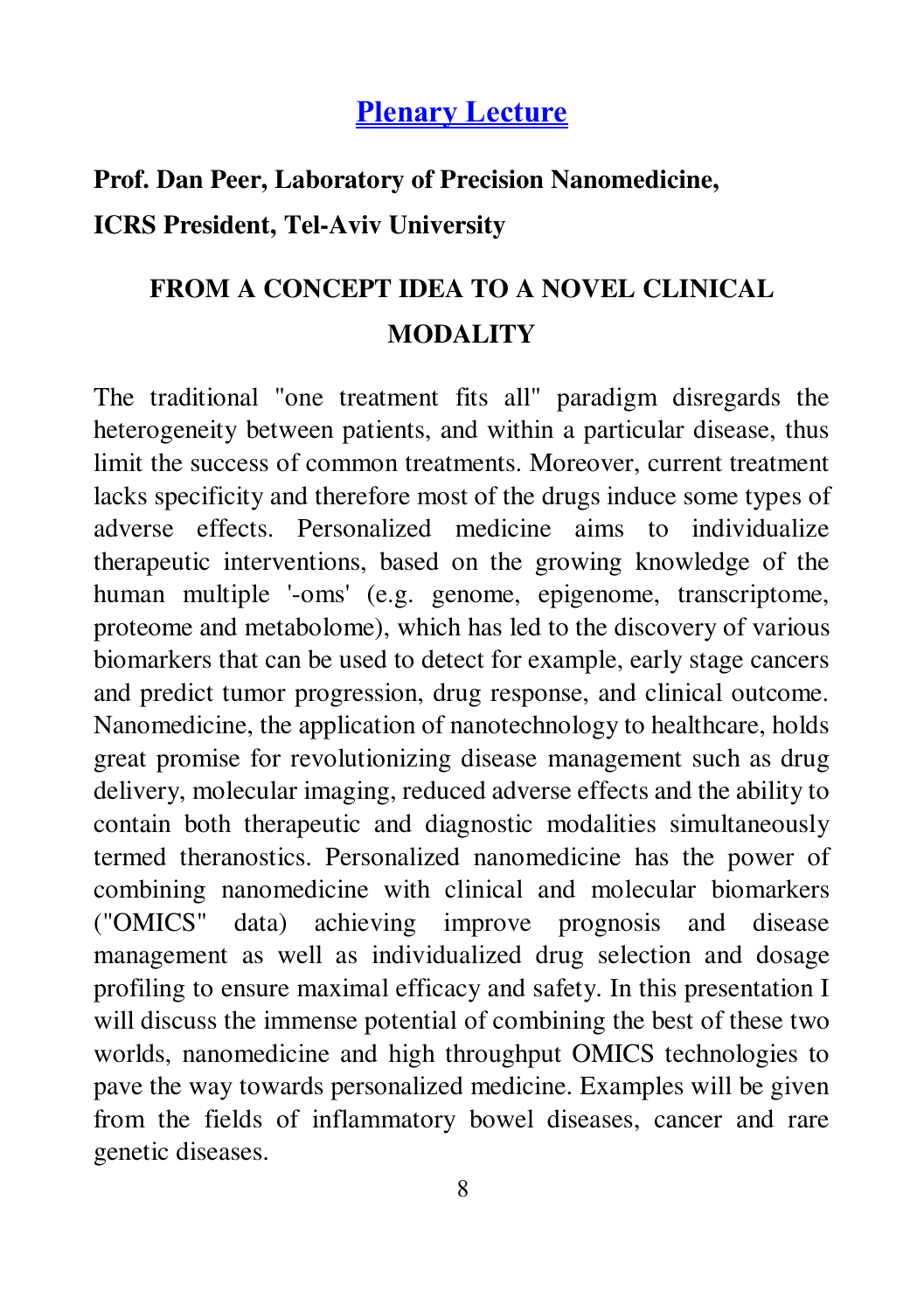## **Stav Shamir, Ben-Gurion University -** [shamir.stav@gmail.com](mailto:shamir.stav@gmail.com)

#### **BIO-INSPIRED ANIONIC NANOPARTICLES FOR DELIVERY OF PLASMID DNA**

#### Stav Shamir, Efrat Forti, Matan Goldstein, Smadar Cohen

Gene therapy is a promising strategy for the treatment of many diseases including cancer and various genetic disorders by target-specific delivery of therapeutic genes. We are developing a novel anionic nanoparticle (NP) for targeted delivery of plasmid DNA (pDNA). The NPs are assembled by the electrostatic interactions of a modified natural polysaccharide, alginate sulfate (AlgS), with pDNA, mediated by interactions with calcium ion. Characterization of the NPs by dynamic light scattering (DLS) and zeta potential measurements showed an average size of 103±2.8 nm (SEM, n=5) and a mild negative surface charge of -5.8±0.3 (SEM, n=9). Encapsulation efficiently was estimated by ethidium bromide exclusion assay and found to be  $62.2\% \pm 0.8\%$  (SEM, n=9). The pDNA NPs did not affect cell viability, and efficient cellular uptake of fluorescently-labeled anionic pDNA NPs was observed (95%) in the human breast cancer cell line MDA-MB 231 by imaging flow cytometry. Collectively, anionic pDNA NPs show a promise to be an efficient and cytocompatible delivery system for pDNA.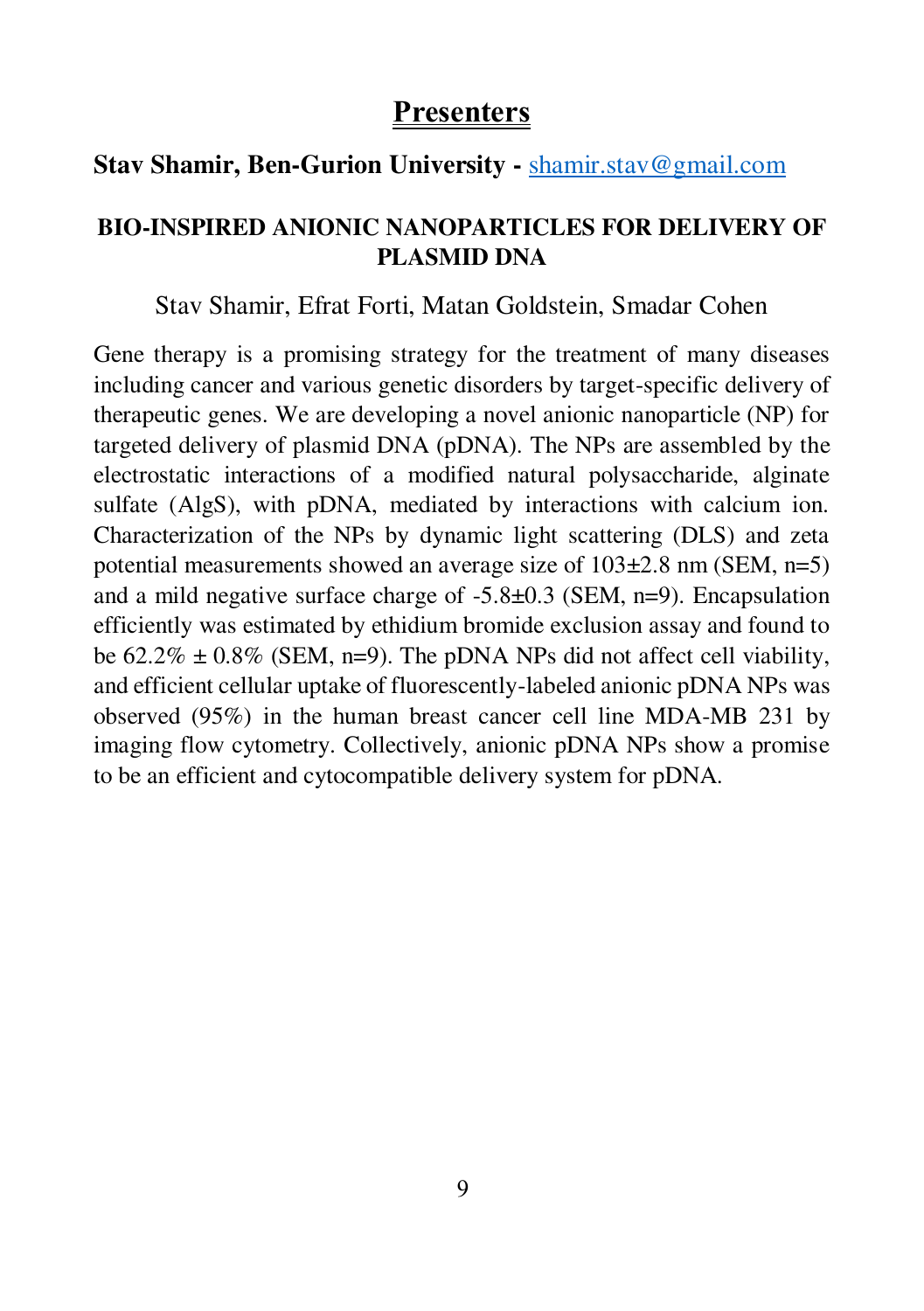#### **Hadas Gibori, Tel-Aviv University -** [hadas.gibori@gmail.com](mailto:hadas.gibori@gmail.com)

#### **TARGETING PANCREATIC DUCTAL ADENOCARCINOMA WITH A POLYMERIC NANOCARRIER AND AN ANTICANCER MICRORNA POLYPLEX**

#### Hadas Gibori, Shay Eliyahu, Adva krivitsky, Ronit Satchi-Fainaro

Pancreatic ductal adenocarcinoma (PDAC) is a highly aggressive malignancy and currently the fourth leading cause of cancer death in the United States. The high mortality and poor prognosis are due to extensive metastasis and lack of early diagnostic markers and symptoms. In spite of advances in chemo therapies, the 5-year survival rate is still less than 5%, indicating the ineffectiveness of current approaches to treatment.

MicroRNAs, after being demonstrated as deregulated in cancer, are now being explored as therapeutic targets for cancer treatment. Reversion of miRNA expression to normal levels can restore perturbed cellular homeostasis. Importantly, the heterogeneity and complexity of cancer suggests that the only way to successful treatment might lie with the simultaneous targeting of multiple genes, further emphasizing the therapeutic potential of miRNAs. miR-34a, a master regulator of tumor suppression, is downregulated in numerous cancers including PDAC and inhibits malignant growth by repressing oncogenic genes.

Efficient delivery of miRNA for therapeutic purposes is extremely challenging due to low cellular uptake, RNases degradation and rapid renal clearance. Therefore, we synthesized a novel polymeric nanocarrier to deliver microRNAs to tumors and their vasculature. Our nanocarrier was able to complex electrostatically with miR-34a and form therapeutically active nano-scaled polyplexes. The polymer enhanced the internalization of miR-34a in its active form into human PDAC cells, as the miR was capable of downregulating four of its direct target genes. miR-34a delivered by the nanocarrier could also inhibit growth, clonogenicity and cell cycle of PDAC cells. Systemic administration of polymer-siRNA nanoplexes to orthotopically-inoculated pancreatic tumors showed no toxicity and accumulated selectively at the tumor site warranting its potential as a novel therapeutic for PDAC.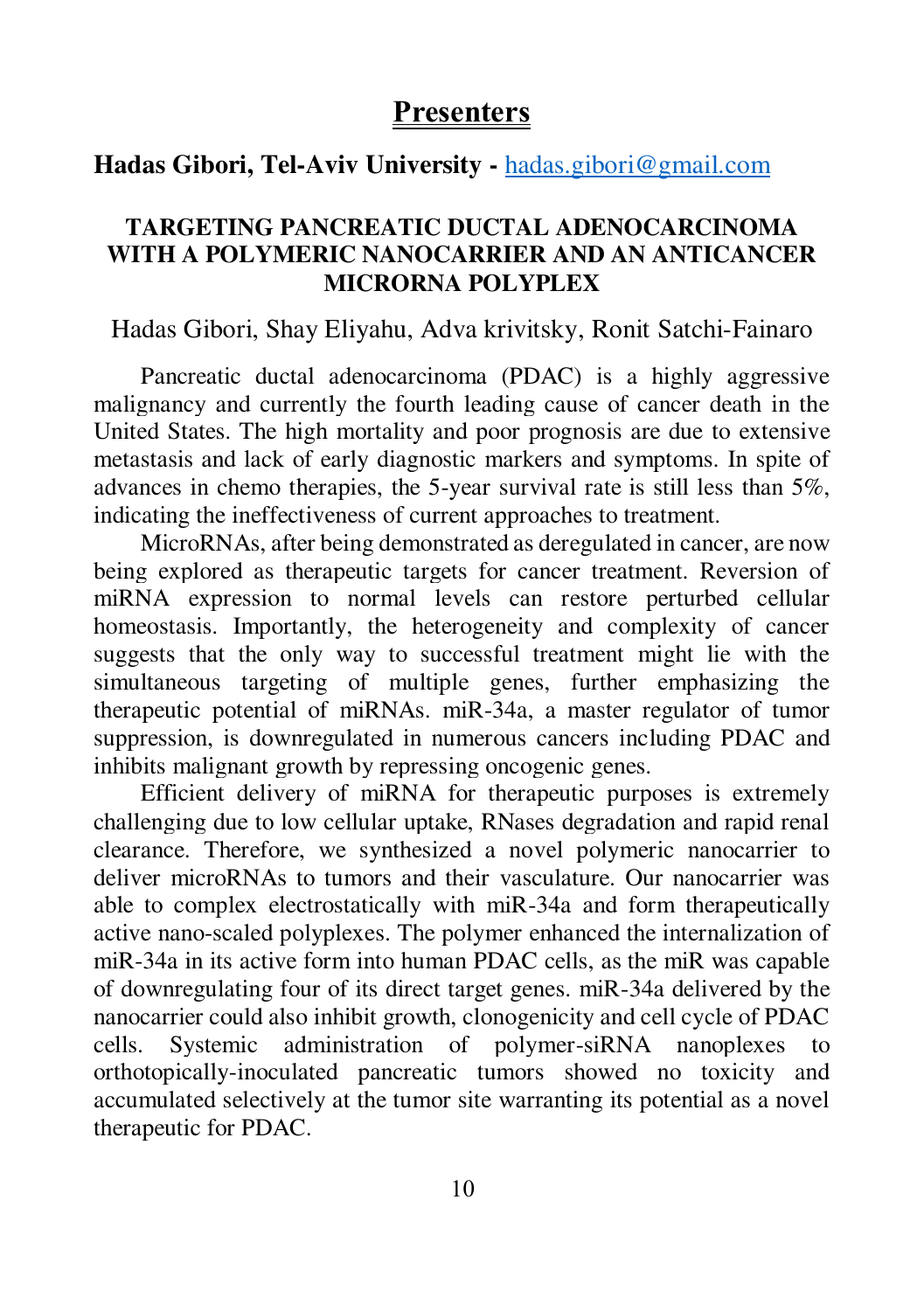#### **Ranit Kedmi, Tel-Aviv University -** [ranit.kedmi@gmail.com](mailto:ranit.kedmi@gmail.com)

#### **SYSTEMIC GENE SILENCING IN PRIMARY T LYMPHOCYTES USING TARGETED LIPID NANOPARTICLES**

Ranit Kedmi, Srinivas Ramishetti, Meir Goldsmith, Fransisca Leonard, Andrew G. Sprague, Biana Godin, Michael Gozin, Pieter R. Cullis, Derek M. Dykxhoorn, Dan Peer

Modulating T cell function by down-regulating specific genes using RNA interference (RNAi) holds tremendous potential in advancing targeted therapies in many immune-related disorders including cancer, inflammation, autoimmunity, and viral infections. Hematopoietic cells, in general, and primary T lymphocytes, in particular, are notoriously hard to transfect with small interfering RNAs (siRNAs). Herein, we describe a novel strategy to specifically deliver siRNAs to murine CD4þ T cells using targeted lipid nanoparticles (tLNPs). To increase the efficacy of siRNA delivery, these tLNPs have been formulated with several lipids designed to improve the stability and efficacy of siRNA delivery. The tLNPs were surfacefunctionalized with anti-CD4 monoclonal antibody to permit delivery of the siRNAs specifically to CD4þ T lymphocytes. Ex vivo, tLNPs demonstrated specificity by targeting only primary CD4þ T lymphocytes and no other cell types. Systemic intravenous administration of these particles led to efficient binding and uptake into CD4þ T lymphocytes in several anatomical sites including the spleen, inguinal lymph nodes, blood, and the bone marrow. Silencing by tLNPs occurs in a subset of circulating and resting CD4þ T lymphocytes. Interestingly, we show that tLNP internalization and not endosome escape is a fundamental event that takes place as early as 1 h after systemic administration and determines tLNPs efficacy. Taken together, these results suggest that tLNPs may open new avenues for the manipulation of T cell functionality and may help to establish RNAi as a therapeutic modality in leukocyte-associated diseases.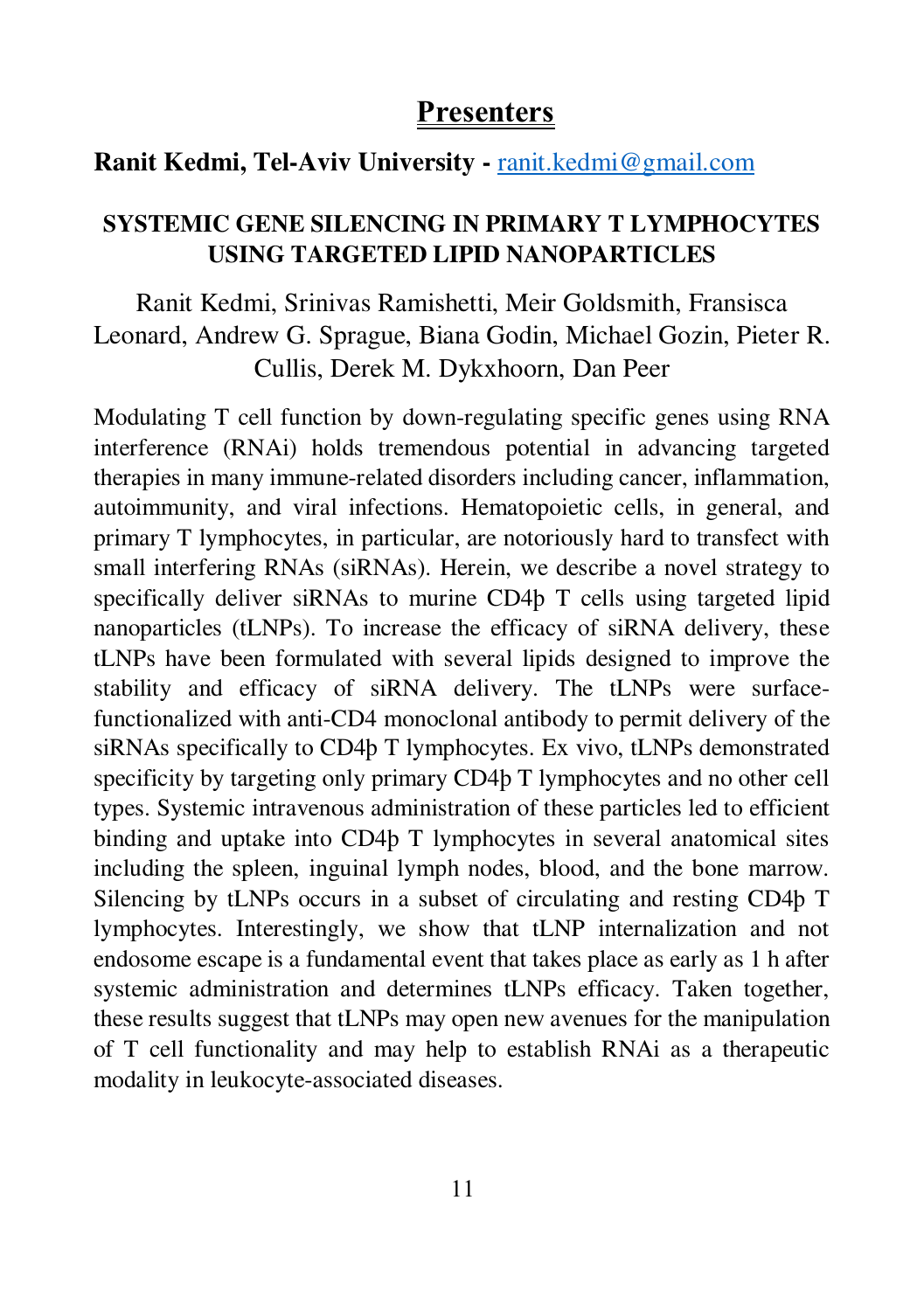#### **Efrat Forti, Ben-Gurion University -** [efrat.forti@gmail.com](mailto:efrat.forti@gmail.com)

#### **SIRNA DELIVERY PLATFORM BASED ON CO-ASSEMBLING ANIONIC NANOPARTICLES OF SIRNA AND HYALURONAN SULFATE VIA CALCIUM BRIDGES**

Efrat Forti, Olga Kryukov, Edan Elovic, Matan Goldstein, Efrat Korin, Gal Margolis, Felder Shani, Emil Ruvinov, Smadar Cohen

Therapeutic implementation of gene silencing using small interfering RNA (siRNA) relies on the critical need for a safe and effective carrier for siRNA protection, capable of strong but reversible complexation, cellular uptake, and cytoplasmatic unloading of its cargo. We developed anionic siRNA nanoparticles (NPs) co-assembled by the electrostatic interactions of the semi-synthetic polysaccharide hyaluronan-sulfate (HAS), with siRNA, mediated by calcium ion bridges. Physical characterization of the HAS-Ca2+-siRNA NPs, using high resolution microscopy and dynamic light scattering (DLS), showed the formation of stable nanosized complexes ~130 nm in diameter, bearing mild (~−10 mV) negative surface charge. X-ray photoelectron spectroscopy (XPS) demonstrated the spatial organization of siRNA molecules in the particle core, surrounded by a layer of HAS. The anionic NPs efficiently encapsulated siRNA, were extremely stable in physiological-relevant environments and were cytocompatible, not affecting cell viability or homeostasis. The anionic siRNA NPs, successfully induced potent gene silencing (>80%) across multiple cell types, including murine primary peritoneal macrophages, human hepatocellular carcinoma cells, and human breast cancer cells. The potential toxic effects of anionic NP formulation were tested in mice, following single intravenous injection (IV) of HAS-Ca2+-siRNA. Results showed that acute administration of the HAS-Ca2+-siRNA NPs at a dose of 3.3 mg/kg siRNA via the intravenous (IV) route was not associated with toxic risk. Collectively, the developed anionic NPs were shown to be an efficient and cytocompatible platform for enhancing the therapeutic efficiency of siRNA.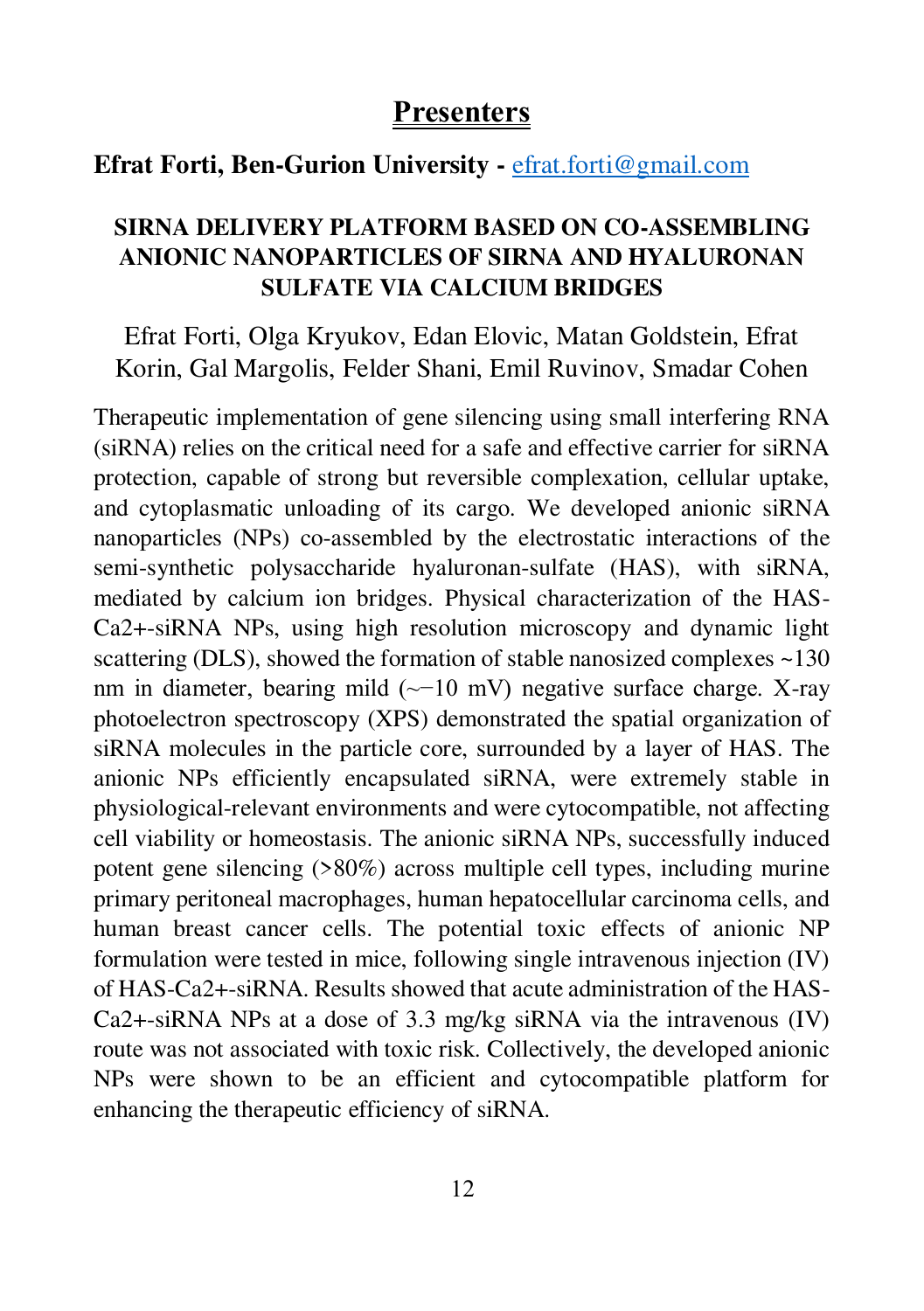#### **Hagit Shalom, Technion -** [hagitsh@campus.technion.ac.il](mailto:hagitsh@campus.technion.ac.il)

#### **INVESTIGATING THE DISTRIBUTION OF MODIFIED NANO-GHOSTS FOR CANCER THERAPY AND USING FLUORESCENT DYES FOR THEIR LOCALIZATION**

Hagit Shalom, Yael Lupu, Marcelle Machluf

The ultimate goal in cancer drug-delivery is producing a selective targeted system for cancer. Targeted drug-delivery systems are designed to reach the tumor, and thus reduce side-effects and improve efficacy. These targeted systems are usually engineered by conjugating them with moieties that improve their selectivity. In our lab we developed a novel targeted delivery system for cancer therapy, which is based on cell-derived nano-vesicles termed Nano-Ghosts (NGs) produced from the plasma membrane of human Mesenchymal Stem Cells (hMSCs). These NGs benefit the surface molecules of the MSCs and thus may preserve their unique targeting capabilities toward cancer, which are responsible for cell-cell and cell-matrix interactions. In this work we aim to elucidate the mechanism of interactions between the NGs and cancer cells, by characterization and modification of the NGs delivery-system. This approach may not only yield crucial information on MSCs involvement in cancer and metastasis progression, but may also provide means to increase the tumor targeting properties of the NGs. We discovered that stimulation of the MSCs with cytokines or cancer conditioned growth media prior to NGs production affect cellular uptake. Furthermore, in order to better localize and identify the NGs in vitro and in vivo, without harming the functionality of this unique delivery system, we loaded the NGs successfully with Dylight 488®. The Dylight 488® was loaded passively through the NGs' preparation process and also by electroporation post preparation. Loading the NGs with fluorescent dyes may overcome the drawbacks associated with labeling tracers.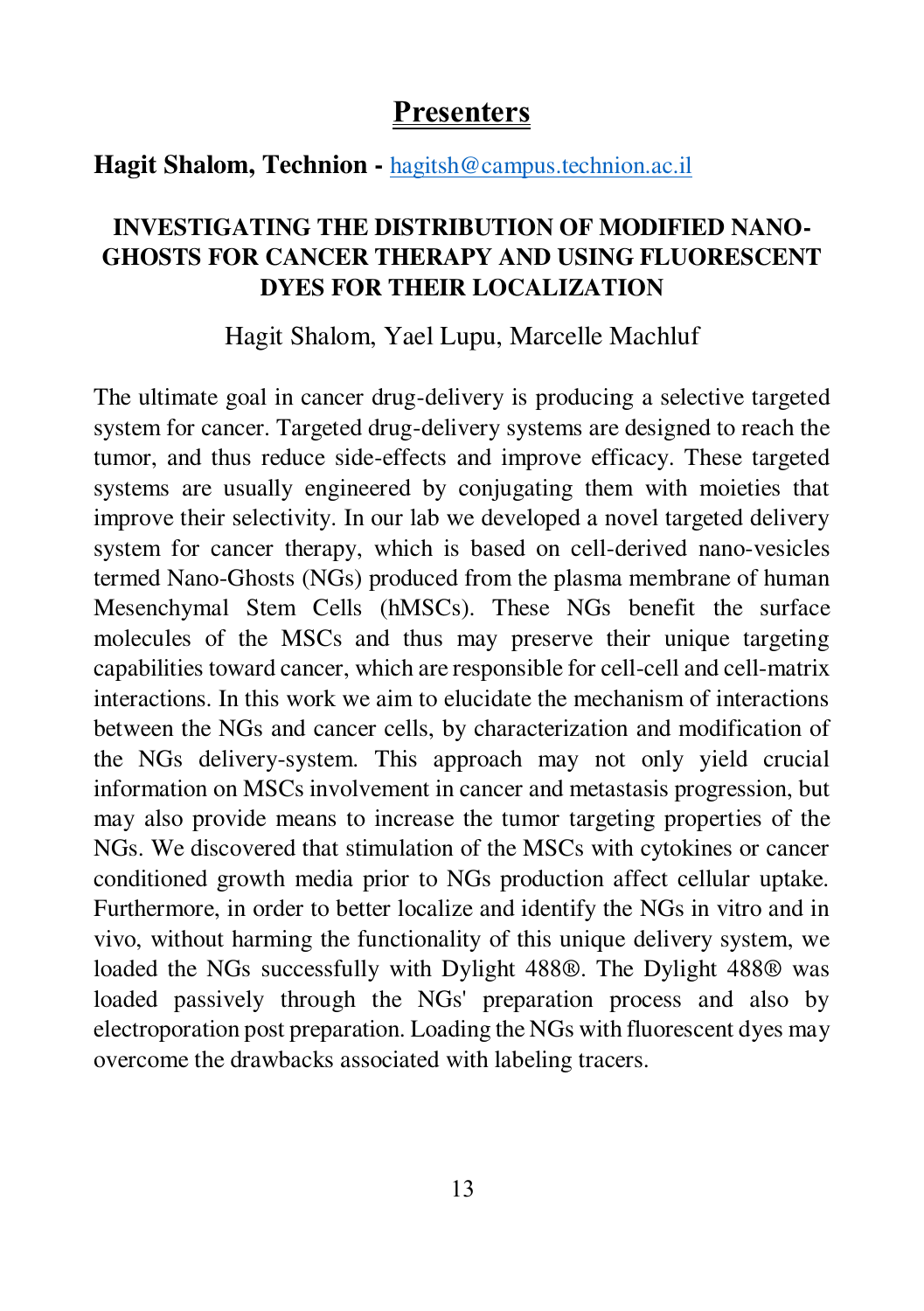## **Marina Buzhor, Tel-Aviv University -** [marinabu@mail.tau.ac.il](mailto:marinabu@mail.tau.ac.il)

#### **SPECTRALLY ACTIVE MICELLAR NANOCARRIERS**

#### Marina Buzhor, Roey J. Amir

The need for new imaging probes and delivery platforms requires the development of advanced smart systems that change their structure and spectral properties in response to external stimuli, which allows specific monitoring. To address this challenge we present a new molecular design of labeled enzyme-responsive amphiphilic hybrids that are composed of a linear hydrophilic polyethyleneglycol (PEG) block and an enzymatically responsive dendron as a hydrophobic block. We examine two different imaging approaches by simply changing the labeling moiety of the system either with a fluorescent marker [1] or with a fluorinated group (19F MR). In aqueous solution, the labeled PEG-dendron hybrids self-assemble into micelles and exhibit an "OFF" signal due to intermolecular dye-dye interactions or the low mobility of the 19F probes. Enzymatic cleavage of the hydrophobic end-groups increases the hydrophilicity of the hybrids, leading to disassembly of the micelles. This enzymatically induced structural change is translated into an "ON" signal of the fluorescent response due to the elimination of the dye-dye interactions or of the 19F MR caused by increase in the mobility of the 19F moieties. This highly modular approach enables generation of customized spectral activities in response to enzymatic activation of non-responsive labeling dyes.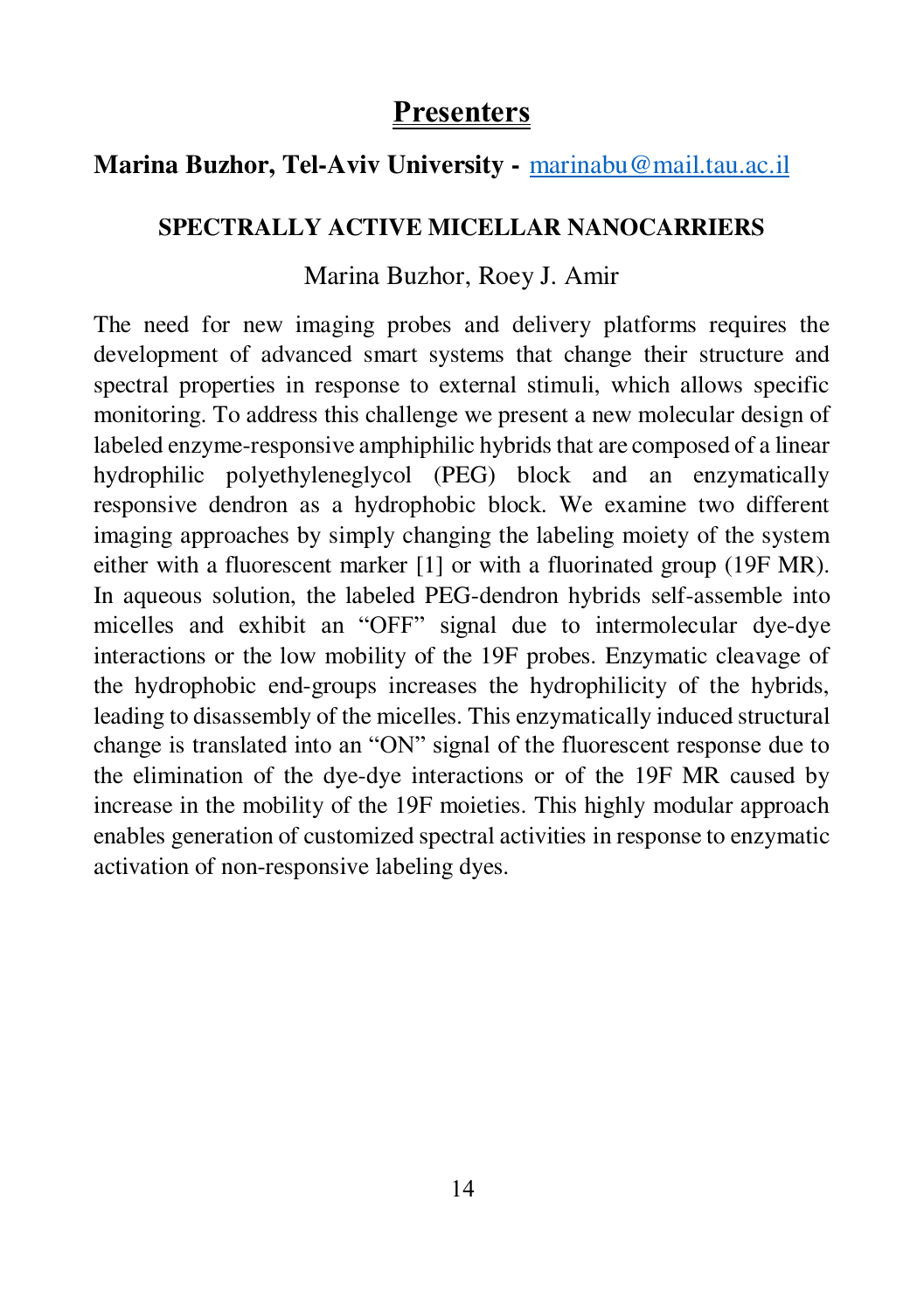## **Gadi Slor, Tel-Aviv University -** [gadis@mail.tau.ac.il](mailto:gadis@mail.tau.ac.il)

## **DUAL STIMULI-RESPONSIVE POLYMERIC MICELLES AS A MODULAR PLATFORM FOR CONTROLLED DELIVERY**

#### Gadi Slor, Assaf Harnoy, Roey Amir

Stimuli responsive micelles are highly attractive platforms for encapsulation of hydrophobic drugs or dyes, which can be loaded into the hydrophobic core of the micelles and released upon specific stimuli. Most reported systems showed that different types of stimuli such as pH changes, light and temperature could cause the disassembly of the micelles. More recently, others and we have reported the utilization of enzymatic stimuli to induce the disassembly of enzyme-responsive micelles. In this work, we demonstrate the incorporation of two different responsive groups that can respond to two different types of stimuli. Combining two stimuli can lead to higher degree of activation and to increase the efficiency of the drug delivery system. Furthermore, the utilization of two different responsive groups can open the way for greater control over the release profile of the delivery system.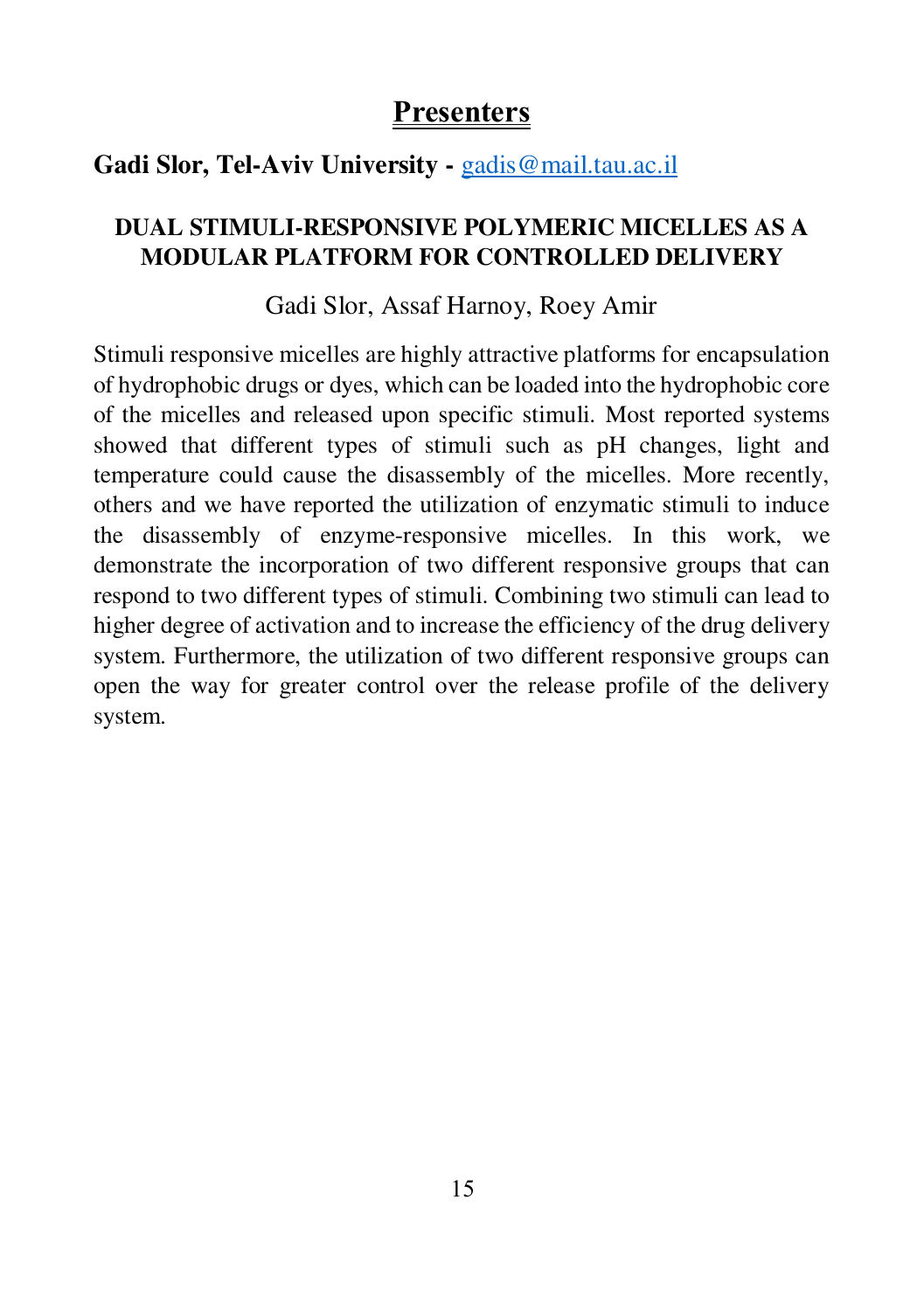## **Hen Popilski, Ben-Gurion University -** [popilski@post.bgu.ac.il](mailto:popilski@post.bgu.ac.il)

#### **INCORPORATION OF PENETRATION ENHANCERS INTO INTRA-TUMORAL BIODEGRADABLE POLYMERIC IMPLANTS AND THEIR EFFECT ON ANTICANCER DRUG DISPOSITION**

### Hen Popilski, David Stepensky

Anti-cancer drug delivery systems (DDSs) are designed to target chemotherapeutic drugs to their site of action in solid tumors, enhance their efficiency and reduce the incidence of adverse events. Unfortunately, currently available anti-cancer DDSs possess extremely low targeting efficiency and thereby present limited pharmacological effect and poor safety profile. Even following intra-tumoral (I.T.) administration of DDS, only a thin layer of the tumor cells that surround the implant are exposed to the therapeutic concentrations of anti-cancer drug.

We hypothesize that modulation of intra-tumoral drug distribution by penetration enhancers will increase the exposure of the tumor cells to the chemotherapeutic drugs and will increase the efficiency of the anti-cancer treatment.

We are investigating anti-cancer effects of intra-tumoral DDSs that encapsulate paclitaxel and specific penetration enhancers in the 4T1-Luc orthotropic breast cancer model in BALB/c mice. The experimental results demonstrate improved response to paclitaxel, significant decrease in tumor mass and reduced number of lung metastases in tumor mice treated with polymers containing various penetration enhancers. We aim to identify the optimal DDS formulation composition that would maximize the anti-cancer effects in the tumor that will be devoid of systemic adverse effects. To this end, we apply detailed histological and imaging tools to determine the effect of penetration enhancers on the intratumoral disposition and anti-cancer effects of the chemotherapeutic agent.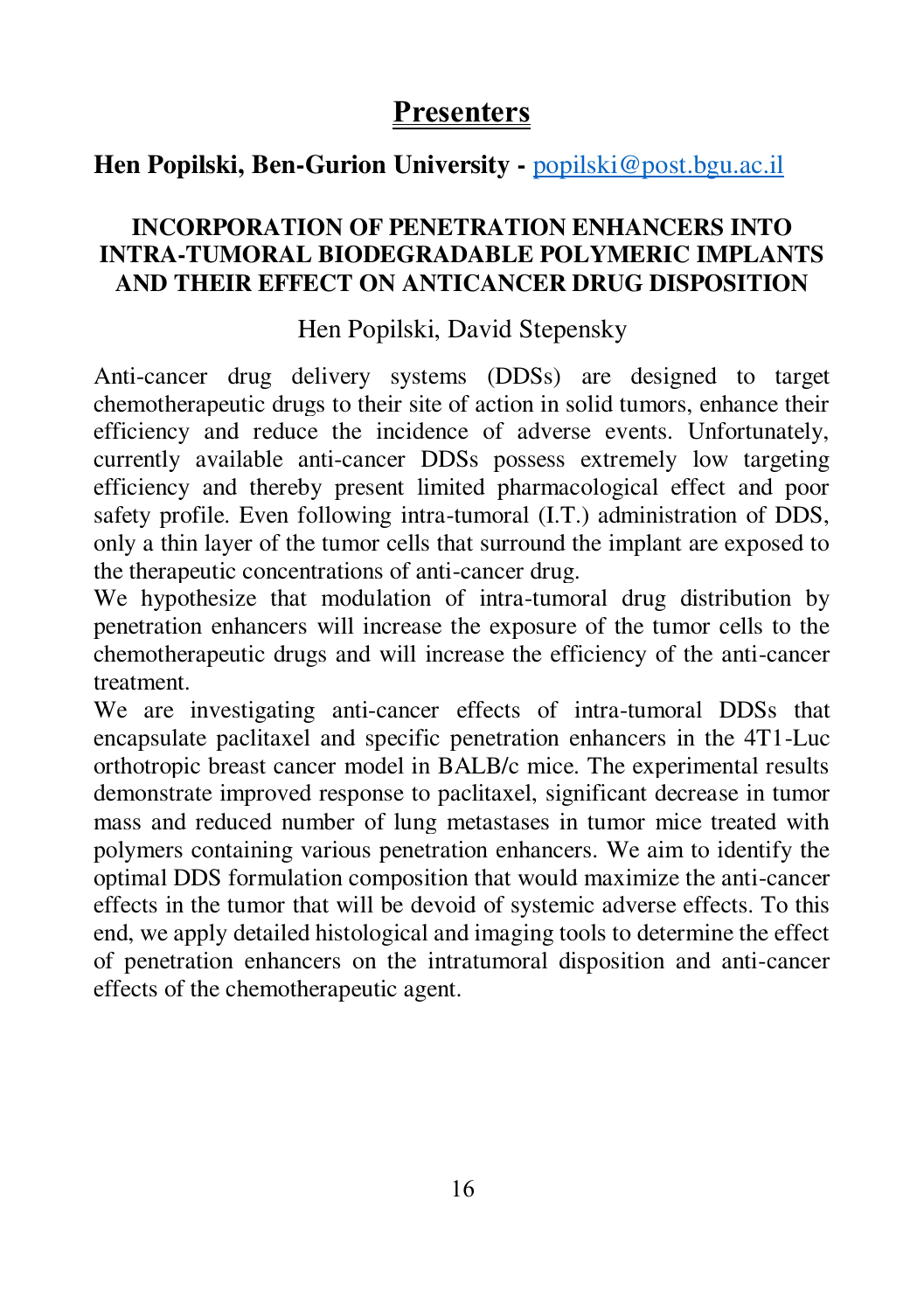#### **Michal Rosenberg, Technion -** [michirosros@gmail.com](mailto:michirosros@gmail.com)

#### **NANOSTRUCTURED POROUS SILICON FOR DELIVERY OF NERVE GROWTH FACTOR**

#### Michal Rosenberg, Neta Zilony, Liran Holtzman, Orit Shefi, Ester Segal

Nerve growth factor (NGF) has been well characterized for its essential role in the development and maintenance of neurons both in the peripheral and central nervous systems. Potential therapeutic applications of this protein have been demonstrated in several models of neurodegenerative diseases, including Alzheimer's and Parkinson's. In particular, external administration of NGF exhibits protective properties for injured neurons and stimulates axonal regeneration. However, NGF effectiveness in therapeutics is limited by its short biological half-life due to rapid enzymatic degradation in vivo. Therefore, there is an immense need for delivery systems that will allow for sustained release of NGF. Nanostructured porous silicon (PSi) is characterized by several particularly appealing tunable properties predestining it for design of drug delivery systems, including high surface area, biocompatibility and ability to degrade completely in physiological environment. Our work aims to develop new PSi-based carriers for NGF delivery as an approach to prolong its bioavailability and promote neuronal differentiation. Different PSi nanostructures are fabricated by anodic electrochemical etching of single-crystalline Si wafers and the synthesis conditions are adjusted to allow efficient protein loading by physical adsorption. We demonstrate that NGF entrapment within the PSi carriers increases the protein stability while allowing for its sustained release to promote differentiation and neurite outgrowth of PC12 cells over a period of 14 days, within a single administration.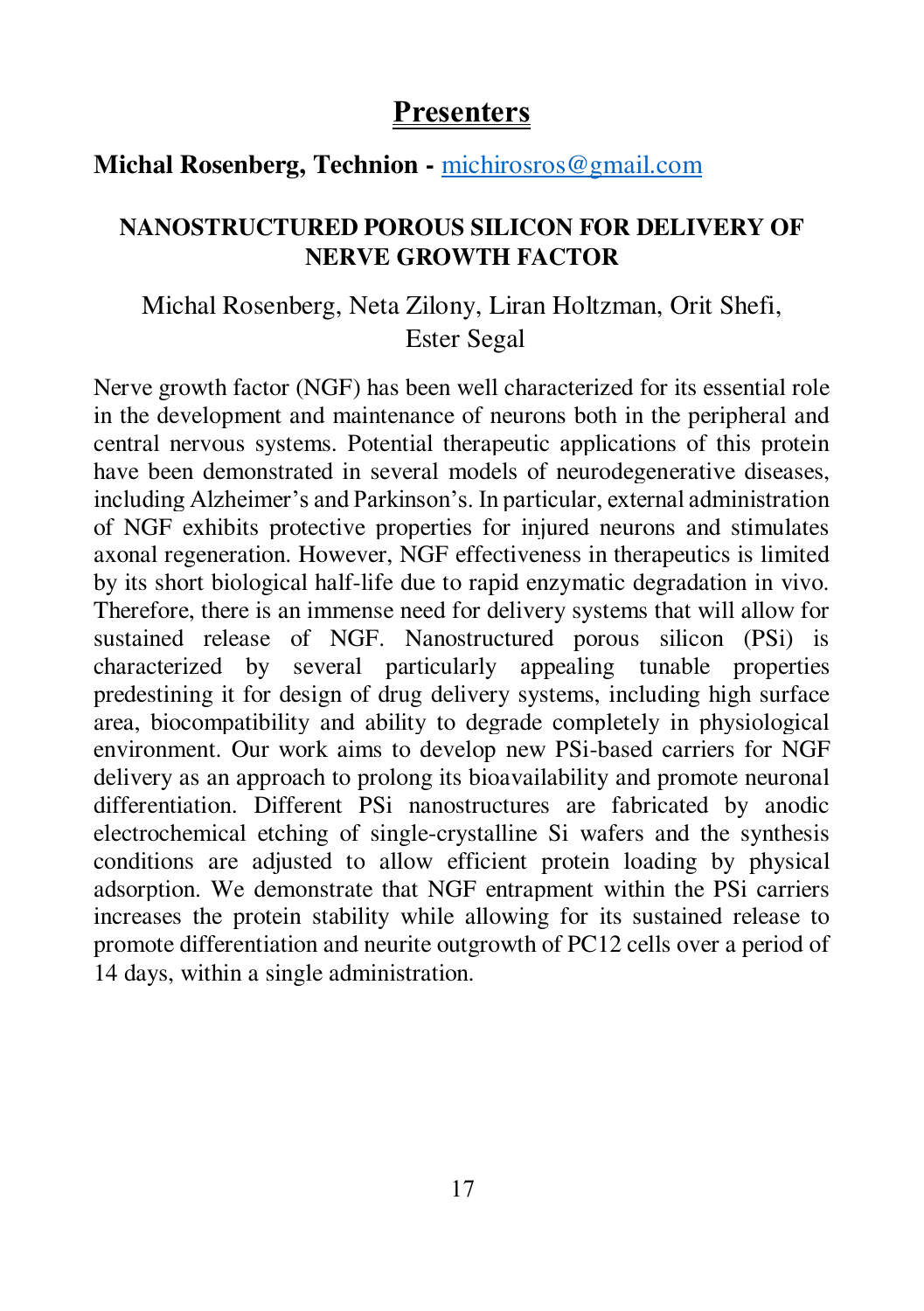#### **Ron Feiner, Tel-Aviv University -** [feineron@gmail.com](mailto:feineron@gmail.com)

#### **ENGINEERED FREE-STANDING CARDIAC PATCHES WITH BUILT-IN ELECTRONICS FOR ON-LINE MONITORING AND REGULATION OF TISSUE FUNCTION**

Ron Feiner, Leeya Engel, Sharon Fleischer, Maayan Malki, Assaf Shapira, Yosi Shacham-Diamand, Tal Dvir

Cardiac tissue engineering is envisioned as a regenerative therapy to treat myocardial infarction. In this approach cardiac cells are seeded within threedimensional (3D) porous scaffolds to create functional cardiac patches. Despite the incremental improvements in the field, no technology is currently available that can provide on-line monitoring and reporting of the engineered tissue performance, and if needed, interfere to deliver signals for activating it, or enable its integration with the host. Here, we addressed this challenge by integrating flexible, free-standing electronics with a 3D nanocomposite scaffold and cardiac cells, to create a microelectronic engineered cardiac patch. The hybrid patch exhibited robust electronic properties enabling multiplexed recording of cellular electrical activities and when needed provided electrical stimulation for synchronizing cell contraction. Moreover, electroactive polymers containing biofactors were deposited on designated electrodes within the electronics, and provided on-demand drug release in the patch microenvironment. We expect that integration of such complex electronics within a cardiac patch will provide control and regulation of its function, significantly enhancing its therapeutic value.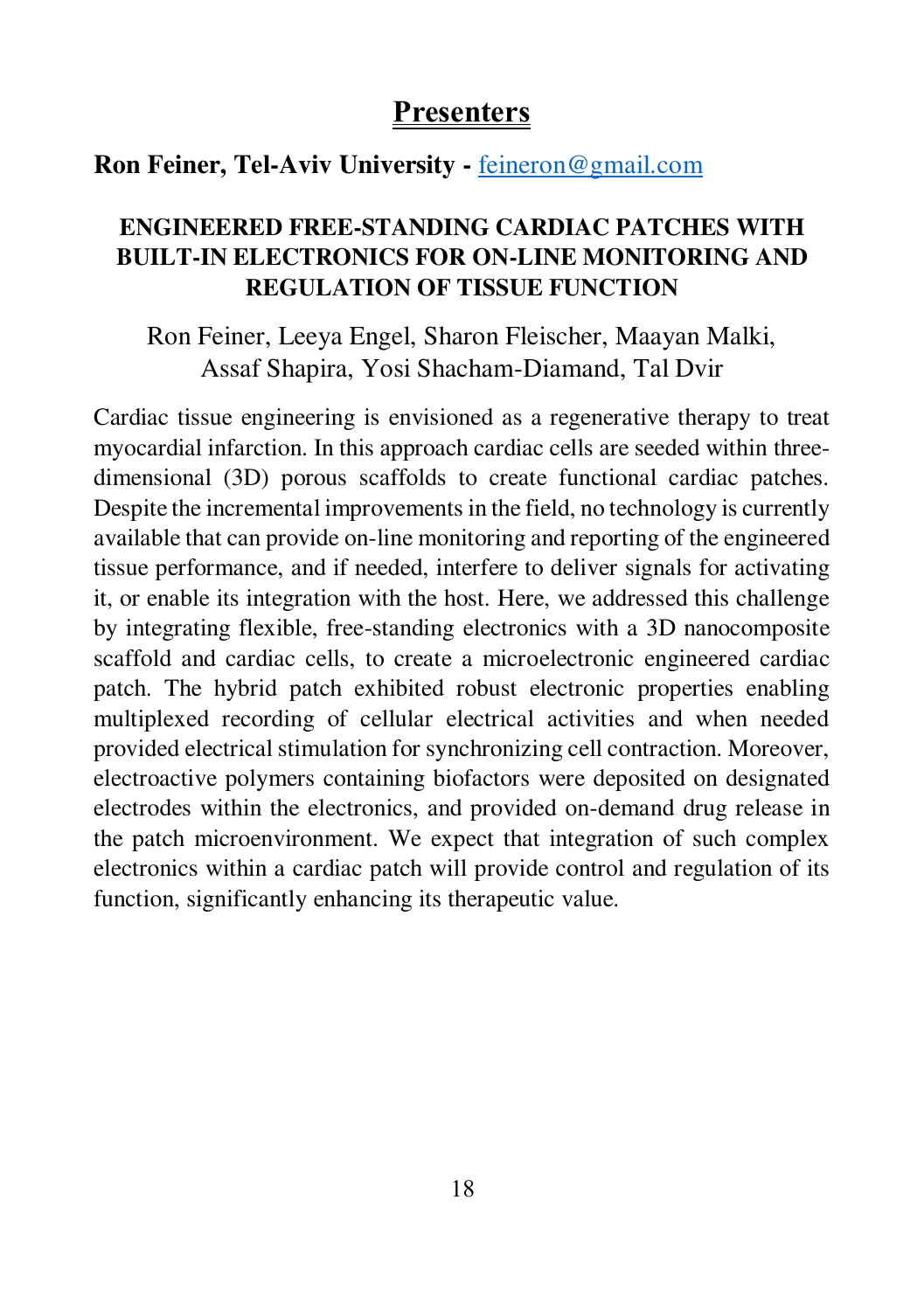#### **Lena Neufeld, Technion -** [yeli2006@gmail.com](mailto:yeli2006@gmail.com)

#### **DESIGNING A BIOCOMPATIBLE HYDROGEL FOR THE DELIVERY OF MESALAMINE**

#### Lena Neufeld, Havazelet Bianco-Peled

Mesalamine is being used extensively for long-term maintenance therapy of Crohn's disease and colitis and may provide protection against the development of colorectal cancer. A new design for nanocomposite hydrogels based on cross-linked chitosan for the delivery of mesalamine is presented. To enhance drug loading in chitosan, the mineral montmorillonite was incorporated into the matrix. The exfoliated silica montmorillonite nanosheets form interactions with both chitosan and mesalamine, thus affecting the hydrogel's drug release mechanism and swelling properties.

The impact of montmorillonite and glutaraldehyde concentrations on the hydrogel properties was investigated. In vitro drug-release studies detected slower release at short times when Montmorillonite was combined. This study is the first to evaluate the influence of pH during mixing and mixing duration. It was shown that lowering the pH during mixing delayed the release since the positively charged drug was better introduced between the Montmorillonite layers, as confirmed by Differential Scanning Calorimetry (DSC) and Fourier Transform Infra-red spectroscopy (FTIR) analysis. All hydrogels showed prolonged sustained release of mesalamine over 24 h in simulated colonic fluid (pH 7.4). When modeled, the mesalamine release profile suggests a complex release mechanism, involving adsorption of the drug to the montmorillonite and diffusion. The results imply that chitosanmontmorillonite hydrogels can serve as potential drug carriers for controlledrelease applications.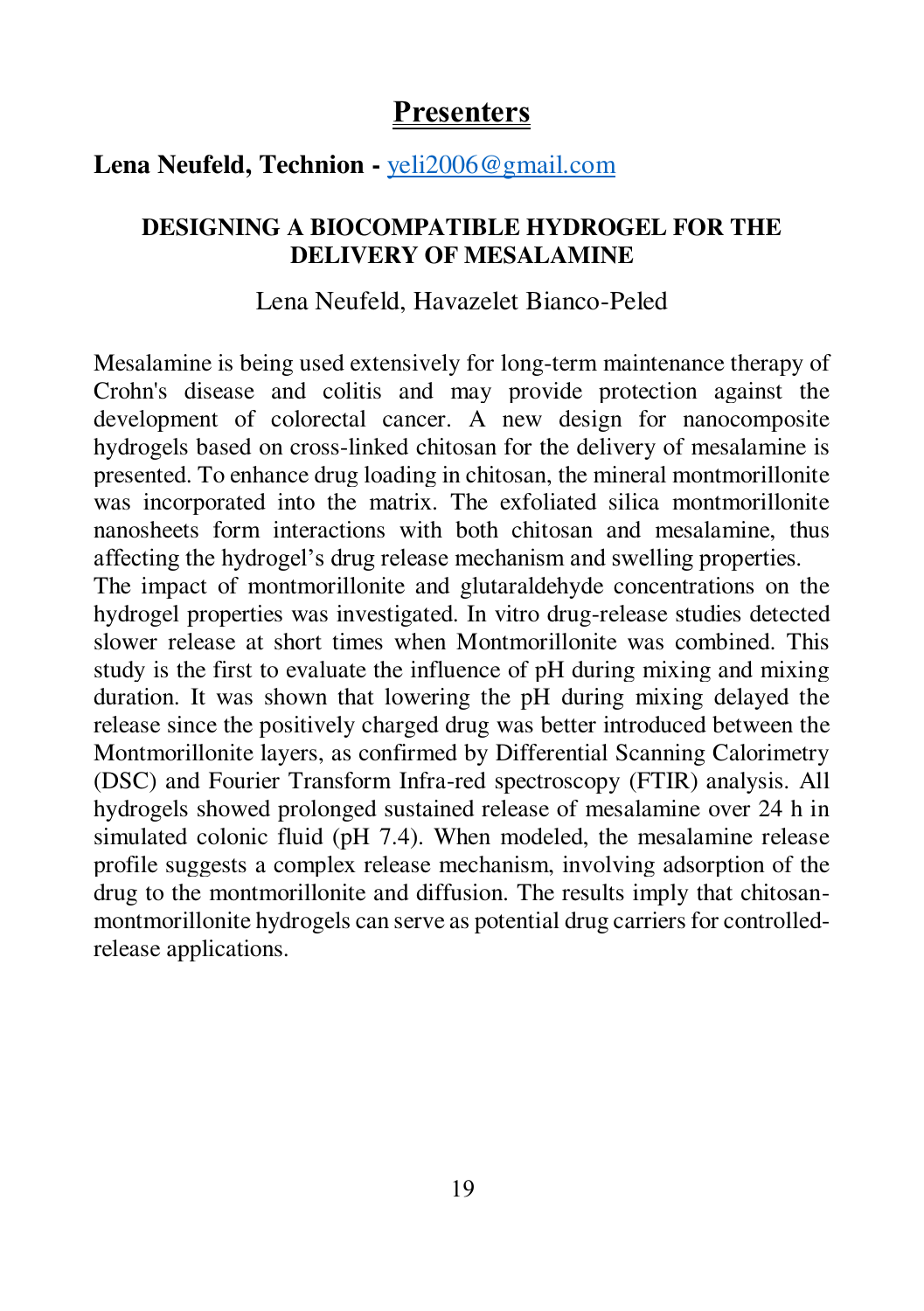#### **Oded Pinkas, Tel-Aviv University -** [pinkasoded@gmail.com](mailto:pinkasoded@gmail.com)

#### **GELATIN-ALGINATE SURGICAL SEALANT LOADED WITH HEMOSTATIC AGENTS**

#### Oded Pinkas, Meital Zilberman

The purpose of this study is to investigate the ability of natural-polymers solutions crosslinked by carbodiimides for biocompatible and hemostatic surgical sealant application. Our novel surgical sealants are based on the natural polymers gelatin and alginate, crosslinked by carbodiimide. Two types of hemostatic agents with a layer silicates structure, montmorillonite (MMT) and kaolin were loaded in order to improve the sealing ability in a hemorrhagic environment. The effect of the sealant's components on the in vitro burst strength was studied according to ASTM F2392, the physical properties (swelling ratio, degradation, viscosity, curing time) and cytotoxicity were investigated as well. A formulation based on 400 mg/ml gelatin, 10 mg/ml alginate and 15 mg/ml EDC was found as an optimal one, combining high burst strength together with no cytotoxicity. Incorporation of kaolin only slightly affected the sealant physical properties. When the maximal kaolin concentration of 50 mg/ml was used the burst strength was increased in 38% compared to unloaded sealant. In contrast, incorporation of MMT significantly affected the crosslinked polymeric system and improved the sealants properties. Loading of 5 and 20 mg/ml MMT increase the in vitro burst strength in 43% and 108%, in respectively. Unloaded sealant and kaolin/MMT Loaded sealants didn't show any cytotoxicity effects. The curing time of all sealant formulations was in the range of 5-10 seconds, which is suitable for surgical sealants. This research clearly shows that our novel formulations of gelatin-alginate crosslinked by carbodiimide have a promising potential to be used in surgical sealing applications. Furthermore, the incorporation of kaolin and MMT in gelatin-alginate surgical sealants is a very promising novel approach for improving the bonding strength and physical properties of the surgical sealants for use in hemorrhagic environments.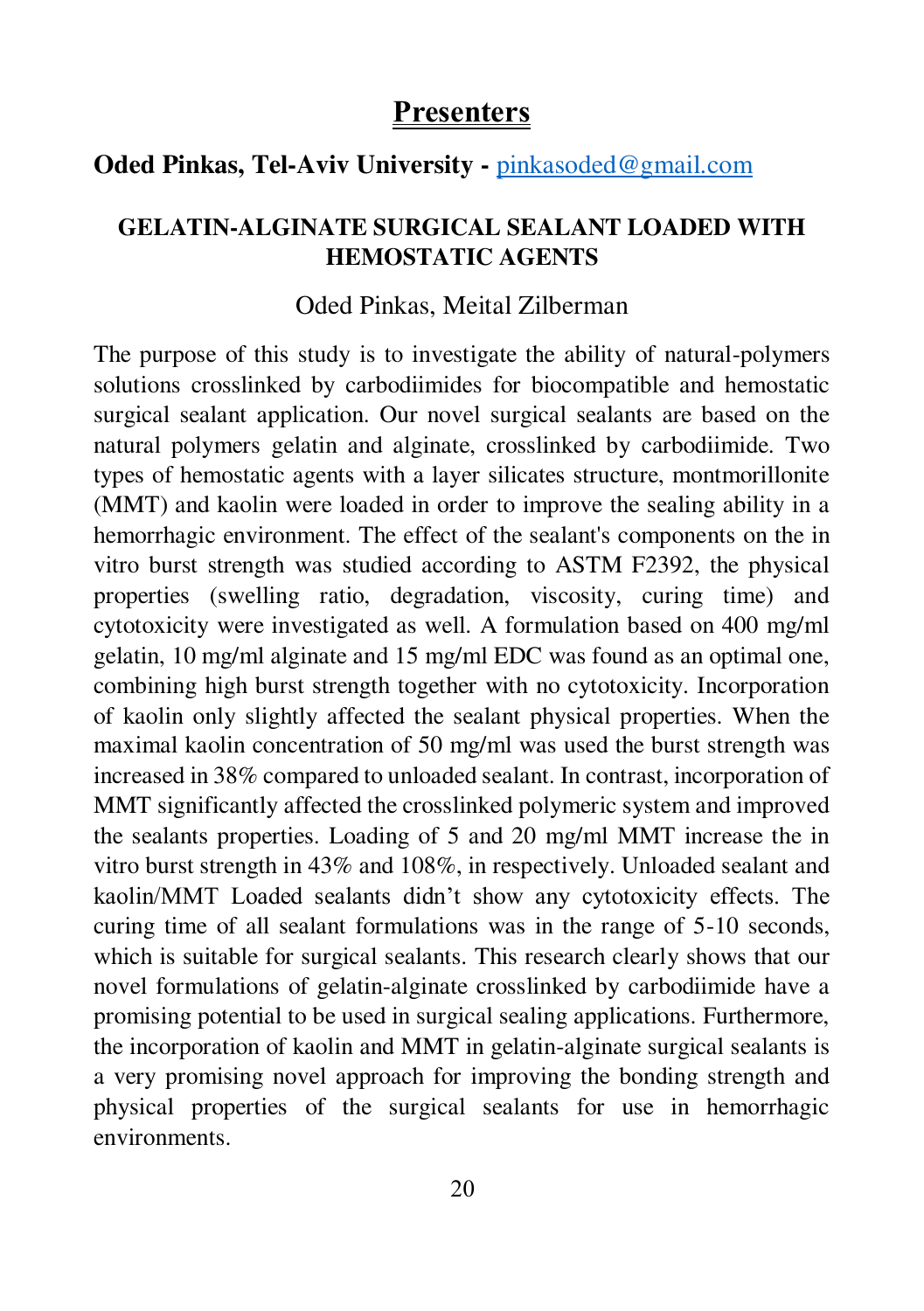#### **Yael Efraim, Technion -** [yael.efraim@gmail.com](mailto:yael.efraim@gmail.com)

### **EXTRACELLULAR MATRIX- BASED GELS FOR MYOCARDIAL INFARCTION TRATMENT**

#### Yael Efraim, Hadar Sarig, Marcelle Machluf

Injectable scaffolds were suggested in the recent years as a minimally invasive platform for cardiac tissue engineering. We have developed new injectable biomaterials, which are based on porcine cardiac extracellular matrix (pcECM), and gel upon injection into the myocardium. Our pcECMbased gel formulations were demonstrated to support the viability and proliferation of mesenchymal stem cells (MSCs) as well as human induced pluripotent stem cells (hiPSCs). Furthermore, the pcECM-based gels were shown to affect cell morphology and to enhance differentiation towards the cardiac linage. In addition, the gel's biocompatibility was comprehensively demonstrated in vitro and in vivo in mice model. Most importantly, the therapeutic efficacy of this injectable scaffold was demonstrated both in acute and chronic MI rat models. In these models, our pcECM-based gels remarkably enabled not only preservation, but also improvement in cardiac function. Altogether, our findings clearly point at these biomaterials as prospective scaffolds for the treatment of end-stage heart failure.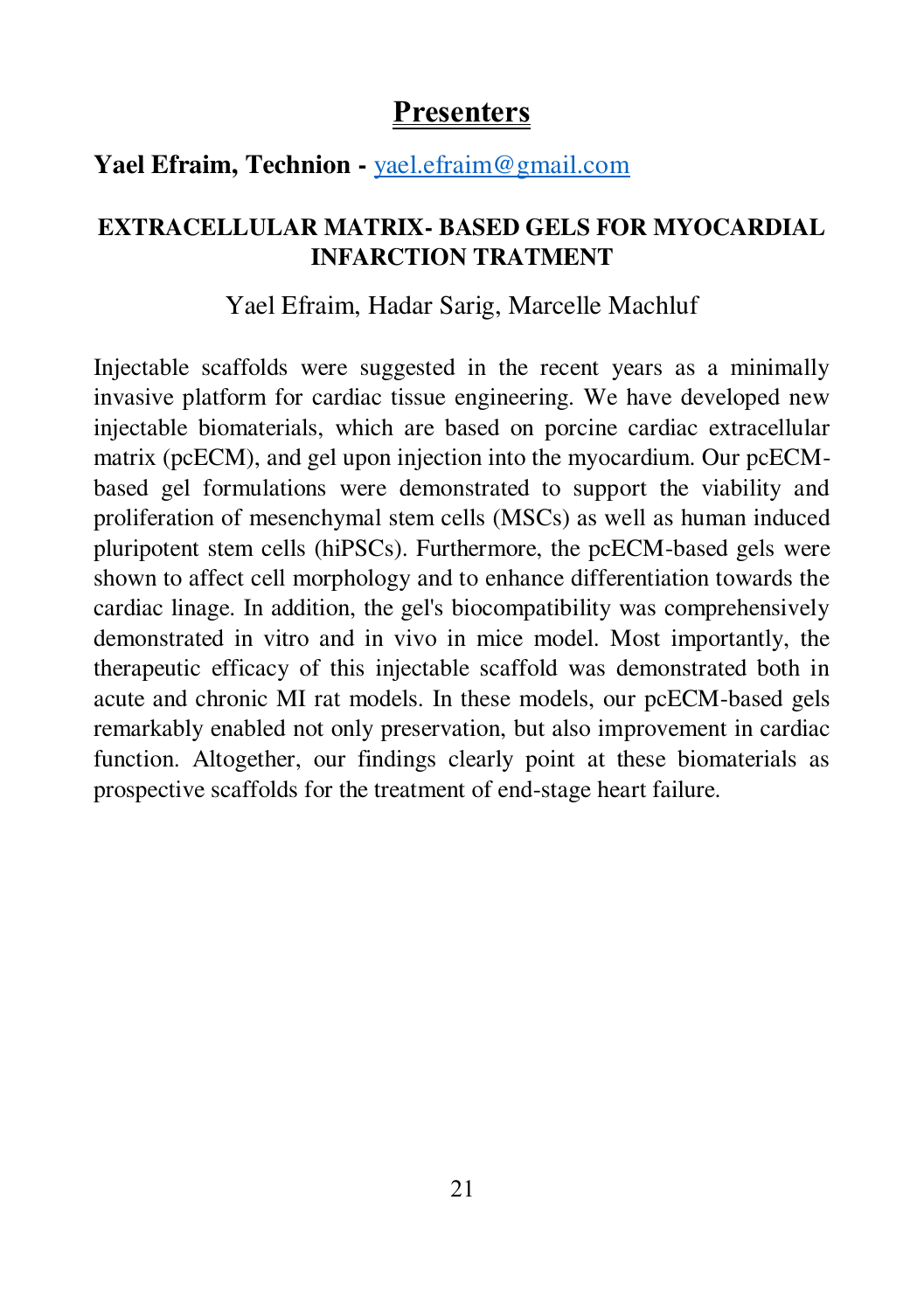## **Alexandra Ereskovsky, Technion -** [salexe@technion.ac.il](mailto:salexe@technion.ac.il)

### **DEVELOPING CELL-DERIVED NANO-VESICLES AS A DRUG DELIVERY VEHICLE FOR LIPOPHILIC DRUGS**

#### Alexandra Ereskovsky, Tomer Bronshtein Marcelle Machluf

Many of the most potent drugs used for cancer therapy, such as Paclitaxel (PTX), Docetaxel, and Cediranib, are water insoluble, which limits their bioavailability. Furthermore, these cytotoxic drugs affect non-malignant tissues leading to severe side effects. Drug delivery systems have been developed to increase the drugs bioavailability, decrease their toxicity, and hopefully increase their selectivity by active or passive targeting. Nanoghosts (NGs) are liposome-like vesicles produced from the cytoplasmic membrane of human mesenchymal stem cells (hMSCs), which retain the surface proteins that allow MSCs' to specifically target a variety of tumors. NGs, unlike synthetic liposomes, cannot be loaded with hydrophobic compounds by simple thin film hydration. Therefore, using the NGs to deliver water insoluble drugs will require the development of novel approaches for the loading of such drugs without damaging the NGs integrity and disrupting the natural MSC-borne targeting capabilities. Our results so far show that PTX complexation with an amphiphilic polymer (PMB30W) allows its passive loading during the NGs production. Interestingly, we found that NGs could be also loaded by proxy by fusing them with cationic synthetic liposomes that were preloaded with PTX. PTX loaded NGs' led to a significant cytotoxic effect on breast cancer cells compared to no effect by empty NGs. Our collective results hint at the potential of the NGs' as an effective naturally targeted carrier of not only water soluble drugs, as demonstrated in our previous studies, but hydrophobic ones as well covering a wide range of applications.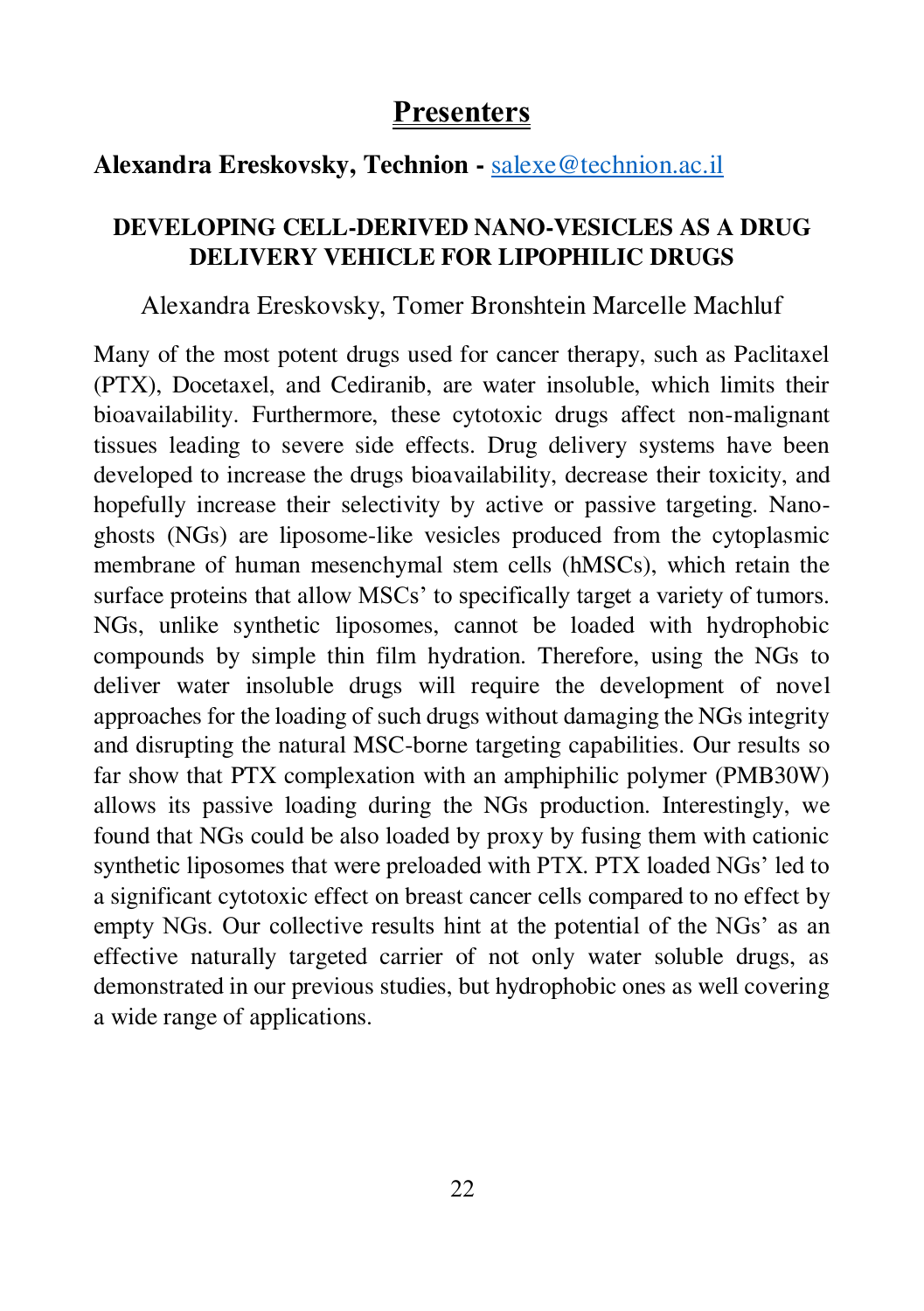#### **Angele Cortial, Hebrew University -** [angele.cortial@gmail.com](mailto:angele.cortial@gmail.com)

### **NEW APPLICATIONS OF ORGANIC NANOPARTICLES: VECTORISATION OF MIX THROUGH THE SKIN AND DEVELOPMENT OF IN VITRO ASSAY FOR THE DIAGNOSIS OF FRAGRANCE ALLERGY**

A. Cortial, M. Vocanson, J.F. Nicolas, S. Briancon

The aim of this work was to develop and optimize methods for fragrance mix I (FMI) encapsulation into nanoparticles (NPs) of two types of nanoparticles (NPs) : polymeric NPs (poly-ε-caprolactone, PCL) and solid lipid NPs (SLNs) (prepared with petrolatum, shea butter, candelilla wax, C10-18 triglycerides, or cetyl palmitate). Then, these new NPss were evaluated as vectors through a pig skin to analyze the distribution of the FMI molecules in the different skin layers. In parallel, NPs have also been applied as solubilizers for the development of a new in vitro test for the diagnosis of fragrance allergy. Our results show that (i) NPs polymers, mainly anionic NPs, are the most suitable vectors to promote trans-epidermal penetration of fragrance. On the contrary, SLNs were found in the stratum corneum, leading to an accumulation of fragrance in this layer; (ii) whatever the type of NPs, the penetration of the FMI molecules in the deeper layers of the skin depends on their intrinsic partition coefficient; (iii) PCL-NPs significantly increase the FMI solubilization in conventional culture media and, allowing a robust reactivation of circulating specific T cells in patients with allergy to fragrances. All of these results confirm the potential of organic NPs for the development of future strategies (for the skin delivery of several actives in the different skin layers). These new vectors further offer a promising alternative to improve the diagnosis of contact dermatitis induced by fragrances and more generally by hydrophobic allergens.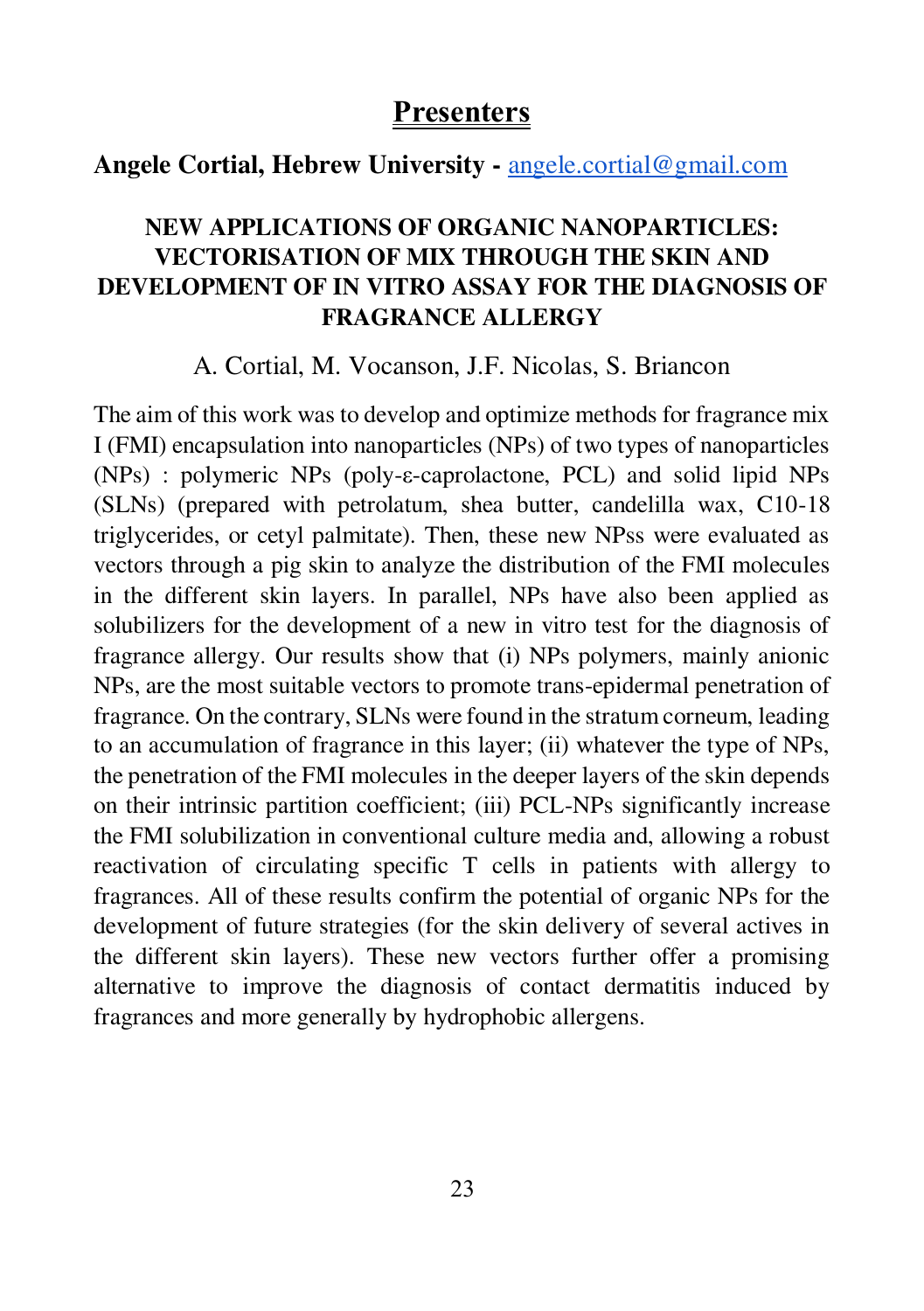#### **Aiman Abu Ammar, Hebrew University -** [aimana@ekmd.huji.ac.il](mailto:aimana@ekmd.huji.ac.il)

#### **DESIGN AND CHARACTERIZATION OF NANOPARTICLES LOADED WITH A LIPOPHILIC Pt(IV) PRODRUG FOR THE DELIVERY OF OXALIPLATIN IN SOLID TUMORS**

## Aiman Abu Ammar, Raji Raveendran, Taher Nassar, Dan Gibson, Simon Benita

Platinum (Pt) anticancer drugs constitute a cornerstone for the treatment of various solid tumors but their therapeutic outcome is limited not only by serious side effects, but also by acquired resistance of cancer cells. Modification of oxaliplatin (OXA) into lipophilic Pt(IV) molecule namely OPA, containing both lipophilic and hydrophilic axial ligands, was applied for the purpose of improving performance and facilitating their incorporation into polymeric nanoparticles (NPs). OPA exhibited a unique potency against a panel of cancer cells, including cisplatin-resistant tumor cells. OPA NPs were prepared and characterized. The mean particle diameter of the NPs was 146 nm with optimal encapsulation yields of OPA (>95%). OPA and respective NPs showed enhanced in vitro cellular Pt accumulation and DNA platination, and a substantially anti-proliferative effect compared to OXA. Furthermore, three in vivo efficacy studies were carried out using a xenograft subcutaneous model of pancreatic (BxPC-3) and colon (HCT-116) tumors, and an orthotopic intraperitoneal model of metastatic ovarian cancer (SKOV-3) in SCID-bg mice. The antitumor activity of OPA and OPA NPs indicated significantly decreased tumor growth rates compared to the control and OXA treatment groups. The overall results support the hypothesis of this work, due to high potency of OPA and OPA NPs over the native molecule against solid tumors, illustrating the therapeutic potential of this compound for improved treatment of cancer. Consequently, these findings warrant further development towards up-scaling and clinical translation.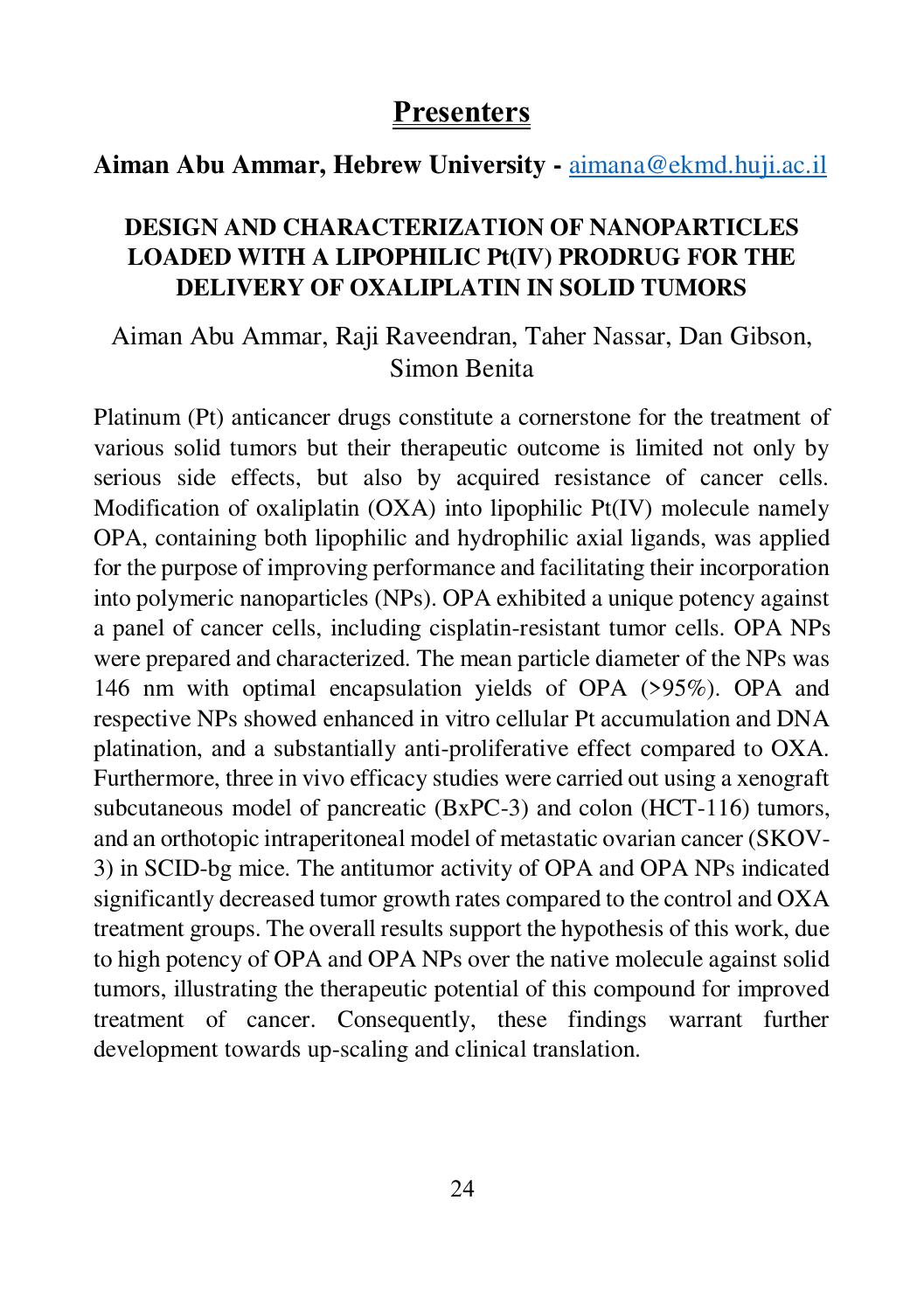## **Assaf J. Harnoy, Tel-Aviv University -** [asi.harnoy@gmail.com](mailto:asi.harnoy@gmail.com)

### **ENZYME-RESPONSIVE POLYMERIC MICELLES AS A PLATFORM FOR CONTROLLED DELIVERY**

#### Assaf J. Harnoy, Ido Rosenbaum, Roey J. Amir

Stimuli-responsive amphiphilic block copolymers have attracted considerable attention in recent years due to their ability to self-assemble in aqueous media into nano-sized polymeric micelles. Such micelles can encapsulate within their hydrophobic cores small guest molecules (e. g. hydrophobic drugs or dyes) and release them on cue. Therefore, polymeric micelles are interesting candidates to act as nanocarriers for controlled delivery and in vivo diagnostics. To this end, there have been many reports of polymeric micelles that can respond to various types of stimuli such as pH, irradiated light, temperature or their combinations. However, polymeric micelles that can respond to variations in enzymatic activity are not as prominent in the literature. Utilization of enzymes as triggers for micellar disassembly might be considerably advantageous due to the catalytic efficiency and high selectivity of the activating enzymes towards their substrates. Furthermore, common occurring imbalances in enzymatic activities are often associated with many diseases, and may be picked up by cleverly designed polymeric micelles to induce a site-specific release of molecular payload. In this talk, I will present an innovative and simple synthetic approach for preparation of amphiphilic PEG-dendron hybrids, which can self-assemble in aqueous media into enzyme-responsive polymeric micelles. I will demonstrate how each part of the hybrid can be altered in order to adjust the stability of the formed micelles and their disassembly rates in response to the enzymatic trigger. This approach might assist in future design of enzyme-responsive platforms for controlled delivery of poorly soluble drugs.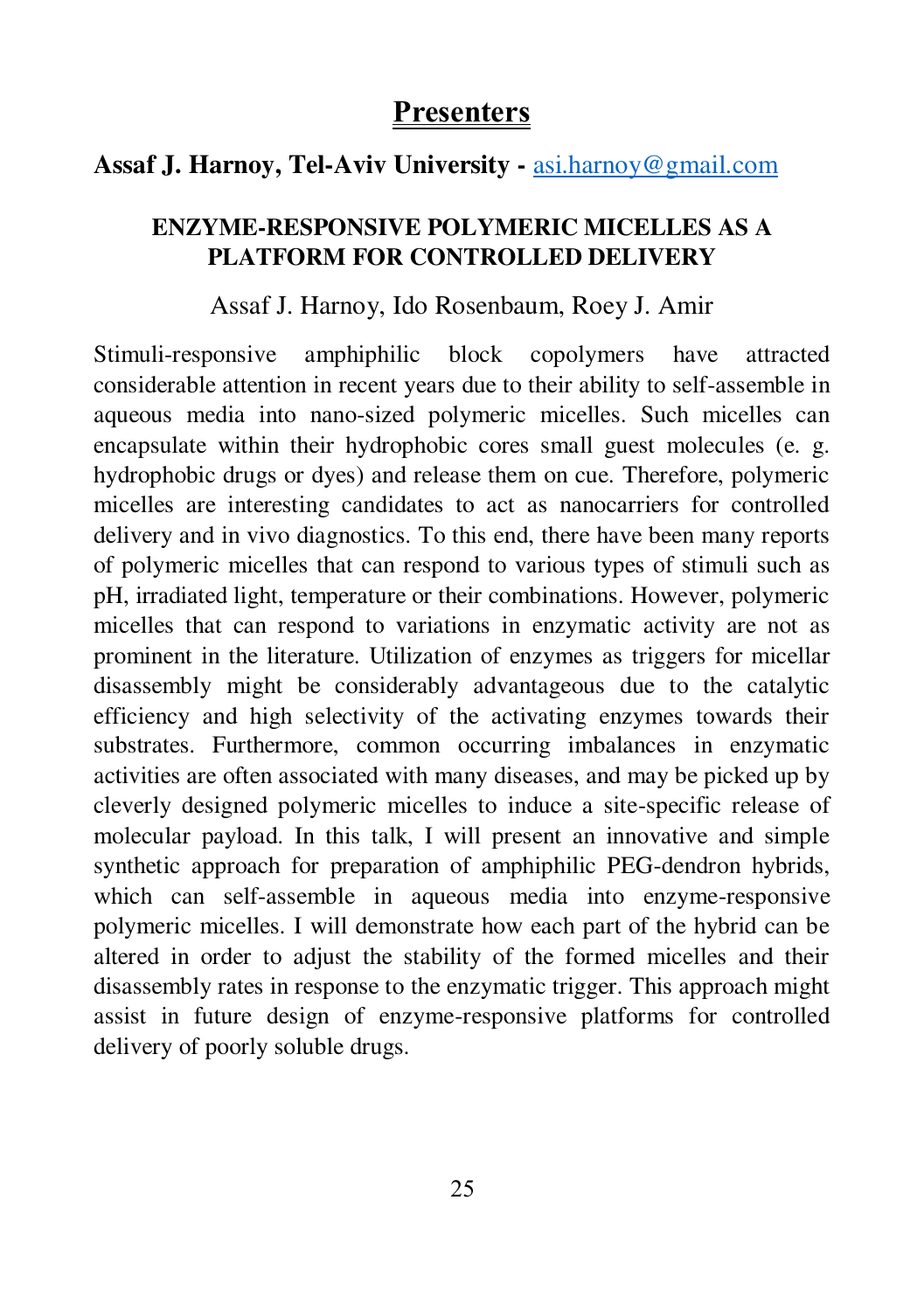#### **Tom Givaty, Technion -** [tomgivaty@gmail.com](mailto:tomgivaty@gmail.com)

#### **ENCAPSULATION OF GLUCOCORTICOIDS IN CELL DERIVED NANO-GHOSTS**

#### Tom Givaty, Marcelle Machluf

Targeted drug delivery systems have been the focus of many studies in recent years in the hope to overcome obstacles associated with conventional drugs. A novel delivery platform based on cell derived nano-ghosts (NGs) was used in this research. Produced from the cytoplasmic membranes of MSCs, the NGs platform exploits the unique characteristics and targeting capabilities of MSCs to inflamed tissues, without the risk of tumorigenesis or other safety issues. The main goal of this study was to optimize the NGs system to encapsulate Prednisolone sodium phosphate (PSP), a synthetic glucocorticoid that is used for the treatment of inflammatory and autoimmune diseases, such as Rheumatoid Arthritis, Ulcerative Colitis and Multiple Sclerosis. With the search of an optimal encapsulation method, sonication, electroporation and incubation with the drug were compared. Incubation exhibited the highest encapsulation efficiency (about 5%) with a drugs-to-lipids ratio of 591 (w/w). NGs loaded with PSP were found to be at least effective in vitro as the free drug. These preliminary results have revealed that the NG drug delivery system displays a great potential for treatment of inflammatory diseases, and therefore need to be further tested in vivo.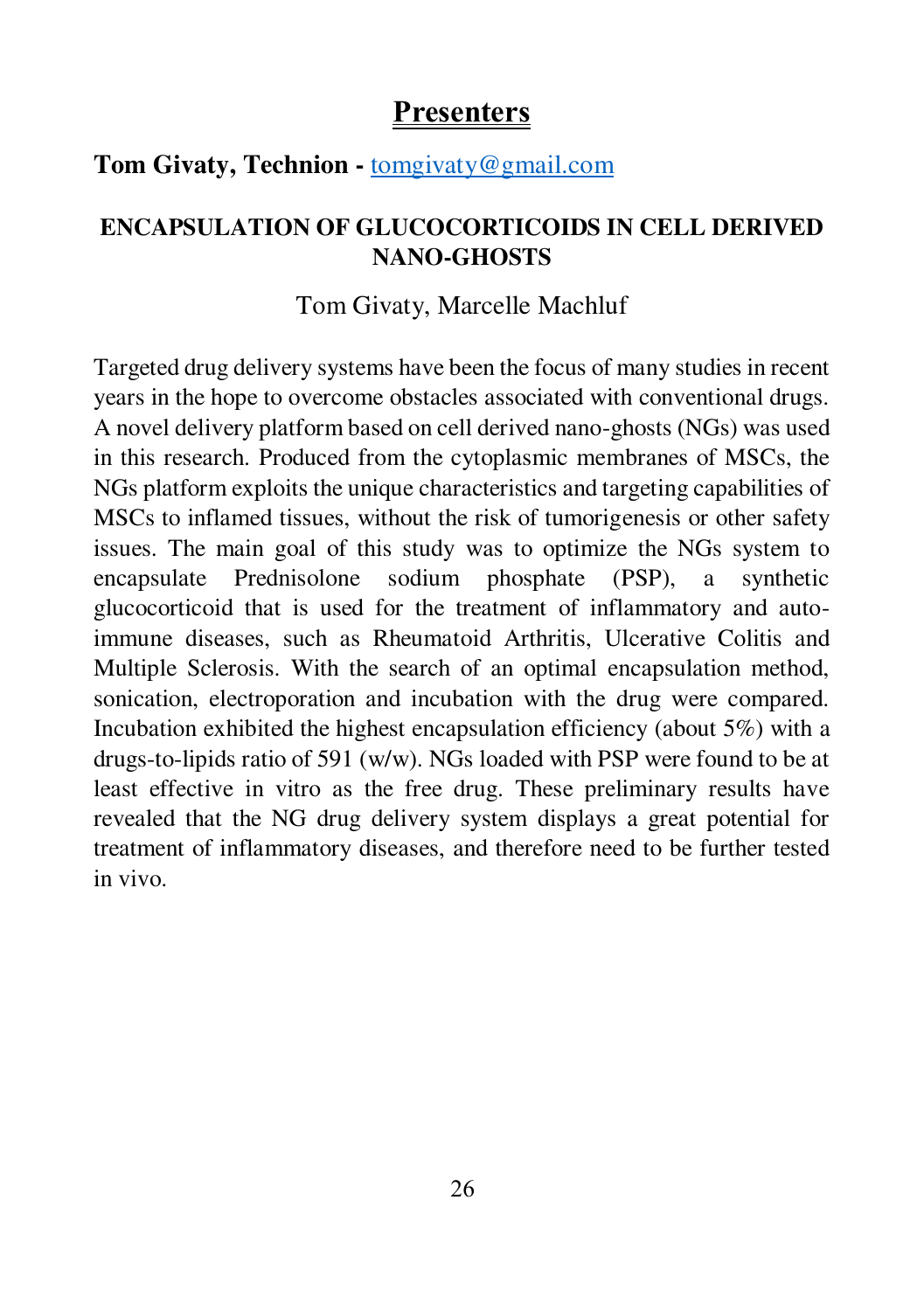**Yogita Patil, Hebrew University -** [yogita.udps@gmail.com](mailto:yogita.udps@gmail.com)

## **INTRACELLULAR ACTIVATION AND ENHANCED CYTOTOXICITY OF PEGYLATED LIPOSOMAL MITOMYCIN-C PRODRUG TARGETED TO THE FOLATE RECEPTOR OF CANCER CELLS**

### Yogita Patil, Yasmine Amitay, Patricia Ohana, Hilary Shmeeda, Alberto Gabizon

Mitomycin C (MMC) is a powerful anti-tumor antibiotic, often active against multidrug resistant cells. Despite a broad spectrum of antitumor activity, MMC clinical use is relatively limited due to its fast clearance and doselimiting toxicity. To exploit the potential antitumor activity of MMC and reduce its toxicity we have previously developed a formulation of pegylated liposomes with a lipophilic prodrug of MMC (PL-MLP). In vitro, PL-MLP has minimal cytotoxicity unless reducing agents are added to the cell culture to activate the prodrug. In the present study, we hypothesized that targeting PL-MLP via folate receptors will facilitate intracellular activation of prodrug and enhance cytotoxicity without added reducing agents. We prepared folate targeted liposomes (FT-PL-MLP) and examined in vitro cell uptake and cytotoxicity in cancer cells with high folate receptors (HiFR). 3Hcholesterol-hexadecyl ether (3H-Chol)-radiolabeled liposomes were prepared to study liposome-cell binding in parallel to cellular uptake of prodrug MLP. 3H-Chol and MLP cell uptake levels were greater in KB HiFR cells when FT-PL-MLP is compared to PL-MLP liposomes. The cytotoxicity of FT- PL-MLP liposomes was significantly increased compared with PL-MLP in all tested HiFR cells. In vivo, no significant differences in pharmacokinetics were observed when PL-MLP was compared to FT-PL-MLP by the intravenous route. However, when liposomes were directly injected into the peritoneal cavity of mice with malignant ascites of J6456 HiFR lymphoma cells, the MLP levels were significantly greater with the FT-PL-MLP. Thus, folate targeting enhances liposome uptake by tumor cells enabling intracellular activation of prodrug, and leading to increased cytotoxicity. These results may be particularly relevant to the application of folate-targeted PL-MLP in intracavitary or intravesical treatment of cancer.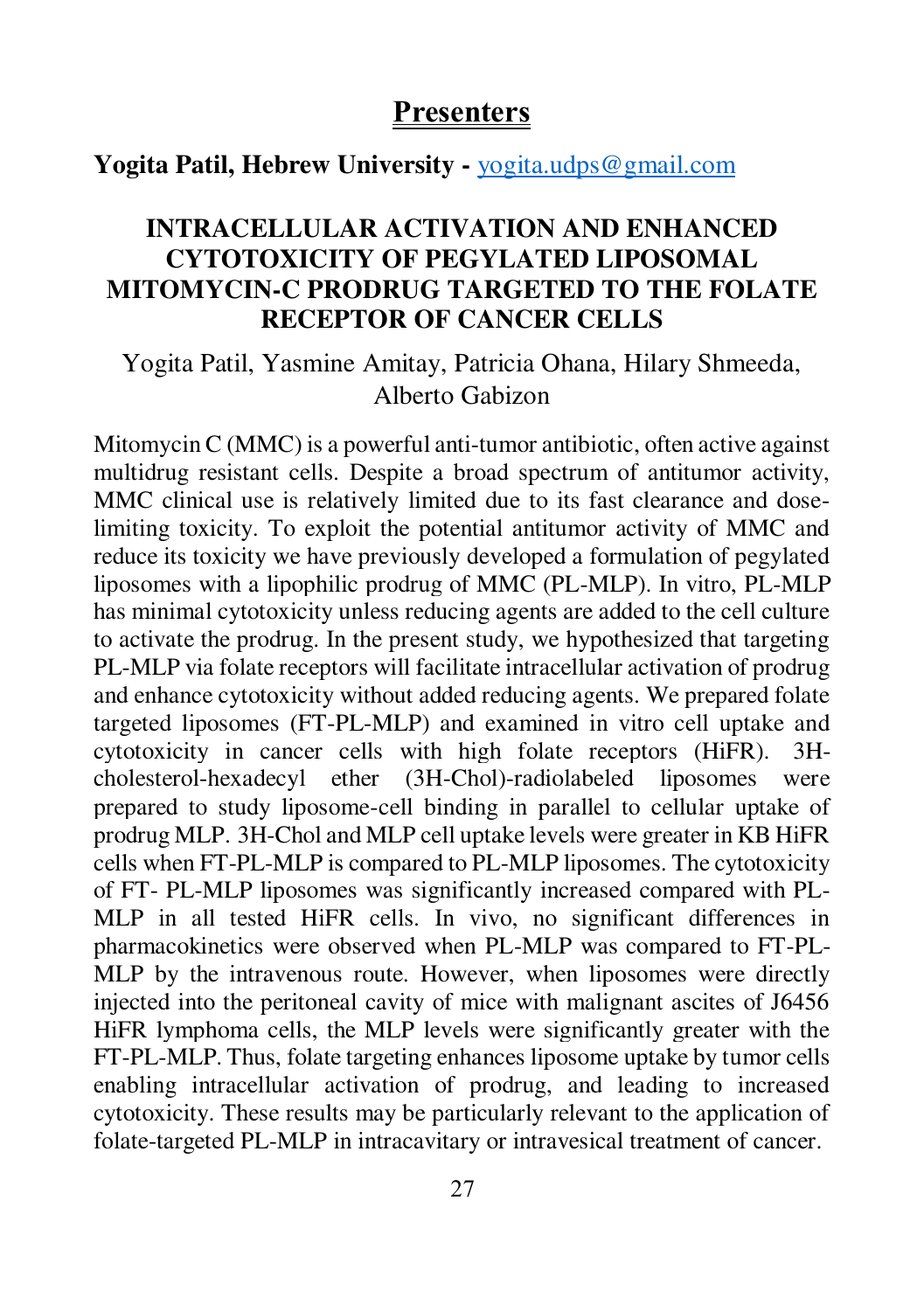### **Nitzan Karinsky, Technion -** [nitzan.nk@gmail.com](mailto:nitzan.nk@gmail.com)

#### **PROTEIN PRODUCING PARTICLES FOR ONSITE DRUG DELIVERY**

Nitzan Krinsky, Maya Kaduri, Janna Shainsky-Roitman, Mor Goldfeder, Itai Benhar, Avi Schroeder

Proteins have great therapeutic importance, however, in many cases lack of an efficient drug delivery system limits wider clinical implementation. Here we utilize liposomes as miniature bio-reactors for onsite autonomous protein production and delivery.

We developed liposomes that act as artificial cells, capable of producing proteins autonomously in response to a physical trigger. These liposomes can be injected into the body and then triggered to produce a protein of interest onsite. We demonstrate that this platform is effective for producing a variety of proteins; fluorescent protein, enzyme and therapeutic proteins were successfully produced using this system. In addition, we present the toxicity of cell-free produced Pseudomonas exotoxin A, an extremely potent protein which has been investigated as a treatment for cancer, towards 4T1 cancer cells.

Developing autonomous protein producing particles with responsive and therapeutic capabilities has promise to address a wide range of fundamental questions associated with protein synthesis in nature, as well as applicative protein delivery needs.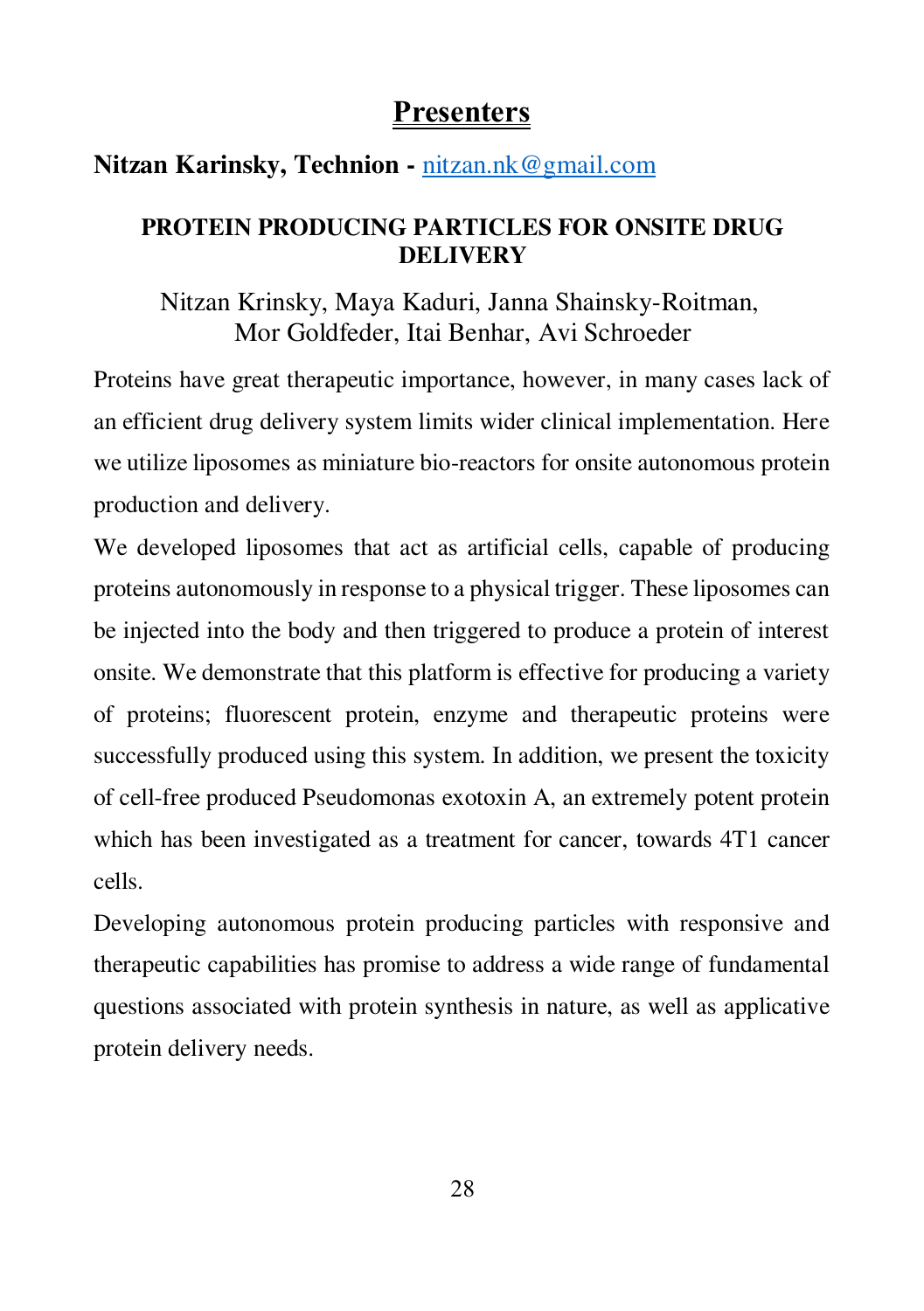#### **Noa Cohen Anavy, Technion -** [noacoh@gmail.com](mailto:noacoh@gmail.com)

#### **NANO-GHOSTS FOR SELECTIVE DRUG DELIVERY TO AND ACROSS THE BLOOD BRAIN BARRIER**

#### Noa Cohen Anavy, Marcelle Machluf

The central nervous system (CNS) is protected by the blood–brain barrier (BBB). The BBB, which is formed by impermeable tight junctions between Brain Capillary Endothelial cells (BCEC), serves as a selective barrier regulating the homeostasis of the brain and protecting it from toxic substances. Unfortunately, the high selectivity of the BBB also hampers the passage of drugs. Despite the rapid development of drugs with wellestablished activity in the brain, many disorders such as Alzheimer's disease, brain tumors and Multiple Sclerosis (MS) remain severely undertreated. In order to overcome these limitations, we aim to modify our mesenchymal stem cell (MSC) nano-ghosts (NGs) drug delivery system to allow transport across the BBB. The NGs are nano-vesicles produced from the plasma membrane of human mesenchymal stem cells which possess membraneassociated targeting and migratory abilities to and through the BBB, and towards sites of inflammation. The NGs are expected to retain the cells' surface moieties and encompass their unique targeting capabilities, and therefore may serve as an effective drug delivery system for targeting neurological disorders. Our primary hypothesis is therefore that brain targeting of a healthy or diseased BBB can be accomplished by NGs. The hypothesis will be tested both in vitro, using a 3D model of the BBB, which is composed of a co-culture of rat glial cells and bovine Brain Capillary Endothelial Cells (BCEC), and in vivo, using experimental autoimmune encephalomyelitis (EAE) mice, a mice model closely reflecting aspects of MS, and mice with glioblastoma multiforme (GBM)—an aggressive brain tumor.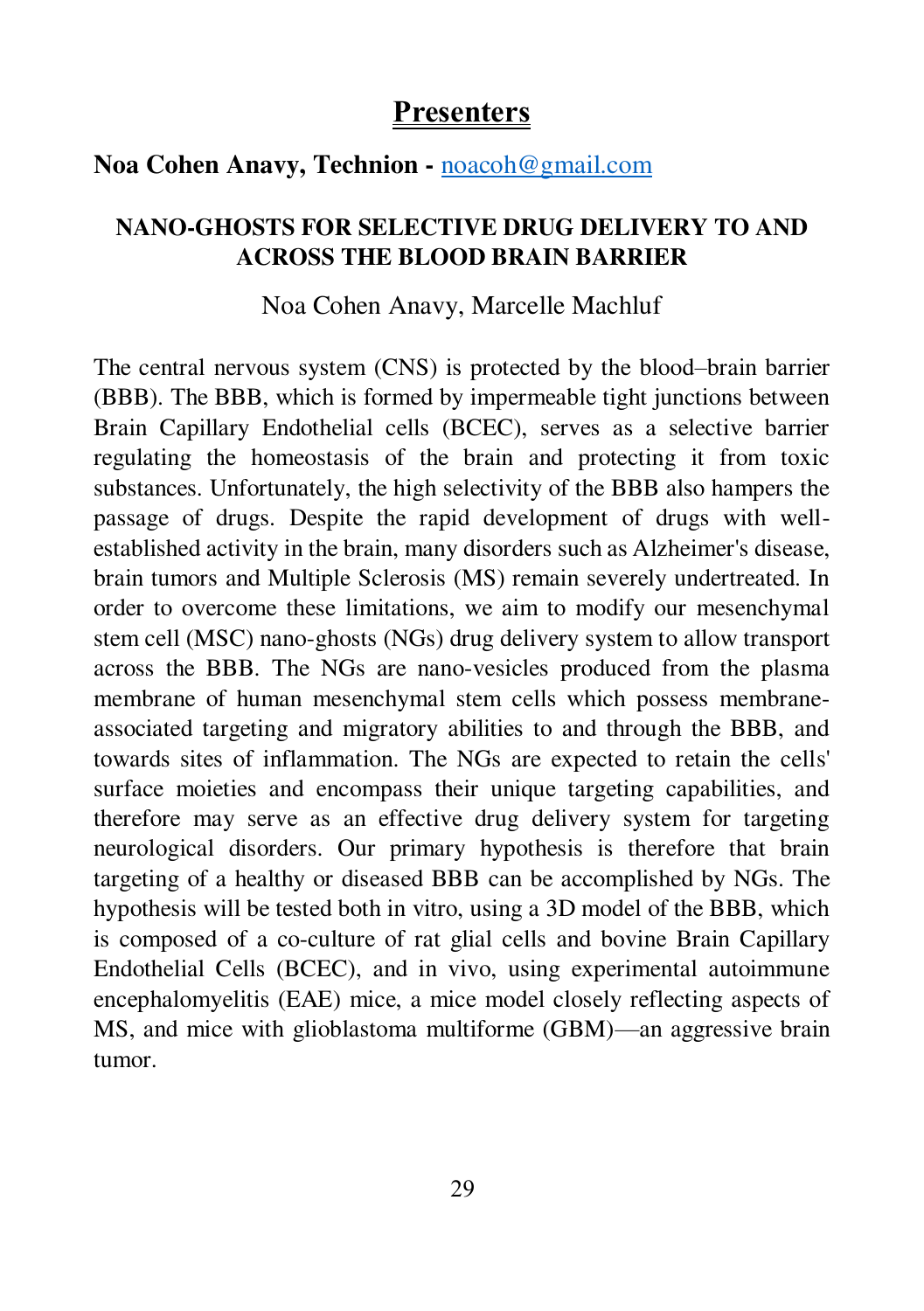## Avraham Davan, Tel-Aviv University - [avi\\_idf@hotmail.com](mailto:avi_idf@hotmail.com)

### **A NOVEL TARGETED CYTOTOXIC TREATMENT BY RGD-MODIFIED PROTEIN IN CUTANEOUS MELANOMA**

#### Avraham Dayan, Osnat Ashur-Fabian, Gideon Fleminger

Dihydrolipoamide dehydrogenase (DLDH) is a mitochondrial enzyme which is critical for energy and redox balance in the cell and generates Reactive Oxygen Species (ROS) in the cell. In addition, bioinformatics analysis has suggested that DLDH is a homologue of Apoptosis-Inducing Factor (AIF) a central player in caspase-independent apoptosis. Cutaneous Melanoma (CM) is the most aggressive and deadliest form of skin cancer worldwide. CM cancer cells overexpress the cell surface integrin receptor (e.g.  $\alpha v\beta 3$ ), which interacts with proteins of the Extra Cellular Matrix (ECM) through an RGD (Arg-Gly-Asp) recognition site. We bio-engineered the human DLDH with RGD tails on both sides (DLDH-RGD2), thus generating a cytotoxic protein with selectively binds to integrins on cancer cells surface. In-vitro studies show increasing amount of ROS production (Cyt C assay) with increased DLDH-RGD2 concentrations and incubation times. Tissue cultures studies of FACS analysis and confocal images have shown an in-situ apoptosis: Incubation of B16F10 melanoma cells  $(100,000$  per  $200 \mu$ l) with DLDH- $RGD2$  (5 $\mu$ m) for up to 24 hr led to destruction, while normal kidney cells (HEK293), which express much less integrins on their surface, remain unharmed. When the same system (DLDH-RGD2, 5um) was tested with  $\alpha \nu \beta$ 3 integrin transfected HEK293 cells (HEK293 $\beta$ 3) cell death was induced. In a control study intact DLDH (without RGD) has been shown to penetrate to B16F10 cells slower than the RGD-protein complex. In addition free RGD (1mM) inhibited DLDH-RGD2 penetration to the cells. \*This system has been submitted as a patent provisional.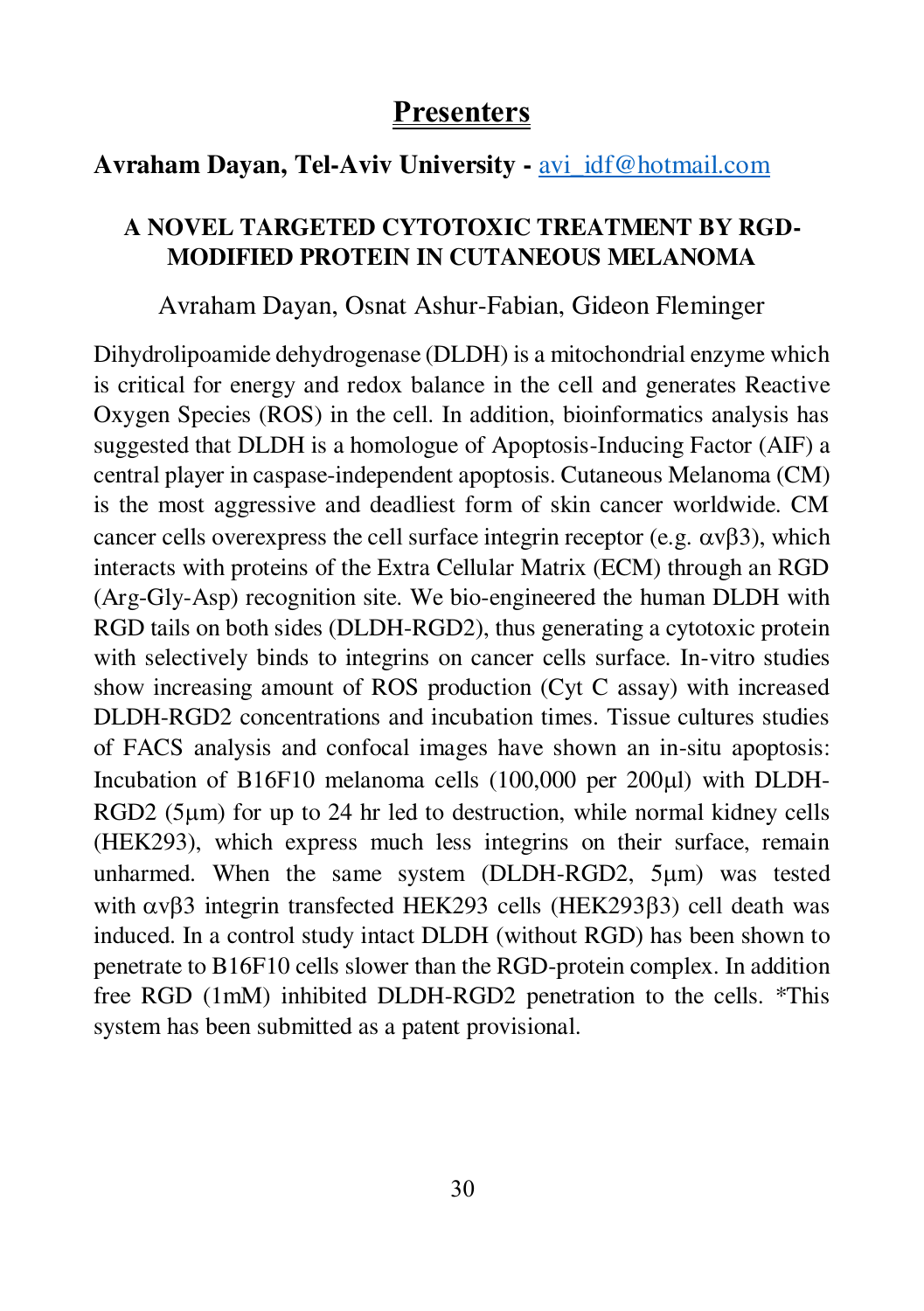### **Samer Gnaim, Tel-Aviv University -** [samergna@gmail.com](mailto:samergna@gmail.com)

## **TAGGING THE UNTAGGABLE: NEW OPENNING FOR BIOCONJUGATION CHEMISTRY**

#### Samer Gnaim, Anna Scomparin, Ronit Satchi-Fainaro, Doron Shabat

Bioconjugation is typically implemented through chemoselective modification of native functional groups of the target molecule. This process of derivatization often involves "click" chemistry, such as azide−alkyne cycloaddition, amines through amide linkages, and carbonyl groups through oxime ligation. Although many medicinal agents include traditional "taggable" functional groups such as heteroatom−H bonds, some compounds present the challenge of not having any apparent chemical handles. This presentation describes the synthesis of a new difluoroalkyl ketone sulfinate reagent that enables the direct tagging of unactivated C−H bonds in untagged bioactive heteroarenes for use in bioconjugation. Tagged drug molecules bearing a carbonyl group can then be simply conjugated to a targeting moiety through the labile hydrazone linkage. The developed reagent was applied for direct incorporation of difluoroalkyl ketone handle onto substrate molecules (e.g., camptothecin-CPT, temozolomide-TMZ and Methotrexate-MTX). In vitro biological efficacy study clearly indicates that the designed ketone handle can completely maintain the original activity of a biologically relevant molecule when it is tagged with difluoropentyl ketone at the appropriate position. Bioconjugation of the "tagged" CPT drug molecules with folic acid via acid-sensitive semicarbazone linkage was evaluated. Similar In vitro antitumor effect of the CPT-bioconjugate on KB cells compared to that of the free drug was observed. Such chemistries, i.e. tagging and bioconjugation, represent a promising strategy to grant targeting features to small "untaggable" drug molecules.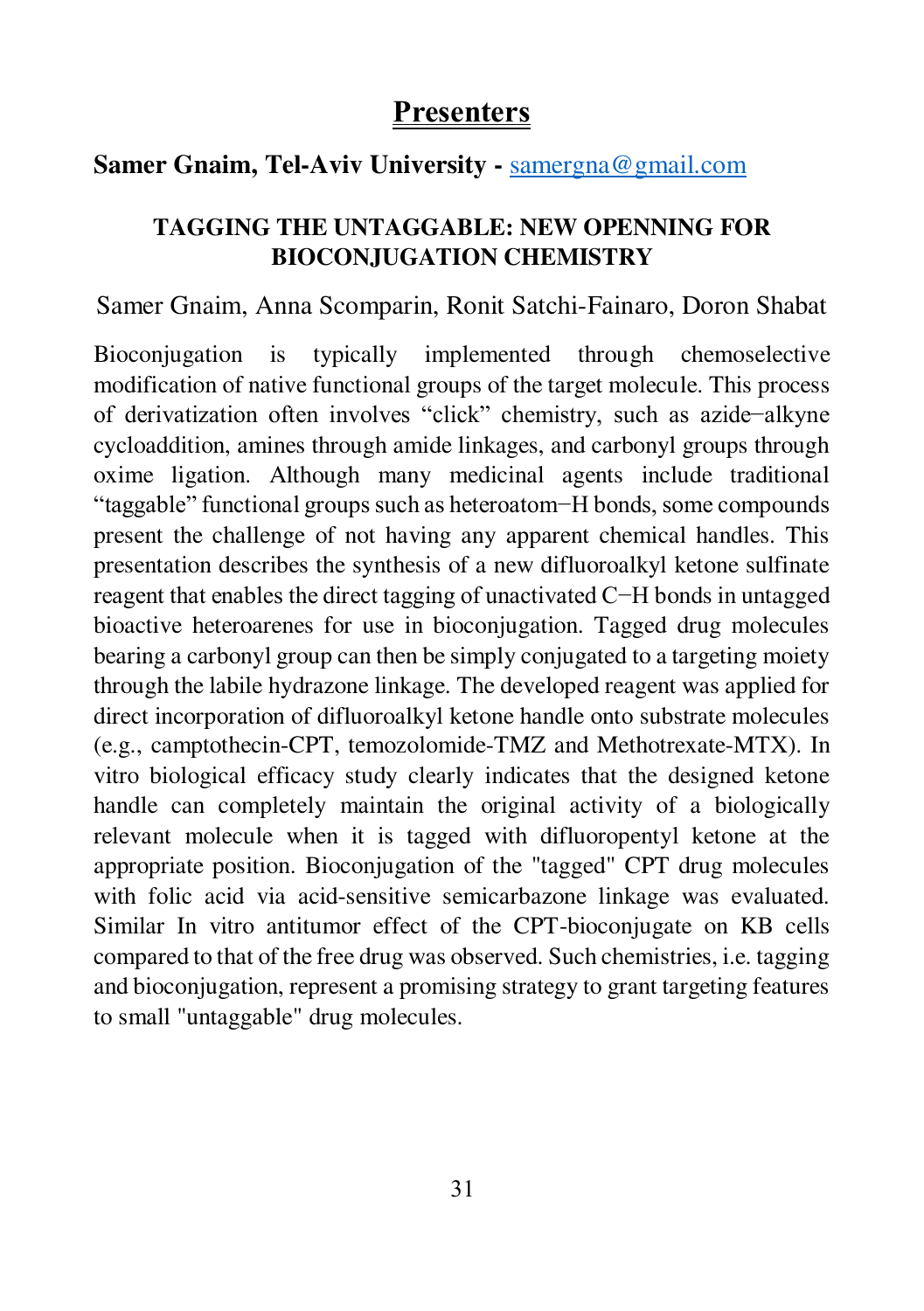### **Merav Segal, Tel-Aviv University -** [meravseg@mail.tau.ac.il](mailto:meravseg@mail.tau.ac.il)

### **ENZYME-RESPONSIVE NANOCARRIERS WITH TUNABLE RELESE RATES**

#### Merav Segal, Roey J. Amir

Enzymes show great promise as triggers for disassembly of nanocarriers thanks to their over expression in diseased states tissue. Herein we show a highly modular design of amphiphilic linear-dendron hybrids block copolymers. These amphiphilic hybrids are composed of linear hydrophilic polyethyleneglycol (PEG) block and the hydrophobic block is an enzymeresponsive dendron with cleavable lipophilic chains as end-groups. These hybrids can spontaneously self-assemble into nano-size micelles that can disassemble and release its encapsulated cargo upon enzymatic hydrolysis of the hydrophobic end-groups. Taking advantage of this modular system, we show that small changes in the hydrophobic dendron building block can lead to dramatic changes of the assembled nanoparticle size and its rate of disassembly. This molecular study can potentially be applied to create smart drug delivery platform with tunable sizes and release rates.

References: Rosenbaum, I.; Harnoy, A. J.; Tirosh, E.; Buzhor, M.; Segal, M.; Frid, L.; Shaharabani, R.; Avinery, R.; Beck, R.; Amir, R. J. "Encapsulation and Covalent Binding of Molecular Payload in Enzymatically Activated Micellar Nanocarriers" J. Am. Chem. Soc. 137, 6.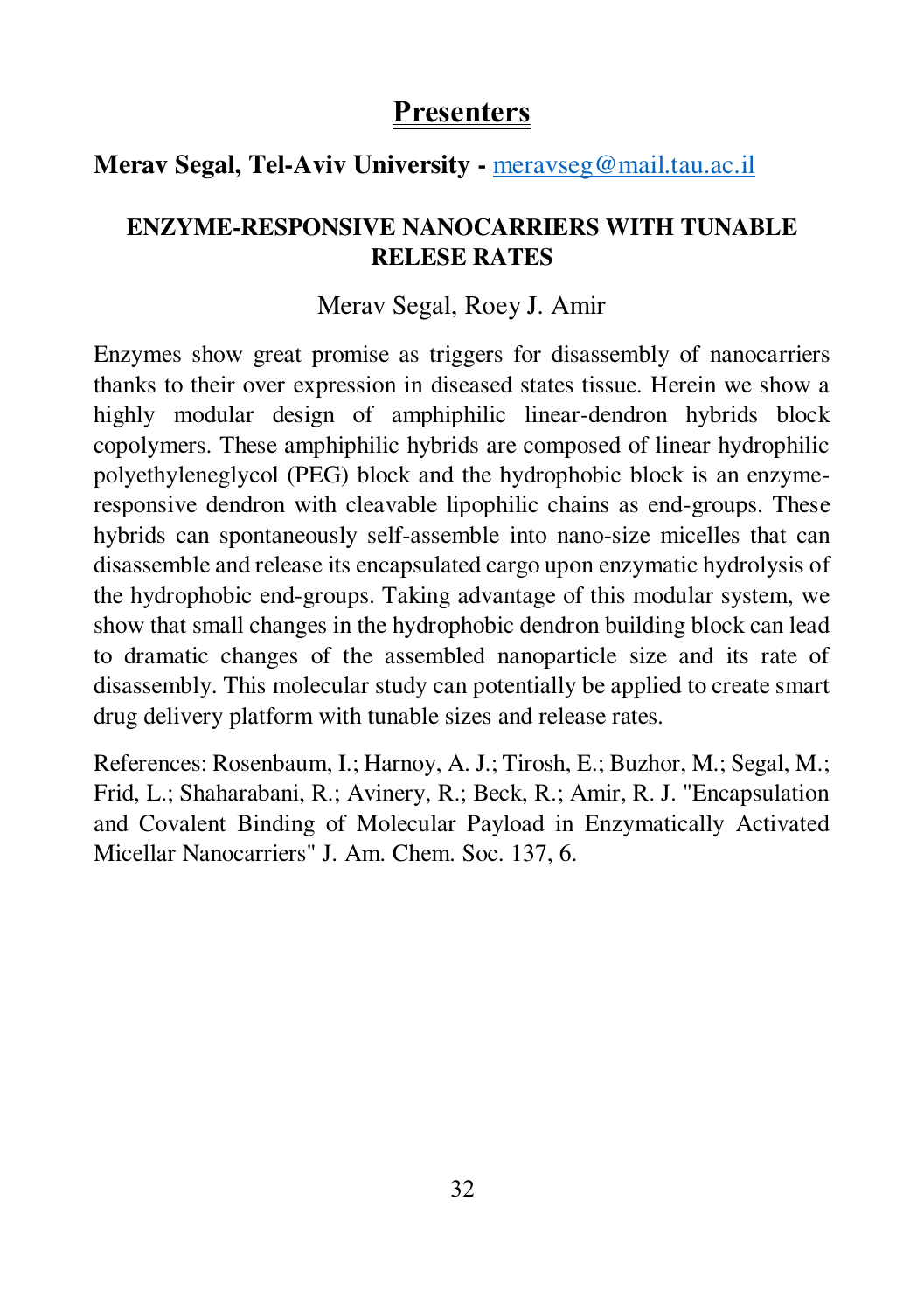#### **Shaked Eliyahu, Technion -** [jayd33.shaked@gmail.com](mailto:jayd33.shaked@gmail.com)

#### **NANOMETRIC MUCOADHESIVE CARRIERS FOR LOW MOLECULAR WEIGHT HEPARIN DELIVERY**

#### Shaked Eliyahu, Havazelet Bianco-Peled

One of the known mucoadhesive polymers used as a drug carrier is chitosan (CS). It exhibits low toxicity and biocompatibility. Chitosan nanoparticles (NPs) are widely used as carriers for drug delivery systems. Heparin is a natural polysaccharide used as an anticoagulant for treatment of thromboembolic disorders and demonstrates no oral bioavailability. Heparin can be administrated only via parenteral route. Compared to unfractionated heparin, Low Molecular Weight Heparin (LMWH) has better subcutaneous bioavailability and longer half-life, therefore, LMWH is commercially used. Non-invasive drug delivery systems are being developed to further improve the bioavailability of LMWH in an attempt to avoid the inconvenience as well as the side effects associated with injections. Our group has previously developed the concept of acrylated polymers, and showed that molecules carrying unsaturated polyehtylene glycol di-acrylate (PEGDA) side chains have the ability to interact covalently with mucin. In this study we intend to use acrylated chitosan that may be a suitable candidate for mucoadhesive drug delivery system for LMWH.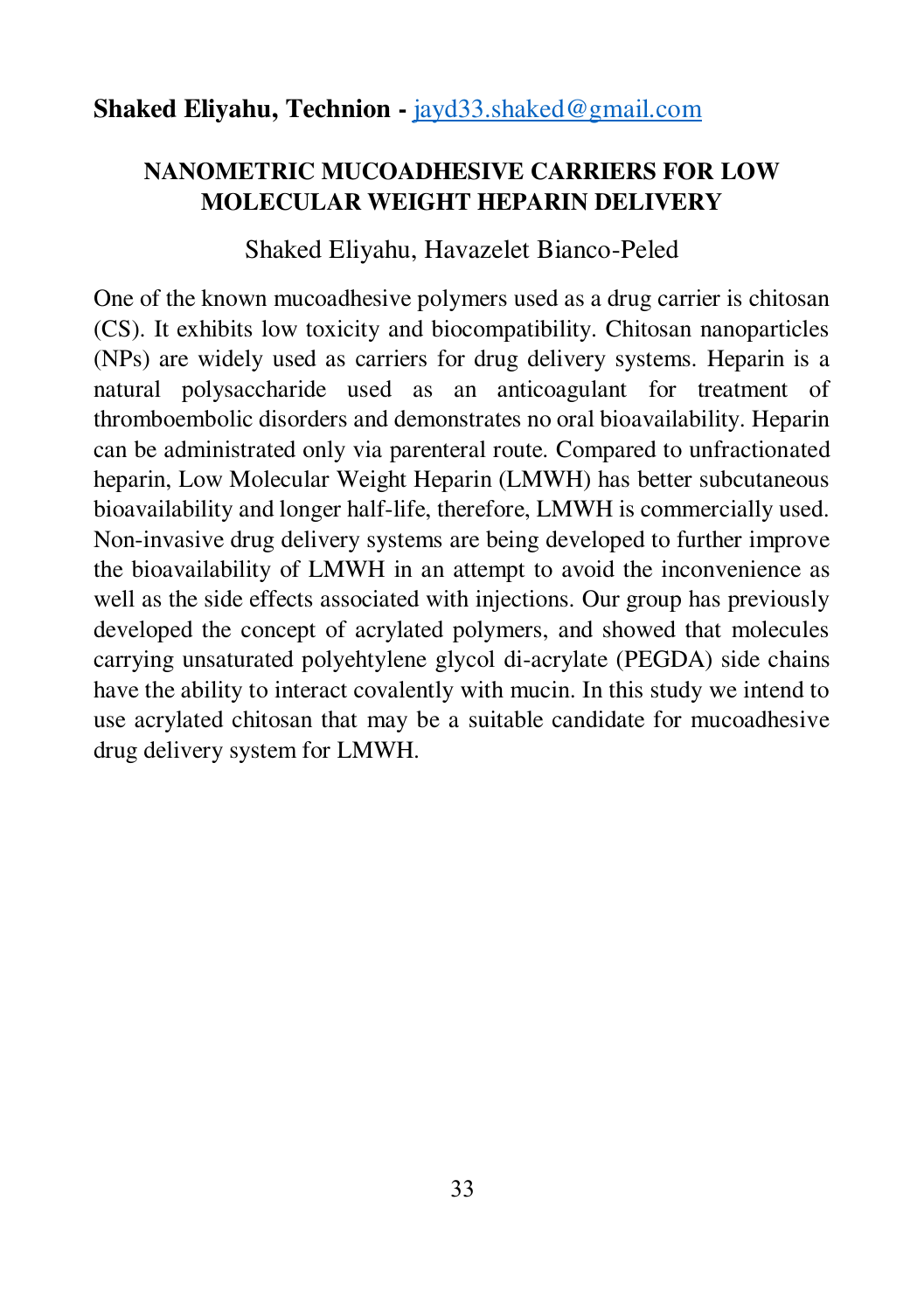### **Liat Soudry-Kochavi, Hebrew Uni. -** [liat.kochavi@mail.huji.ac.il](mailto:liat.kochavi@mail.huji.ac.il)

### **IMPROVED ORAL ABSORPTION OF EXENATIDE USING AN ORIGINAL NANOENCAPSULATION AND MICROENCAPSULATION APPROACH**

#### Liat Soudry-Kochavi, Natalya Naraykin, Taher Nassar, Simon Benita

Oral delivery is the most convenient and favorable route for chronic administration of peptides and proteins to patients. However, many obstacles are faced when developing such a delivery route. Nanoparticles (NPs) are among the leading innovative solutions for delivery of these drugs. Exenatide is a peptidic drug administered subcutaneously twice a day chronically as an add-on therapy for the world wide pandemic disease, diabetes. Many attempts to develop oral nanocarriers for this drug have been unsuccessful due to the inability to retain this hydrophilic macromolecule under sink conditions or to find a suitable cross-linker which does not harm the chemical integrity of the peptide. In this study, we report about an original oral delivery solution based on a mixture of albumin and dextran NPs crosslinked using sodium trimetaphosphate. Moreover, we suggest a second defense line of gastro-resistant microparticles composed of an appropriate ratio of Eudragit® L100-55 and hydroxypropylmethylcellulose, for additional protection to these NPs presumably allowing them to be absorbed in the intestine intact. Our results demonstrate that such a system indeed improves the relative oral bioavailability of exenatide to a level of about 77% compared to subcutaneous injection due to the presence of dextran in the coating wall of the NPs which apparently promotes the lymphatic uptake in the enterocytes. This technology may be a milestone on the way to deliver other peptides and proteins orally.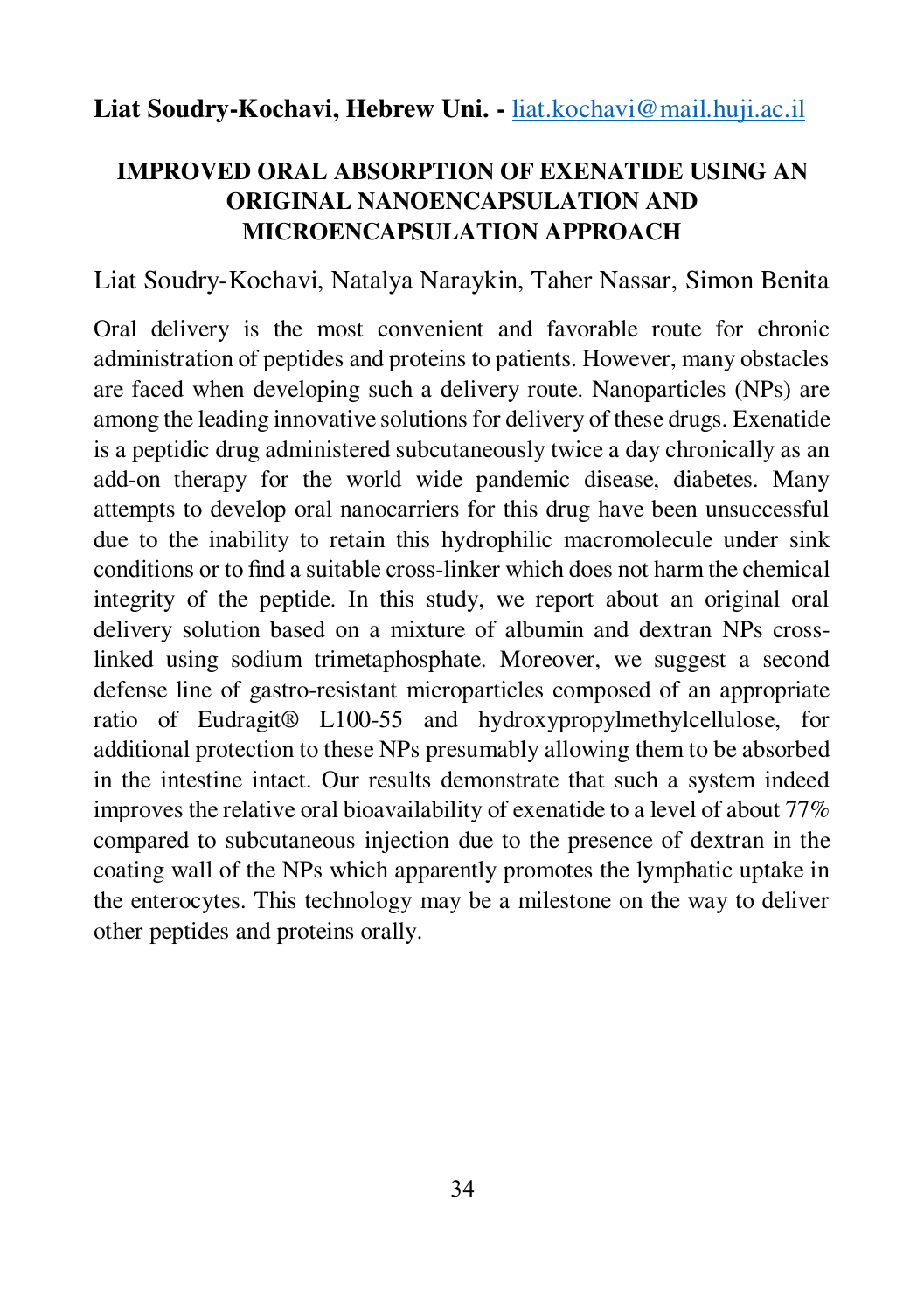#### **Michal Zaiden, Hebrew University -** [zaidenm@post.bgu.ac.il](mailto:zaidenm@post.bgu.ac.il)

#### **LAMININE DERIVED PEPTIDE POLYMER DRUG CONJUGATE FOR TARGETING CD44 OVEREXPRESSING CANCER CELLS**

#### Michal Zaiden, Ayelet David

CD44 is a transmembrane adhesion glycoprotein and part of the extracellular matrix [ECM]. It is expressed in many cell types and involved in cell-cell and cell-ECM adhesion, cell migration and differentiation, and signal transmission from the cell surface in, leading for apoptosis or survival and proliferation. More than 20 known isoforms of CD44 have been identified to date. Overexpression of CD44v6 was detected in metastatic malignancies but was not found in non-metastatic tumors and the corresponding benign tissues. The laminin-derived A5G27 peptide (primary sequence RLVSYNGIIFFLK), binds to CD44 and its variants CD44v3 and CD44V6 via its heparin-like and chondroitin sulfate GAG side chains and blocks FGF2 activity by binding to heparin sulfate side chain. Thus, when attached to polymeric carrier A5G27 can be utilized both as therapeutic agent as well as a targeting peptide in order to navigate polymer-bound drugs directly to the areas of malignancy, and inhibit tumor progression. Among the variety of polymeric drug carriers, N-(2-hydroxypropyl)-methacrylamide (HPMA) copolymer is an excellent anticancer drug carrier owing to its good water solubility, enhanced tumor accumulation, reduced non-specific toxicity, low immunogenicity and easy for conjugation. In this work we propose to develop a novel CD44-targeted polymer drug conjugates composed of a conventional chemotherapeutic drug (Paclitaxe or Docetaxel) and A5G27 peptide as a targeting moiety and potential therapeutic agent to inhibit cell migration, invasion and metastasis.

HPMA-based precursor copolymer carrying fluorescein-isothiocyanate (FITC) and active ester (p-nitrophenyl, ONp) groups (designated as P-(GG-<br>ONp)-FITC) was synthesized by random radical precipitation ONp)-FITC) was synthesized by random radical precipitation copolymerization and characterized by FPLC and UV-spectrophotometry. A5G27 was first attached to the precursor copolymer via ONp aminolysis, to give the CD44-targeted P-(A5G27)-FITC. Our primary FACS in-vitro result shows good correlation between CD44 levels to the binding and uptake of P-(A5G27)-FITC by PC3, 4T1 and LNCaP cells. Binding and uptake of P-(A5G27)-FITC was higher than that of the non-targeted control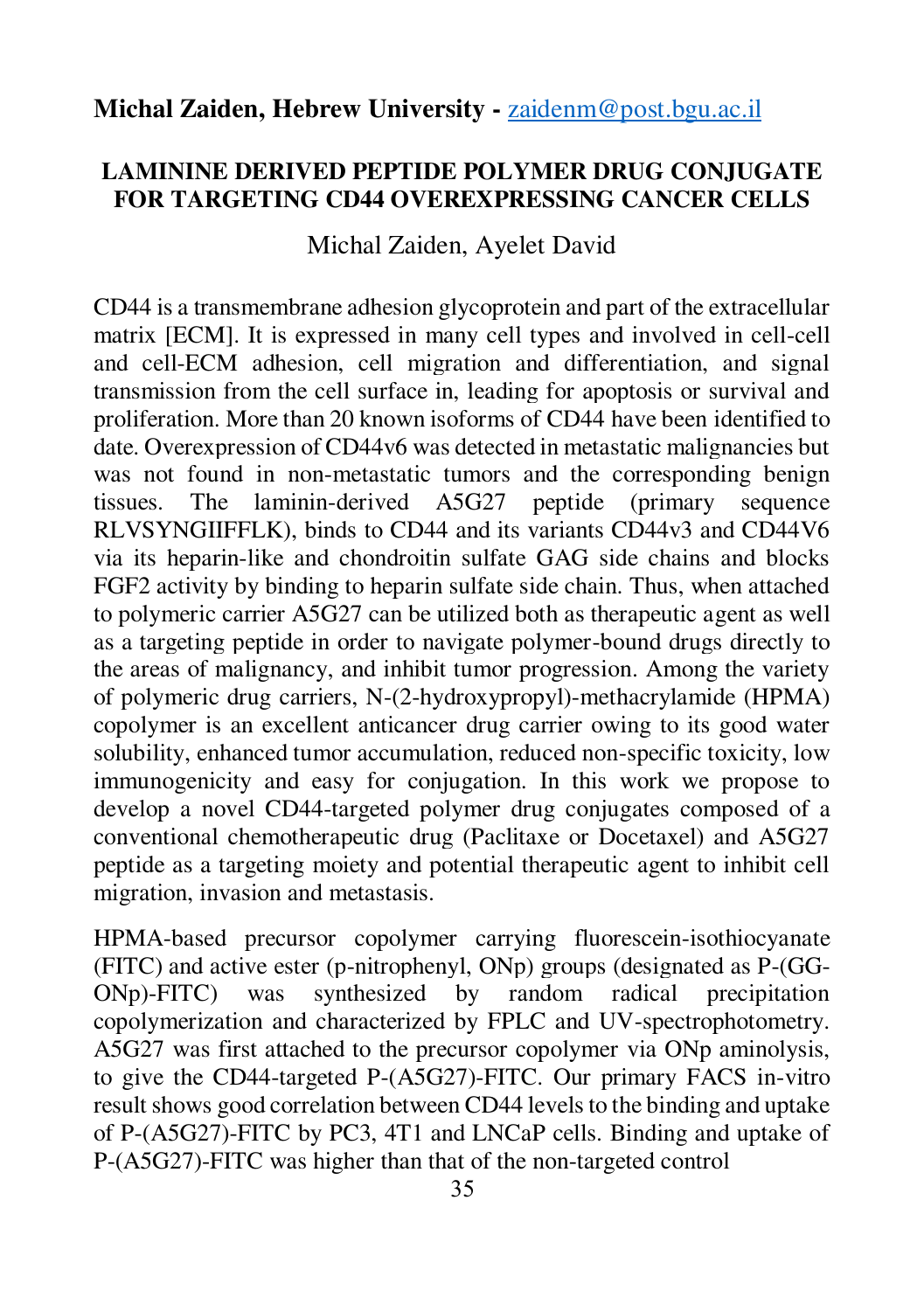#### **Matan Goldshtein, Ben-Gurion University -** [goldsmat@post.bgu.ac.il](mailto:goldsmat@post.bgu.ac.il)

### **CALCIUM-SIRNA NANOCOMPLEXES: MECHANISM OF CELLULAR UPTAKE AND ENDOSOMAL RELEASE**

#### Matan Goldshtein, Smadar Cohen

Small interfering RNA (siRNA) represents a promising type of therapeutics exploiting the mechanism of RNA interference for silencing target genes. Yet, the clinical translation of siRNA has been limited due to delivery challenges. We recently described a novel Ca2+- siRNA nanocomplex capable of strong but reversible complexation, siRNA protection, cellular uptake, and cytoplasmatic unloading of its cargo. Here, we investigated the importance of Ca2+compared to other bi- or tri-valent cations in creating these nanocomplexes, and the cytocompatibility of the various nanocomplexes. Further, we elucidated cellular entry and endosome release mechanisms of Ca2+-siRNA nanocomplexes. The nanocomplexes were prepared by incubating siRNA (50 nM final) with either Ca2+, Mg2+, Zn2+, Ba2+, Mn2+, Fe2+ or Fe3+ ions (5 mM for divalent, 3.33mM for Fe3+). Of these nanocomplexes, only those prepared with Ca2+, Mg2+, Ba2+ and Fe3+ were cytocompatible as judged by PrestoBlue® for cell viability. Effective eGFP silencing (~80%) in GFP expressing mouse colon carcinoma CT26 cells was achieved only with Ca2+-siRNA nanocomplexes. Cell uptake studies (using confocal microscopy) and silencing experiments (using flow-cytometry), were performed using different inhibitors of several possible entry mechanisms: Dynasore, Pitstop2®, EIPA, Nifedipine, Cadmium and Genistein. We revealed that the major endocytic pathways involved in the entry of Ca2+-siRNA nanocomplexes are clathrin and dynamin-dependent. Treatment with Bafilomycin, which inhibits endosome acidification after Ca2+ entry to endosomes, completely abolished siRNAmediated silencing indicating that Ca2+ is critical for the endosomal unloading through a "proton sponge" effect. In conclusion, Ca2+ is a critical component for particle assembly, uptake and endosomal escape.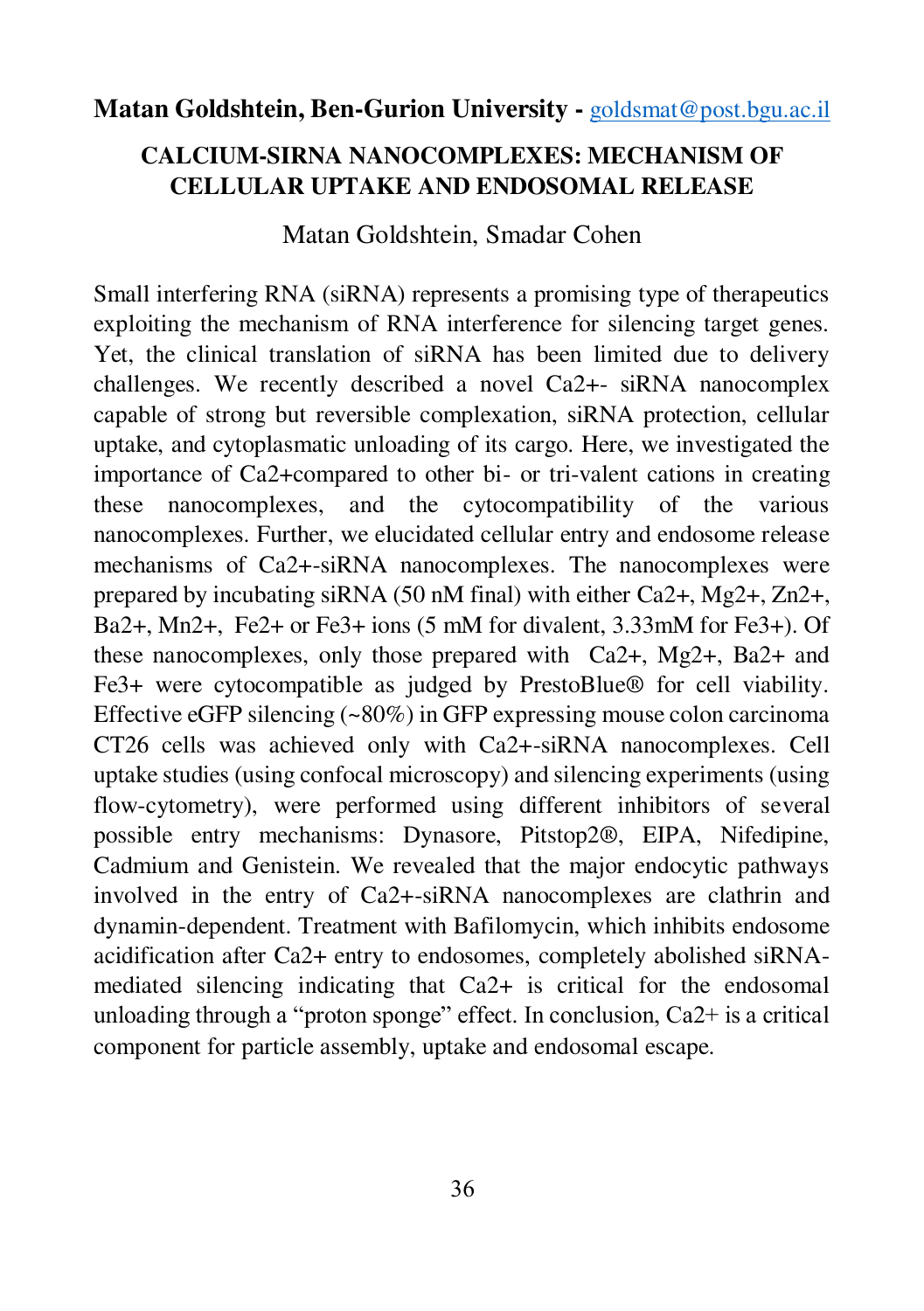#### **Ido Rosenbaum, Tel-Aviv University -** [idorosenbaum@gmail.com](mailto:idorosenbaum@gmail.com)

#### **ENHANCING THE STABILITY AND SELECTIVITY OF NANOCARRIERS BY DIMERIZATION OF THEIR BUILDING BLOCKS**

#### Ido Rosenbaum, Roey J. Amir

Enzyme-responsive micelles have great potential as drug delivery platforms due to the high selectivity and overexpression of disease-associated enzymes. Recently we have reported on enzyme-responsive amphiphilic block copolymers composed of a hydrophilic PEG block and a dendron with enzymatically cleavable lipophilic end-groups as the hydrophobic block. These amphiphilic hybrids formed micellar structures in aqueous environment which were disassembled upon enzymatic activation. When examining the properties of micelles, it is clear that one of the biggest challenges is the risk of their fast dilution and disassembly in the body. Reversible cross-linking of the micelles could increase their stability and prevent their spontaneous disassembly in the body. Furthermore, the crosslinking allows the introduction of a second types of stimuli-responsive groups, resulting in nanocarriers that require activation by both types of stimuli. Such smart amphiphilic hybrids are promising materials for the design of advanced nanocarriers with increased stability and selectivity for biomedical delivery applications.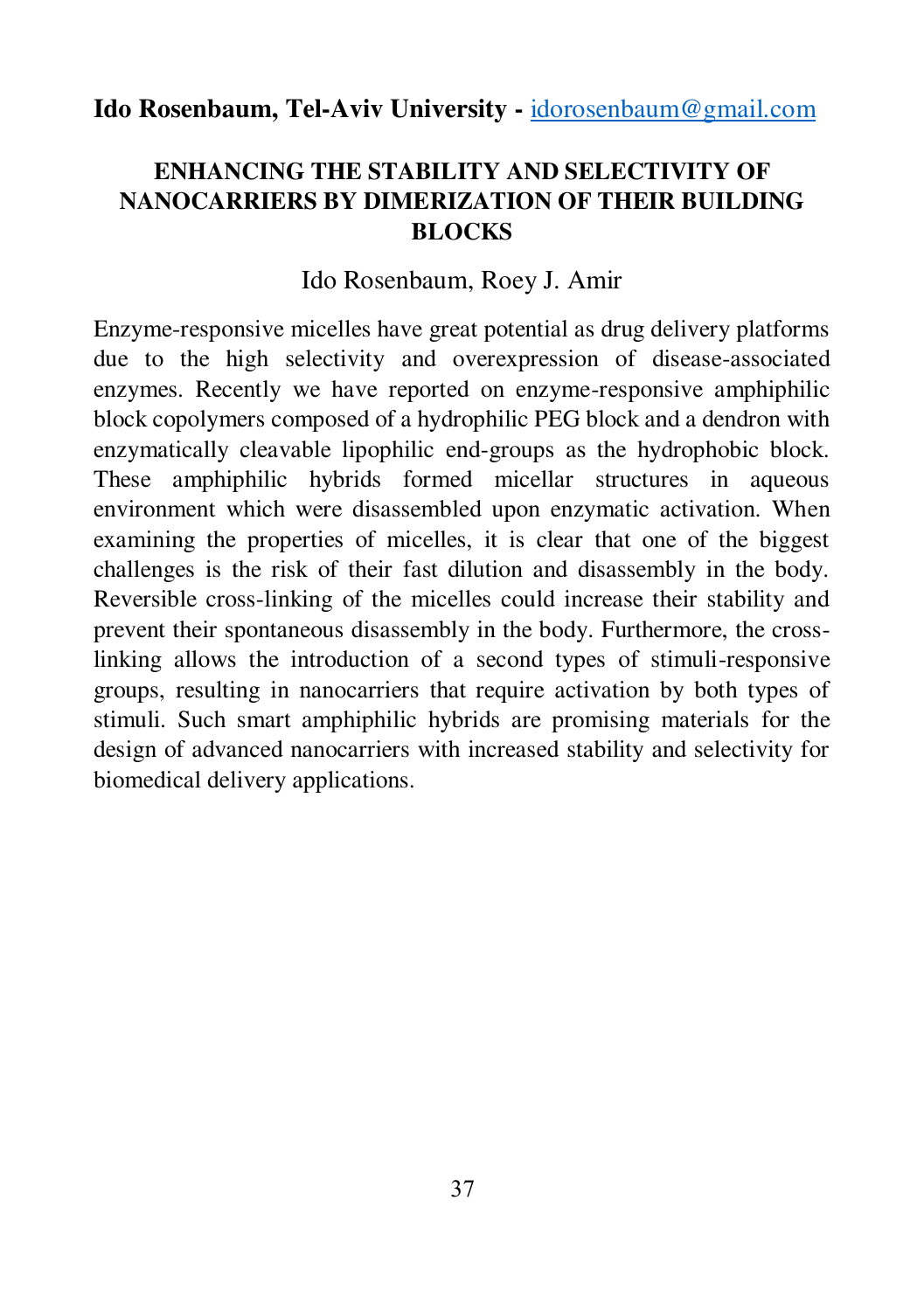## **Technion**

| <b>Name</b>             | E-mail                         |                    |  |
|-------------------------|--------------------------------|--------------------|--|
| Alexandra Bukchin       | alexbukchin@gmail.com          |                    |  |
| Doaa Abu Saleh          | sdoaaas@gmail.com              |                    |  |
| Inbar Schlachet         | inbarschlachet@gmail.com       |                    |  |
| Julia Talal             | talal.julia@gmail.com          | Alejandro Sosnik   |  |
| Maya Raskin             | maya.mnkr@gmail.com            |                    |  |
| Nataliya Kuplennik      | natashak@campus.technion.ac.il |                    |  |
| Ashima Kajel            | ashimakajal@gmail.com          |                    |  |
| <b>Assaf Zinger</b>     | assafzinger@gmail.com          |                    |  |
| Dana Da Silva           | danadasilvacu@gmail.com        |                    |  |
| Hanan Abumanhal         | hanan@campus.technion.ac.il    |                    |  |
| Janna Shainsky          | shainsky.janna@gmail.com       | Avi Schroeder      |  |
| Jenny Goldman           | evgeniyagoldman@gmail.com      |                    |  |
| Mor Goldfeder           | mor3008@gmail.com              |                    |  |
| Nitzan Krinsky          | nitzank@technion.ac.il         |                    |  |
| <b>Shirley Pattison</b> | shirley.pattison1@gmail.com    |                    |  |
| Zvi Yaari               | zviy@technion.ac.il            |                    |  |
| Alona Shagan            | salonas@campus.technion.ac.il  |                    |  |
| Maayan Lufton           | maayan.lufton1@gmail.com       |                    |  |
| Rawan Omar              | rawan.omar143@gmail.com        | Boaz Mizrahi       |  |
| Regina Kelmansky        | rginali@aol.com                |                    |  |
| <b>Tsuf Croitoru</b>    | $t$ suf.cr@gmail.com           |                    |  |
| Yael Bardoogo           | yleicht@tx.technion.ac.il      |                    |  |
| Liran Holtzman          | liranho@campus.technion.ac.il  |                    |  |
| Michal Rosenberg        | michirosros@gmail.com          | <b>Ester Segal</b> |  |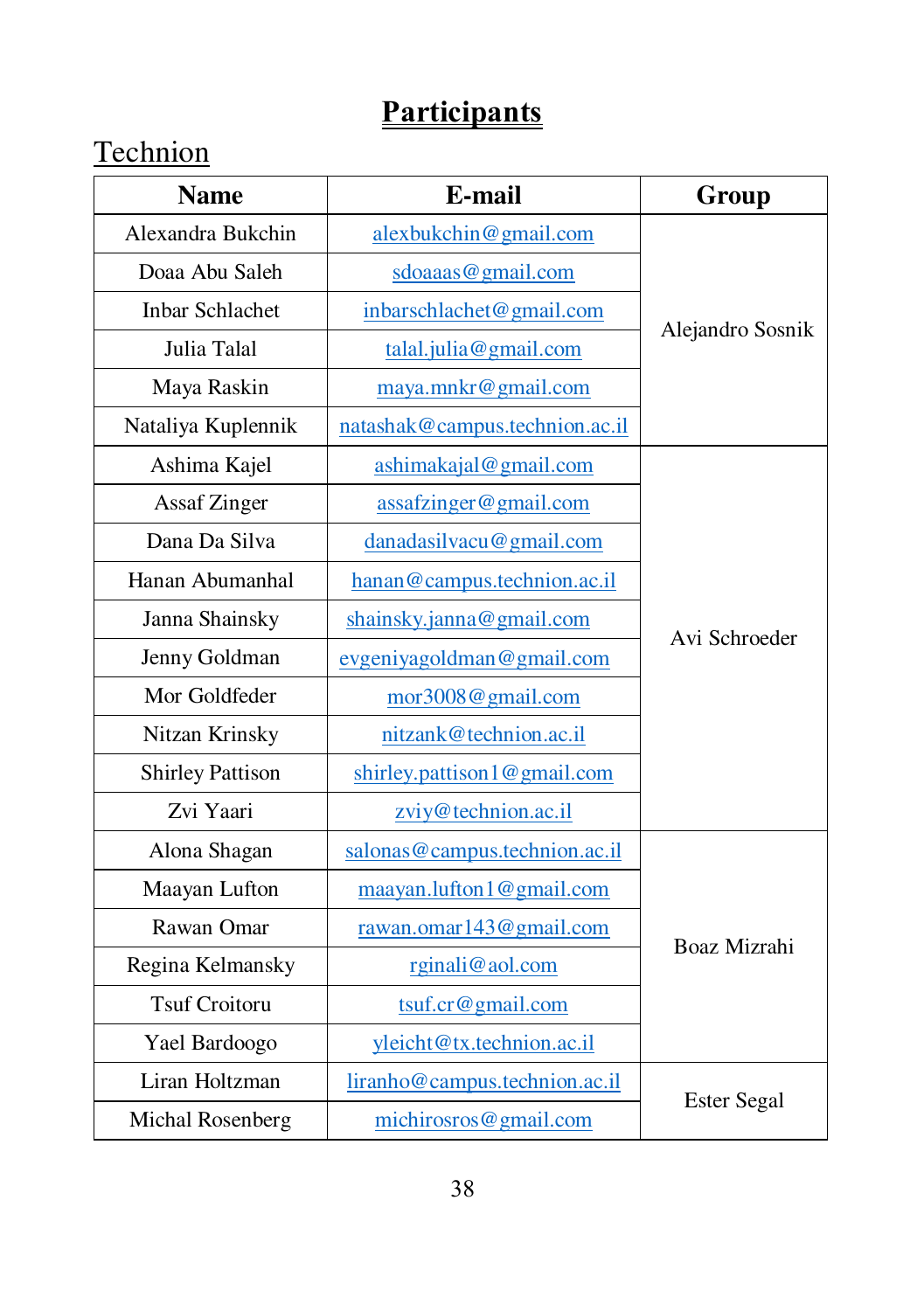Technion - Continue

| <b>Name</b>                    | E-mail                        | Group            |  |
|--------------------------------|-------------------------------|------------------|--|
| Lena Neufeld                   | yeli2006@gmail.com            |                  |  |
| Shani Otmazgin                 | shaniotmaz@gmail.com          |                  |  |
| Shaked Eliyahu                 | jayd33.shaked@gmail.com       | Biaco-Peled      |  |
| Yarden Degani                  | yardenonda@gmail.com          |                  |  |
| Alexandra Ereskovsky           | salexe@technion.ac.il         |                  |  |
| Hagit Shalom                   | hagitsh@campus.technion.ac.il |                  |  |
| Noa Cohen Anavy                | noacoh@gmail.com              | Marcelle Machluf |  |
| Tom Givaty                     | $t$ omgivaty@gmail.com        |                  |  |
| Yael Efraim                    | yael.efraim@gmail.com         |                  |  |
| Maya Azrad<br>mayabz@gmail.com |                               | Moshe Gavish     |  |
| Meygal Kahana                  | miglc@walla.com               |                  |  |
| Maya Bar-Zeev                  | maya.weber@kompozitzya.net    | Yoav Livney      |  |

## Tel-Aviv University

| <b>Name</b>         | E-mail                       | Group    |
|---------------------|------------------------------|----------|
| Anna Gutkin         | gutkin. anna@gmail.com       |          |
| Brandon Ng          | ngbrandond@gmail.com         |          |
| Chen Badichi        | chenbadichi@mail.tau.ac.il   |          |
| Gal Finkelstein     | galfink88@gmail.com          | Dan Peer |
| Hagit Bar-Sheset    | 8hagit@gmail.com             |          |
| Manu Smriti Singh   | manus mitibiotech @gmail.com |          |
| Oren Pinshaw        | orenpinshow@mail.tau.ac.il   |          |
| Ramishetti Srinivas | ranit.kedmi@gmail.com        |          |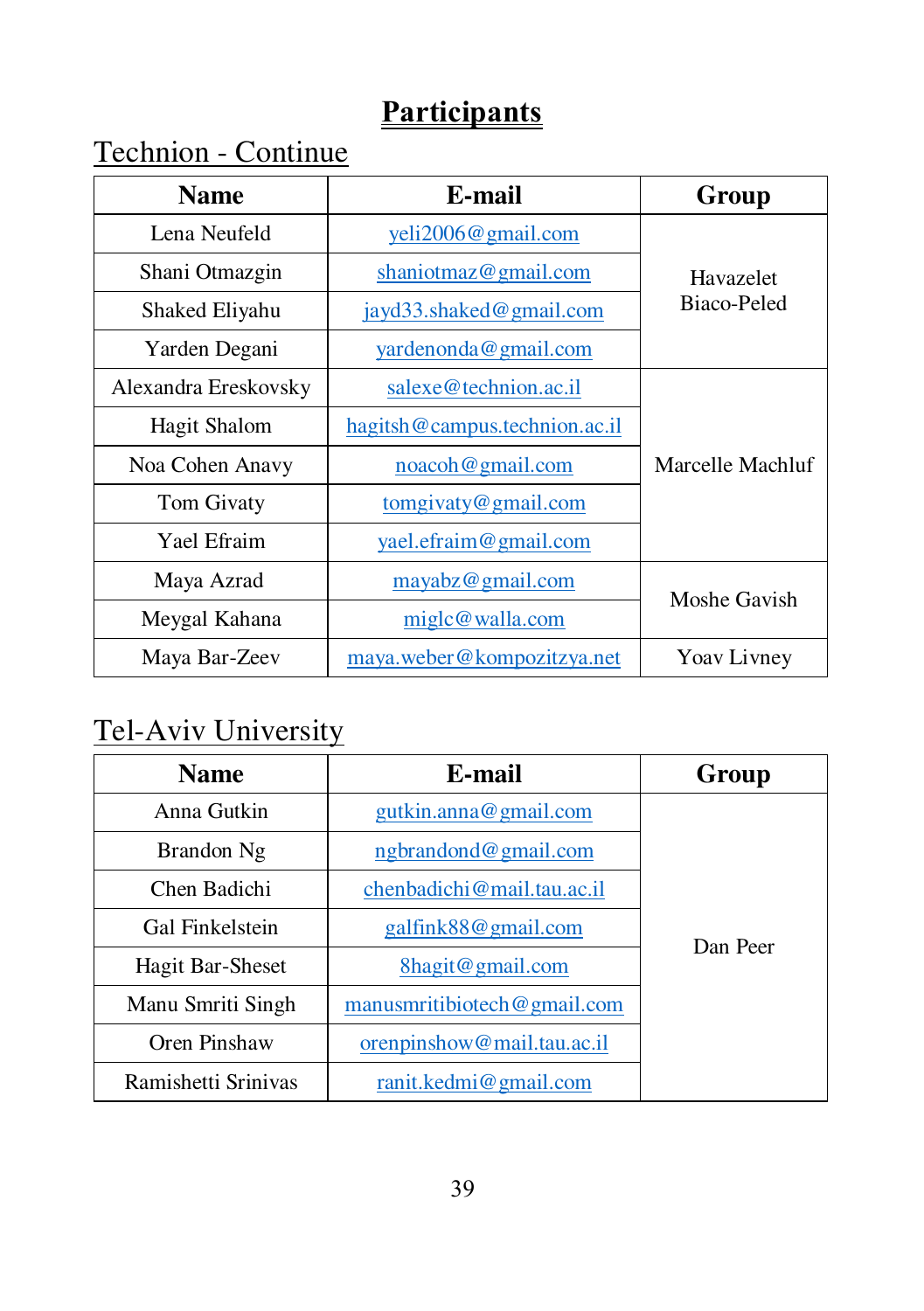# Tel-Aviv University - Continue

| Ranit Kedmi                                | ranit.kedmi@gmail.com        |                  |
|--------------------------------------------|------------------------------|------------------|
| Stephanie Rietwyk                          | stephanie.rietwyk@gmail.com  | Dan Peer         |
| <b>Yasmin Granot</b>                       | yasminsgs@gmail.com          |                  |
| Samer Gnaim                                | $\text{same}$ rgna@gmail.com | Doron Shabat     |
| Avraham Dayan                              | avi_idf@hotmail.com          | Gideon Fleminger |
| <b>Oded Pinkas</b>                         | pinkasoded@gmail.com         | Meital Zilberman |
| Assaf J. Harnoy                            | asi.harnoy@gmail.com         |                  |
| Gadi Slor                                  | gadis@mail.tau.ac.il         |                  |
| Ido Rosnbaum                               | idorosenbaum@gmail.com       | Roey J. Amir     |
| Marina Buzhor                              | marinabu@mail.tau.ac.il      |                  |
| Merav Segal                                | meravseg@mail.tau.ac.il      |                  |
| Adva Krivitsky                             | advashy@gmail.com            |                  |
| Anna Scomparin<br>anna.scomparin@gmail.com |                              |                  |
| Eilam Yeini                                | eiamyeini@mai.tau.ac.il      |                  |
| Hadas Gibori                               | hadas.gibori@gmail.com       | Satchi-Fainaro   |
| Rachel Blau                                | rachelniss@gmail.com         |                  |
| Yana Epshtein                              | yana.bonfeld@gmail.com       |                  |
| LeeRon Shefet Carasso                      | leeroncl@gmail.com           |                  |
| Lior Wertheim<br>liorwert@gmail.com        |                              |                  |
| Michal Shevach<br>michal1020@gmail.com     |                              | Tal Dvir         |
| Ron Feiner                                 | feineron@gmail.com           |                  |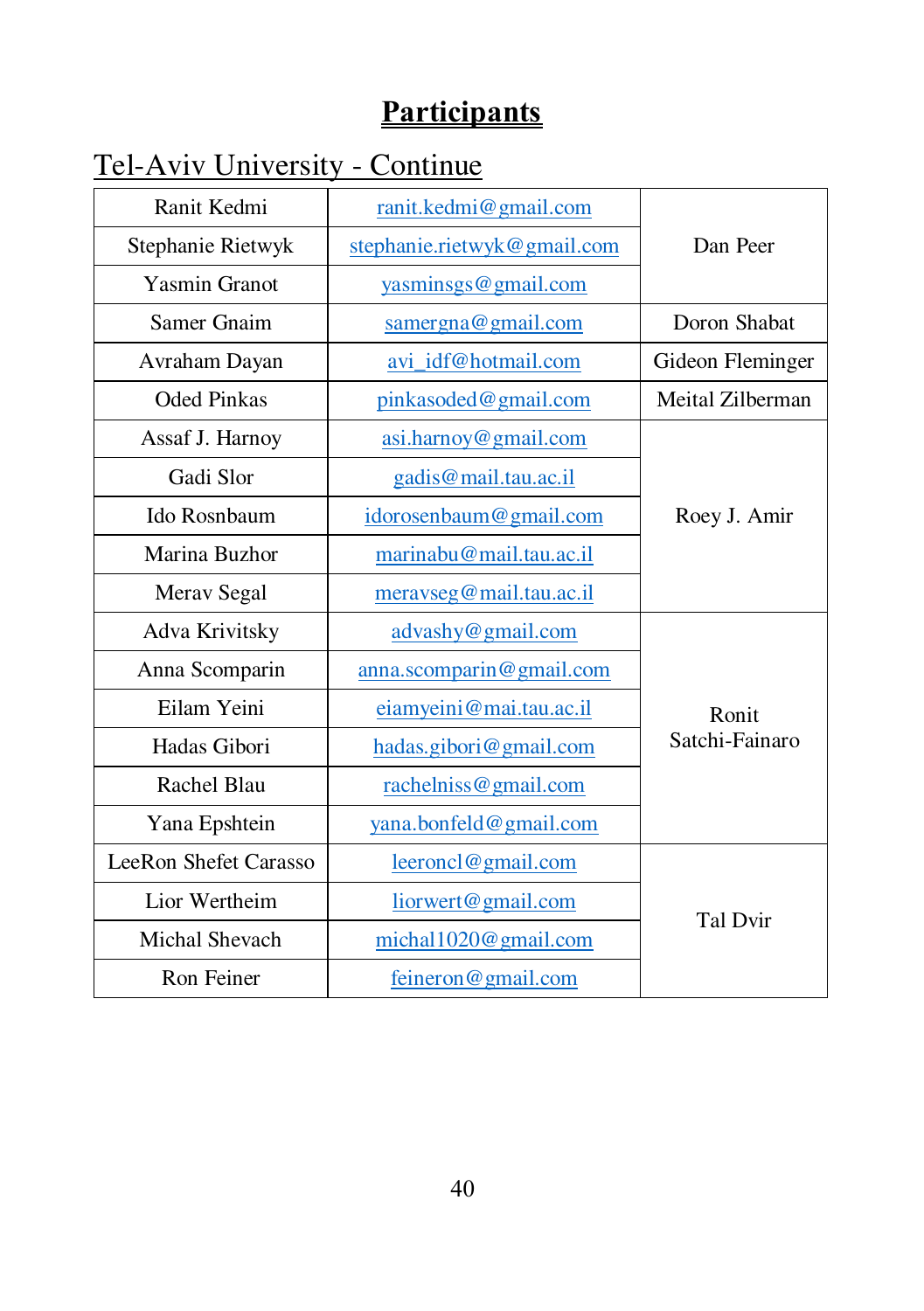## Bar-Ilan University

| <b>Name</b>           | E-mail                 |                      |
|-----------------------|------------------------|----------------------|
| Tsviya Barnoy         | tsviya@gmail.com       | Dror Fixler          |
| Elina Haimov          | elinhaimov@gmail.com   | Orit Shefi           |
| Adi Vegerhof          | adivegerhof@gmail.com  |                      |
| Eran Barnoy           | eabnov@gmail.com       |                      |
| Oshra Betzer          | oshra.betzer@gmail.com | Rachela<br>Popovtzer |
| Rinat Meir            | meirinat@gmail.com     |                      |
| <b>Tamar Dreifuss</b> | tamar0991@gmail.com    |                      |
| Amos Markus           | amosmarkus@gmail.com   | Yossi Mandel         |

# **Ben-Gurion University**

| <b>Name</b>                                 | E-mail                      | Group           |
|---------------------------------------------|-----------------------------|-----------------|
| Michal Zaiden                               | zaidenm@post.bgu.ac.il      | Ayelet David    |
| Hen Popilski                                | popilski@post.bgu.ac.il     | David stepensky |
| Eliz Amar-Lewis                             | $eliz. lewis 26@$ gmail.com |                 |
| Etili Hollander                             | etili@post.bgu.ac.id        |                 |
| Nitsa Buaron                                | nits.bron@gmail.com         | Joseph Kost     |
| Rinat Lifshiz                               | etili@post.bgu.ac.il        |                 |
| Shachar Gat                                 | etili@post.bgu.ac.id        |                 |
| <b>Efrat Forti</b>                          | efrat.forti@gmail.com       |                 |
| Efrat Korin                                 | korin@post.bgu.ac.i]        |                 |
| Matan Goldshtein<br>goldsmat@post.bgu.ac.il |                             | Smadar Cohen    |
| Nataly Korover                              | nataly.cherniy@gmail.com    |                 |
| Shani Felder                                | demis@post.bgu.ac.i         |                 |
| <b>Stav Shamir</b>                          | shamir.stav@gmail.com       |                 |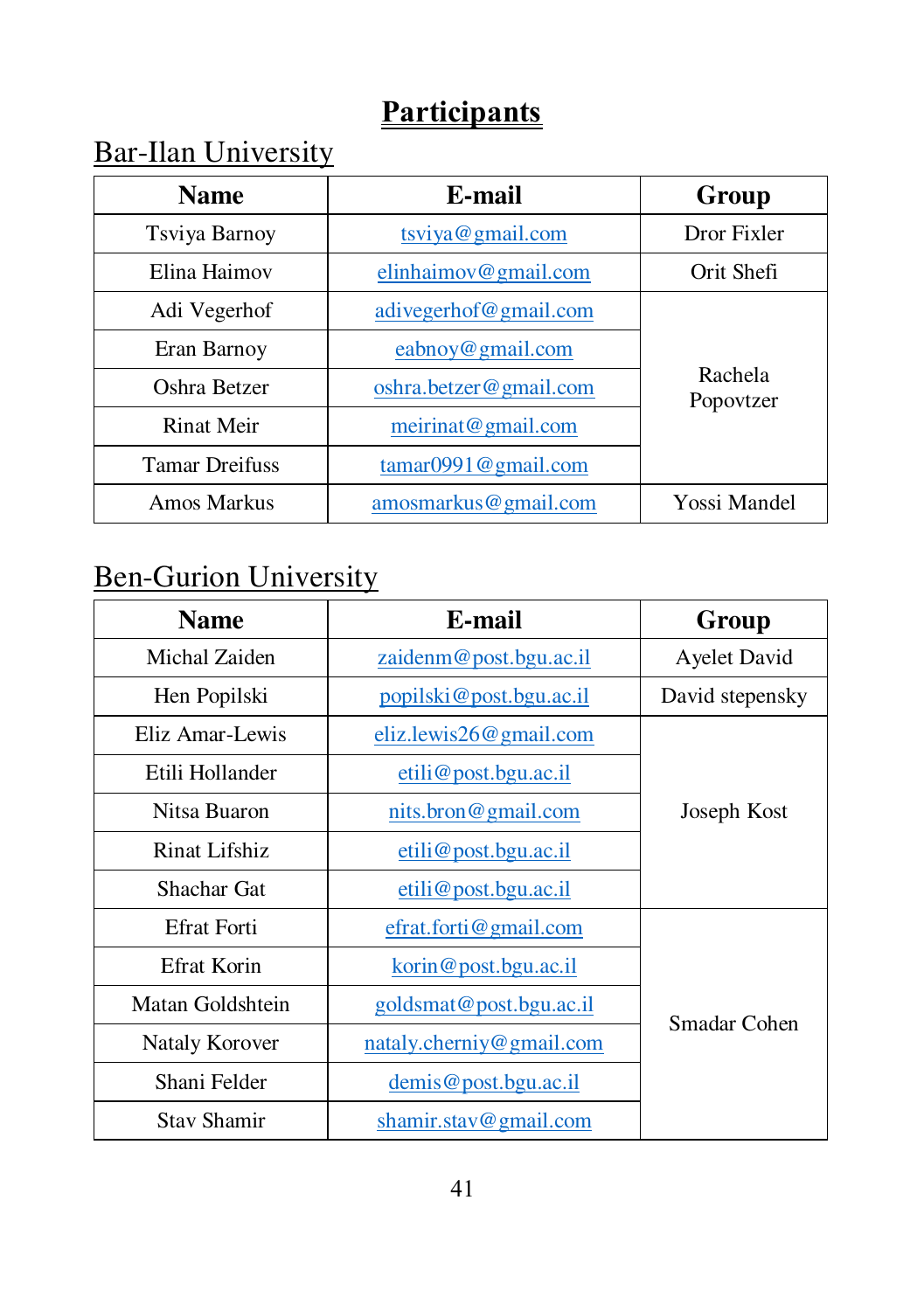# **Hebrew University**

| <b>Name</b>         | Group                          |                 |  |
|---------------------|--------------------------------|-----------------|--|
| Yogita Patil        | yogita.udps@gmail.com          | Alberto Gabizon |  |
| Dr. Arijit Basu     | ariji 4u in @ gmail.com        |                 |  |
| <b>Ester Abtew</b>  | ester.abtew@mail.huji.ac.il    | Avi Domb        |  |
| Michael Nazarkovsky | nazarkovsky.michael@gmail.com  |                 |  |
| Moran Haim Zada     | moran.haimzada@mail.huji.ac.il |                 |  |
| Sanjay Tiwari       | tiwarisanju@gmail.com          | Avri Rubinstein |  |
| Aiman Abu Ammar     | aimana@ekmd.huji.ac.il         |                 |  |
| Angele Cortial      | angle.cortial@gmail.com        | Simon Benita    |  |
| Liat Soudry-Kochavi | liat.kochavi@mail.huji.ac.il   |                 |  |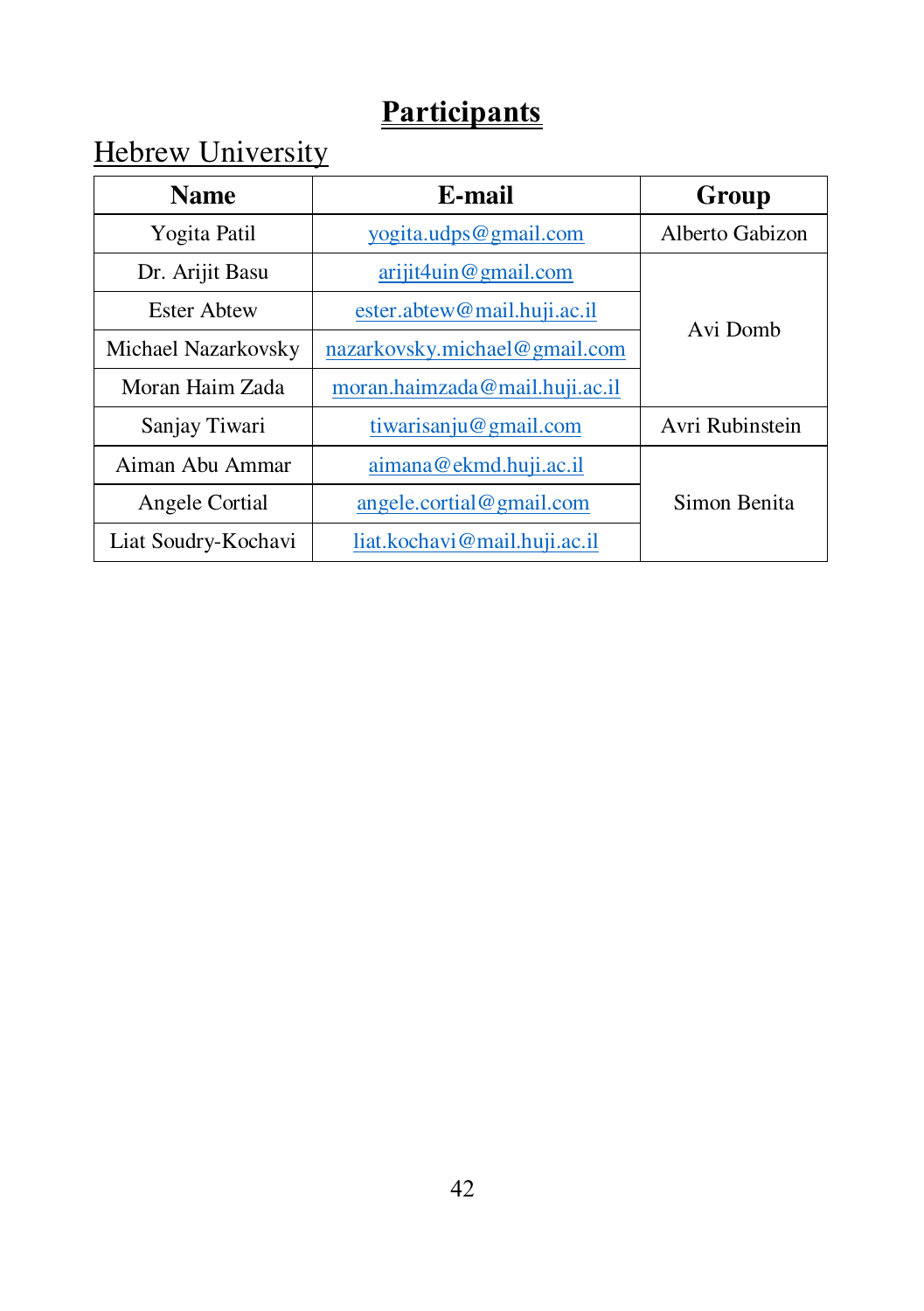# **Notes**